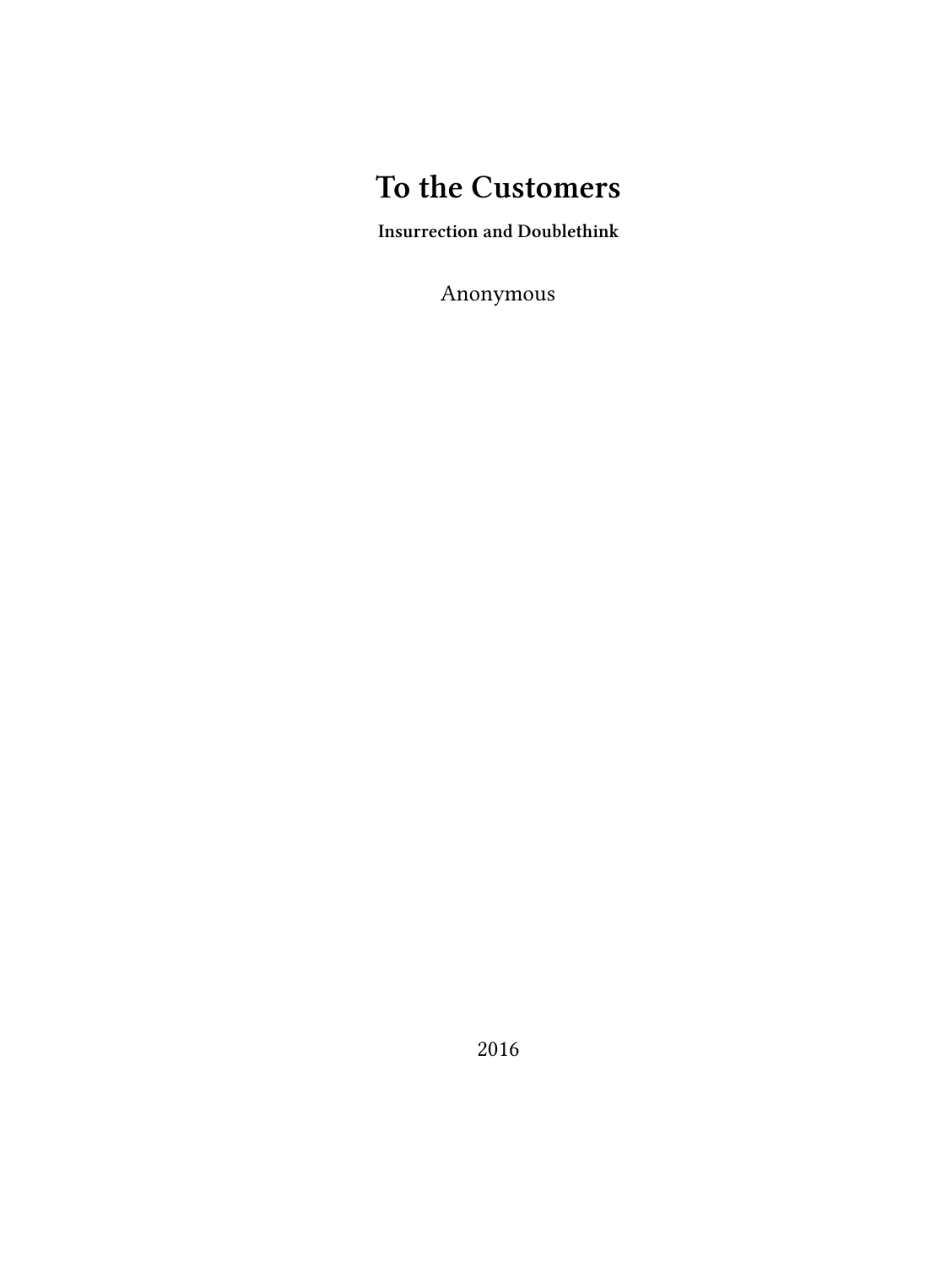## Contents

|  |  |  |  |  |  |  |  |  |  |  |  |  |  |  |  |  |  |  |  |  |  |  | 3              |
|--|--|--|--|--|--|--|--|--|--|--|--|--|--|--|--|--|--|--|--|--|--|--|----------------|
|  |  |  |  |  |  |  |  |  |  |  |  |  |  |  |  |  |  |  |  |  |  |  | 5              |
|  |  |  |  |  |  |  |  |  |  |  |  |  |  |  |  |  |  |  |  |  |  |  | 8 <sup>8</sup> |
|  |  |  |  |  |  |  |  |  |  |  |  |  |  |  |  |  |  |  |  |  |  |  | 10             |
|  |  |  |  |  |  |  |  |  |  |  |  |  |  |  |  |  |  |  |  |  |  |  | 14             |
|  |  |  |  |  |  |  |  |  |  |  |  |  |  |  |  |  |  |  |  |  |  |  | 17             |
|  |  |  |  |  |  |  |  |  |  |  |  |  |  |  |  |  |  |  |  |  |  |  | 21             |
|  |  |  |  |  |  |  |  |  |  |  |  |  |  |  |  |  |  |  |  |  |  |  | 26             |
|  |  |  |  |  |  |  |  |  |  |  |  |  |  |  |  |  |  |  |  |  |  |  | 30             |
|  |  |  |  |  |  |  |  |  |  |  |  |  |  |  |  |  |  |  |  |  |  |  | 33             |
|  |  |  |  |  |  |  |  |  |  |  |  |  |  |  |  |  |  |  |  |  |  |  | 36             |
|  |  |  |  |  |  |  |  |  |  |  |  |  |  |  |  |  |  |  |  |  |  |  | 38             |
|  |  |  |  |  |  |  |  |  |  |  |  |  |  |  |  |  |  |  |  |  |  |  |                |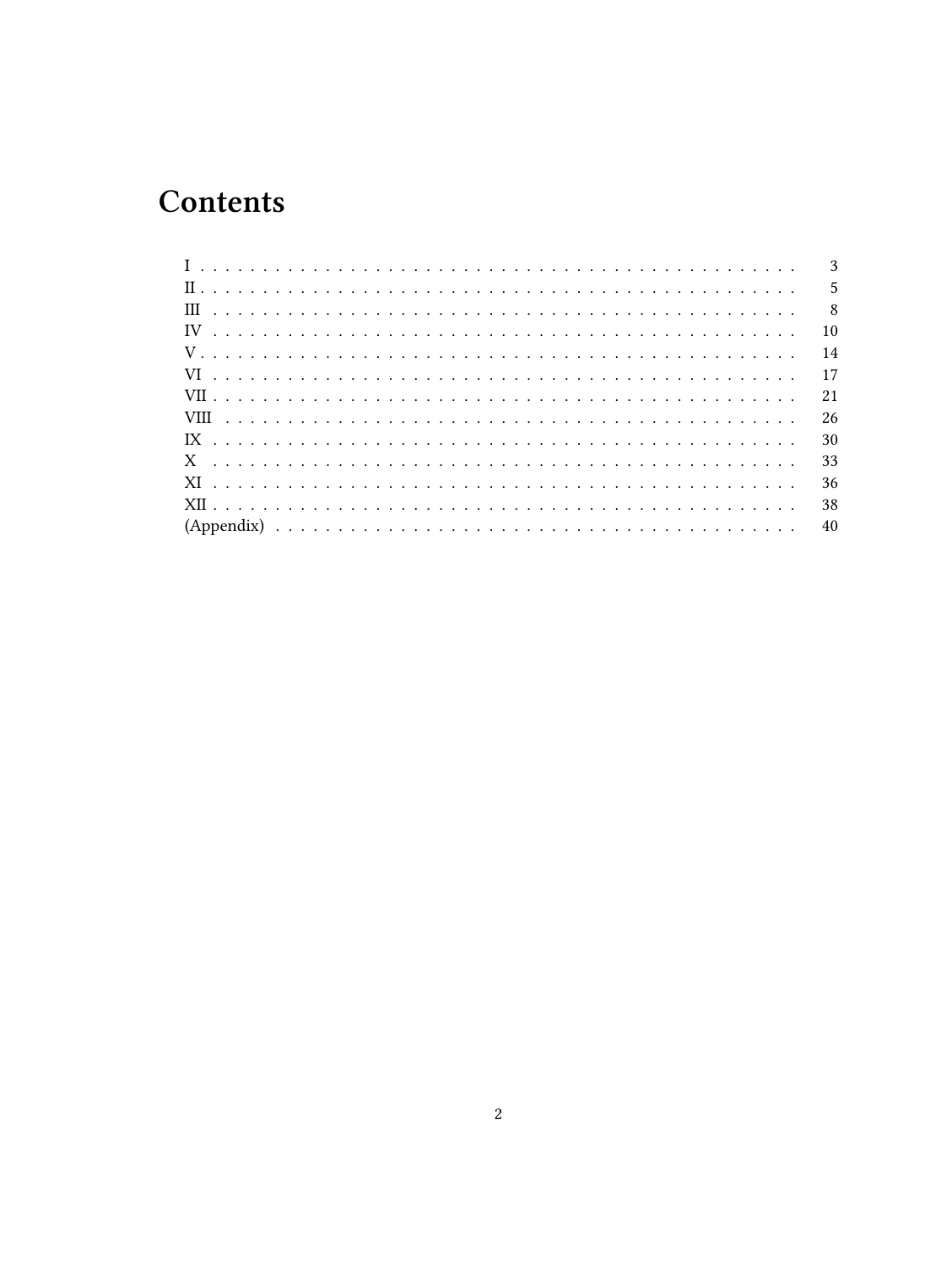*His mind slid away into the labyrinthine world of doublethink. To know and not to know, to be conscious of complete truthfulness while telling carefully constructed lies, to hold simultaneously two opinions which cancelled out, knowing them to be contradictory and believing in both of them, to use logic against logic, to repudiate morality while laying claim to it, to believe that democracy was impossible and that the Party was the guardian of democracy, to forget whatever it was necessary to forget, then to draw it back into memory again at the moment when it was needed, and then promptly to forget it again: and above all to apply the same process to the process itself. That was the ultimate subtlety: consciously to induce unconsciousness, and then, once again, to become unconscious of the act of hypnosis you had just performed. Even to understand the word 'doublethink' involved the use of doublethink.*

George Orwell, *1984*

<span id="page-2-0"></span>**I**

*And Masters themselves allow, that if a Servant comes when he is called, it is sufficient.* Jonathan Swift, *Directions to Servants*

On the night between October 25 and 26, 2014, in Sivens, the police use a grenade to kill Remy Fraisse, a 21-year old activist who is demonstrating against the construction of a dam. In the days that follow, rage flares up in the streets of many French cities, and almost daily conflicts between the forces of order and demonstrators are reported. But Remy Fraisse died a few weeks too late. If he had been blown up a bit earlier, he would surely have been included in the dedications of the new book by the Invisible Committee, already the authors, in 2007, of the best-seller, *The Coming Insurrection*. Just four days before his death, in fact, the new and awaited title, *To Our Friends*, was beautifully displayed in all the book stores. It opens with a dedication to three dead people and a prisoner, from various countries. And so, an international dedication; and so, aiming to provoke an international commotion; and so, aiming to draw international acclaim.

And, not being able to exploit the emotions aroused by the tragic death of Remy Fraisse on paper, some vulture has thought well of doing it on television. The night of October 31, on the national channel France 2, a debate was held on "Ecology, the new battlefield?" during the program *Ce soir ou Jamais* (This Evening or Never). One participant was Mathieu Burnel – one of the *grocers* of Tarnac investigated by the magistrature at the end of 2008 for a sabotage attack on a railroad line – , suspected of being part of the Invisible Committee (whose members are unknown) because of the deep similarity of language and content between *The Coming Insurrection* and the magazine *Tiqqun* (whose editors instead were known), whose final legacy before disappearing in 2003 was the pamphlet *Appel* (*Call*) patently recycled in the first work of the I.C. Of course, this doesn't necessarily mean that the old animators of the magazine are now members of the I.C. But we can state without fear of denial that the members of the I.C. have read and appreciated the writings of *Tiqqun*, and that the editors of *Tiqqun* have read and appreciated those of the I.C. – now published, not by chance, by the same editor – as the theses supported by both follow upon each other, interweave, and are based in the same harmonic *milieu*. And since the "commune" of Tarnac was also founded by the main animator of *Tiqqun*, Julien Coupat, this explains why many think that the headquarters of the Invisible Committee is in the backshop of the grocery store of the French village. Be that as it may, Burnel is a fanatical supporter of the I.C.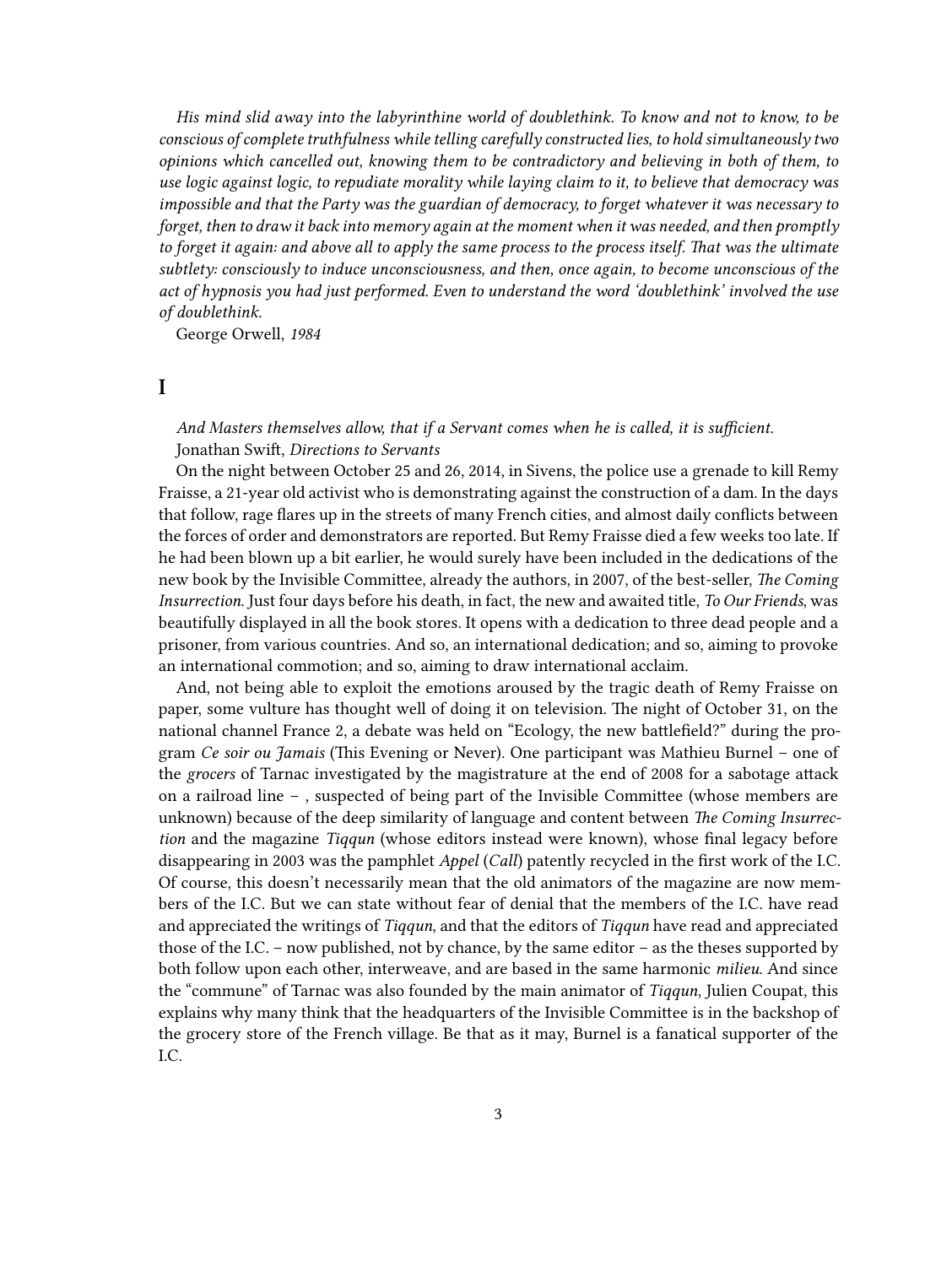Let's return to the night of October 31, when the death of Remy, the thought of his body mangled by the cops, caused the blood to boil in veins. If there were those who did back down before the police, Burnel was so daring that he did not back down before the television cameras of the journalists, because he wanted to publicly compare his opinions with those of the excellent people invited to share the same bed<sup>1</sup>: Corrine Lepage (former environmental minister, former candidate for the French presidency and member of the current European parliament), Christian de Perthuis (economy professor, member of the Economic Council for Sustainable Development, as well as the author of *Green Capital: a New Perspective on Growth*), Fabrice Flipo (engineer and philosopher, lecturer on sustainable development at the *Télécom Ecole de Management*), Christian Gérondeau (engineer, expert in transportation and road system safety, lobbyist for the automobile industry, current mission chief for the Brussels Commission and the World Bank), Juliette Méadel (spokesperson for the Socialist Party), Philippe Raynaud (professor of political science) and Pascal Bruckner (philosopher who passed from the exegesis of Fourier's utopia to support for NATO's wars).

As to Mathieu Burnel, he was invited as a member of the "Tarnac group … that supports struggles like that in which Remy Fraisse met death". This, at least, was how the program's host introduced him. The host recalled how the Tarnac group was often thought to be the "famous Invisible Committee" who in 2007 published *The Coming Insurrection* and "who last week published a new book entitled *To Our Friends*" (as the covers of the two books stood out on the screen). Interrupted frequently by his opinionist colleagues invited to attract an audience, Burnel didn't miss opportunity to evoke the emotion aroused years earlier by the appearance of *The Coming Insurrection* by later decreeing that "the insurrection has arrived!". Therefore he openly abandoned the broadcast, declaring that he was bored with the other people's interventions.

But who did he think he would be facing? Did he believe he would hear impassioned arguments about the battle front opening up for carrying out the war against civilization? Obviously not. It is a genuine banality to discover how it is impossible to discuss in freedom inside a television studio, in the midst of reactionaries of every stripe. Representatives of the party of order and the party of insurrection, sitting side by side, to discuss in a more or less calm manner the needs of the state and the desires of revolt before a public television audience in a post-dinner digestive condition; what else could such a staged set-up be, if not buffoonery of the spectacle? If Burnel accepted it, it is clearly because he had his priorities: as the infamous scumbag Timothy Leary would have said, "it is necessary to sell the new thing to the kids". Completely calculated. Once the advertisement spot for the Invisible Committee's new merchandise had ended, it would no long make sense to remain in those television studios.

Accepting dialogue with those in power under the spotlights of its limelight is a strategic choice of pure marketing. It appears that in these miserable times publicity is not only the spirit of commerce, but also of subversion; or rather of the commerce of subversion. Besides, it's a choice that has a logic of its own in Burnel's environment: weren't his grocer comrades who were also charged in Tarnac, Benjamin Rosoux and Manon Glibert, elected municipal councilors of the small French hamlet in March 2014, after being candidates on a local ballot? And recently hasn't Julien Coupat himself granted interviews to official information media like the weekly *L'Obs* or France Inter radio?

 $<sup>1</sup>$  As in "strange bedfellows".</sup>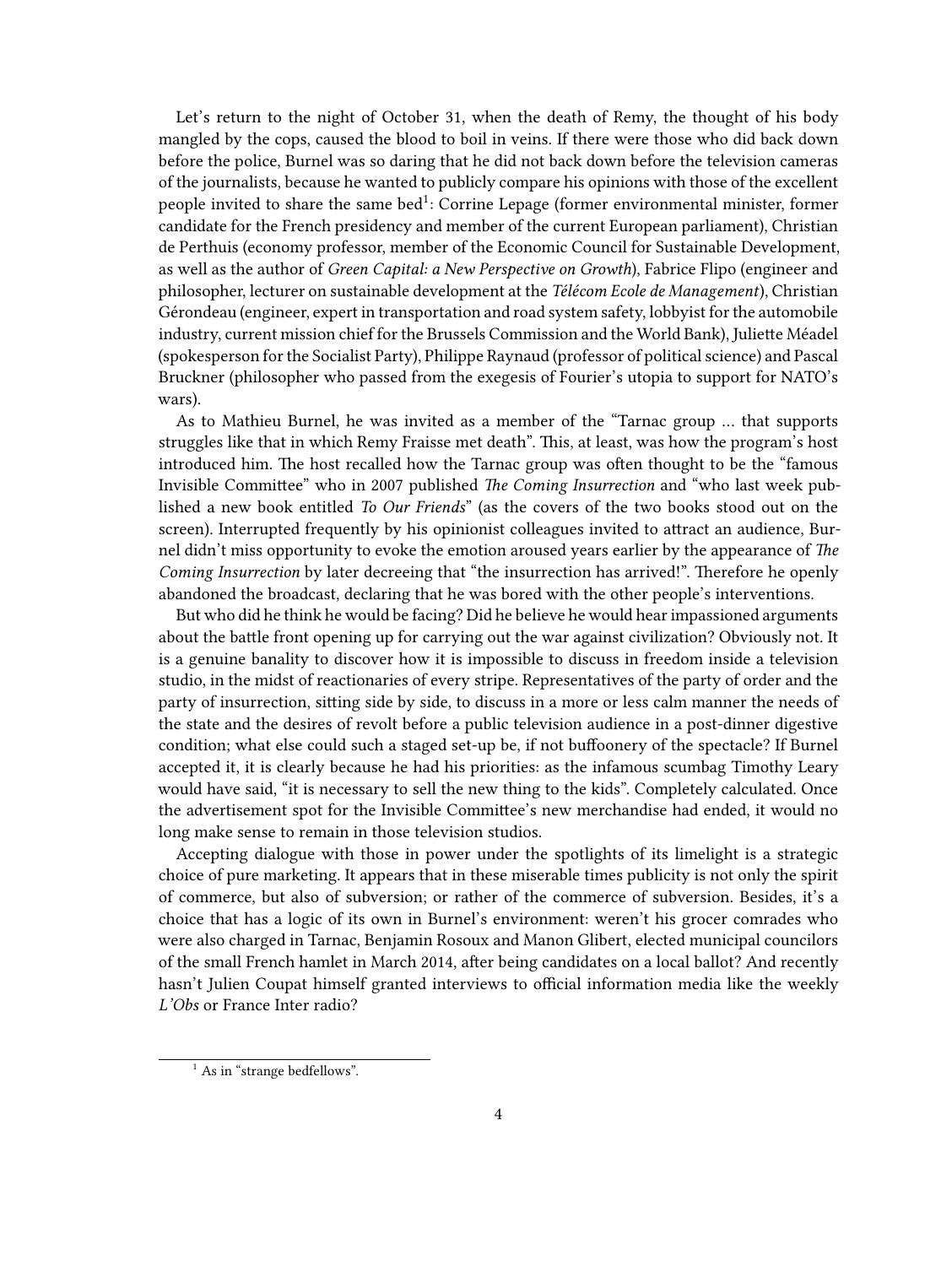It's a dirty job, *representing* the insurrection, acting as its spokesperson with institutions, mass media and the market – holding discussions, granting interviews, getting photographed, signing contracts, clasping hands – but someone has to do it! And it is fortunate that there are revolutionaries with noble and generous hearts who are willing to submit to such a sacrifice.

### <span id="page-4-0"></span>**II**

*By spreading his tail this bird so fair, Whose plumage drags the forest floor, Appears more lovely than before, But thus unveils his derrière.* Guillaume Apollinaire, *The Peacock*

The Invisible Committee's second book, like the first, was published in France by the same publishing house, La Fabrique, whose name is a homage to workerist ideology. Its animator is Eric Hazan, a real character of an editor, as well as a historian and philosopher. Beyond being, of course, a bitter enemy of the constituted order, although his *First Revolutionary Measures* (the title of one of his books written together with the zombie of Kamo, who, some whisper, was also dug up on the plateau of Millevaches near Tarnac) has not completely managed to make people forget his latest counter-revolutionary measures (his electoral propaganda in favor of the socialist François Hollande, now president of France). Like the preceding work, *To Our Friends* is also part of the battle series of La Fabrique editions, the same series that includes works of Marx, Engels, Lenin, Mao, Blanqui, Gramsci, Robespierre, as well as three titles from *Tiqqun …* But Hazan doesn't only have eyes for the grandpas and grandsons of authoritarian revolutionary thought: his 2010 catalog can also brag of *Les Mauvais Jours Finiront: 40 ans de combats pour la justice et les libertés* (The Bad Days Will End: 40 Years of Fighting for Justice and Liberty), the title that, with the piquant communard-situ flavor, serves to spice up a hot dish from an author as insipid as the Judiciary Union. Well? What's strange about this? Nothing, considering that in 2003, Hazan had already distinguished himself for the publication of the diary of the founder of the National Police union, who spent twenty years doing this "good job in which one helps people and protects society", while in 2005 he published the book of an auxiliary doctor of the police who desired to let the public know what it takes to care for the health of the arrested in the police station.

In short, as you've understood, Eric Hazan is a revolutionary, well-read and lacking prejudice. The back cover of the Invisible Committee's new book, along with listing to whom it is addressed, concludes with the by now inevitable affectation of humility, a genuine trademark of certain movement areas. This new editorial effort is simperingly presented by its authors as a "modest contribution to an understanding of our time". Now, it is already annoying to hear a scholar complimenting himself for his erudition, or a muse bragging about her beauty, or a strong man asserting his strength. But modesty? To flaunt one's modesty is to fall into the most flagrant hypocrisy, it is bellowing out one's conceit. But, as we will see, the Invisible Committee is the supreme master of contradiction.

Starting with an ostentatious humility, the I.C. is announced with great fanfare. In the original promotional press release for the book in France, we actually read: "In 2007, we published *The Coming Insurrection …* A book that has now ended up being associated with the 'Tarnac case',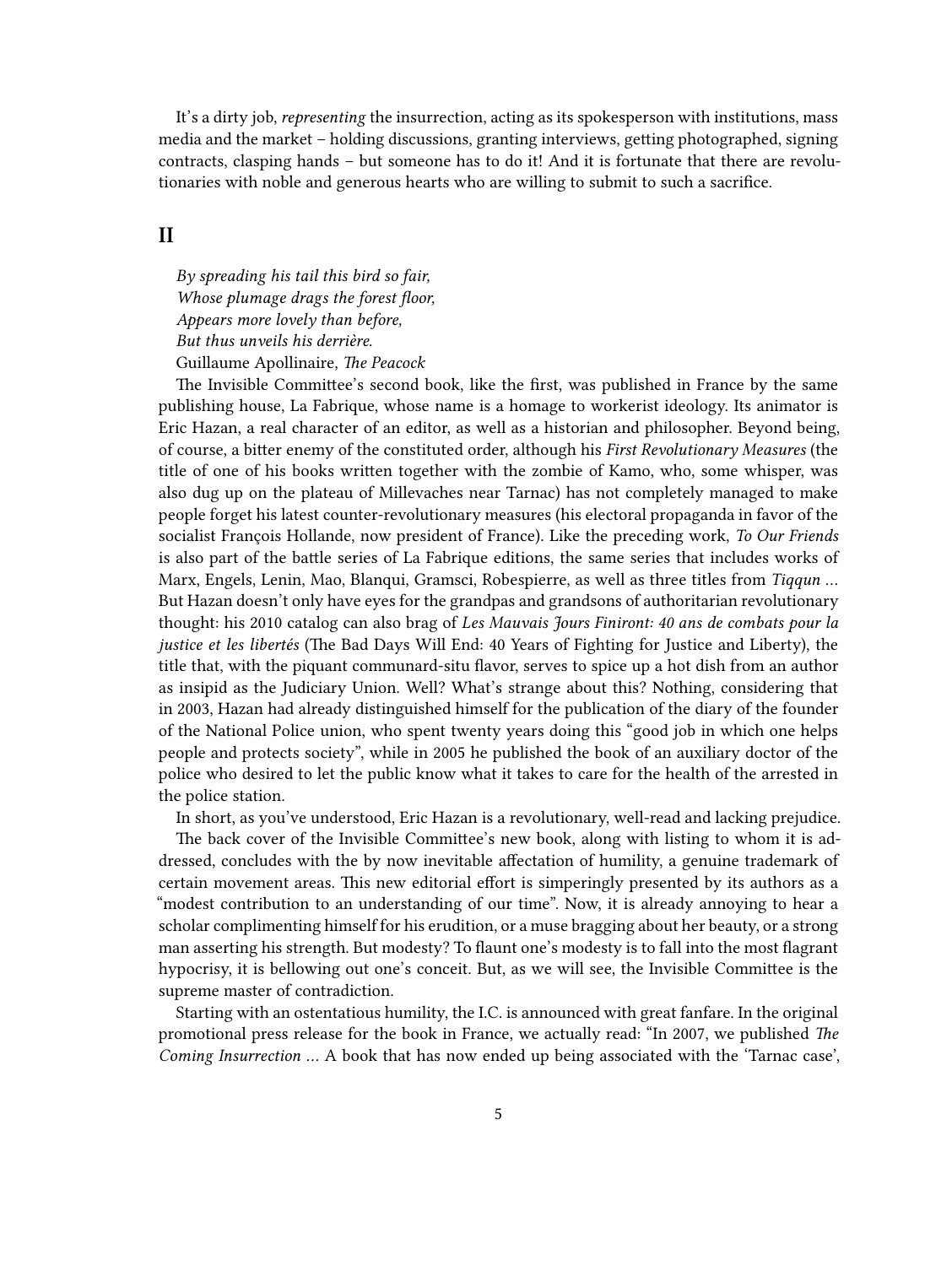forgetting that it was already a success in bookstores … Because it isn't enough that a book be included in its totality in a file of an anti-terrorist investigation for it to sell, it is also necessary that the truths it articulates touch that readers due to a certain correctness. It must be acknowledged that a number of assertions by the Invisible Committee have since been confirmed, starting with the first and most essential: the sensational return of the insurrectionary phenomenon. Starting in 2008, a half-year has not passed without a mass revolt or an uprising taking place to the removal of the powers in charge … If it has been the sequence of events that has conferred its subversive character to *The Coming Insurrection*, it is the intensity of the present that makes *To Our Friends* an eminently more scandalous text. We cannot content ourselves with celebrating the insurrectional wave that currently passes through the world, also congratulating ourselves on having noticed its birth before others … *To Our Friends* is thus written at the peak of this general movement, at the peak of the experience. Its words come from the heart of disorders and are addressed to all those who still believe sufficiently in life to fight. *To Our Friends* wants to be a report on the condition of the world and of the movement, an essentially strategic and openly partisan writing. Its political ambition is boundless: to produce a shared understanding of the times, at the expense of the extreme confusion of the present."

Advertising language knows only the absolute superlative. The words of this presentation sound so lacking in modesty as to be inappropriate if addressed to potential *friends*, usually not so inclined to welcome such arrogance. But perfect if one intends to address potential *customers* luring them with the promise of strong emotions. Isn't it true that every new product that gets put on the market is presented as if it were a "masterpiece", an "experience you don't want to miss", a "unique sensation"? In 2006, an essay on the propaganda of daily life that appeared in France, published by *Raisons d'agir* editions, also pointed this out, declaring that "Another symptom of the influence of advertising is the inflation of hyperbole, particularly in … book and film reviews (…) Journalists make the jobs of the *copywriters* of the advertising agencies easier, littering their articles with enthusiastic formulas, rich with adjectives … The incestuous relationship with advertising contributes to making [of language] a tool of programmed emotion, an impulsive language, just as on describes 'an impulsive purchase'." Curious – but we are not at all surprise – that the author of this essay, entitled LQR, is precisely Mr. Eric Hazan, who in the costume of the essayist lashes out against this invasion of advertising into the language that in the costume of editor he welcomes with the aim of programming readers to the impulsive purchase of his products.

Putting aside the poverty of self-promotional gimmicks, such a conceit brings to our minds some considerations of an old and well-known Italian anarchist, who mocked the "sweet mania of all idolaters. Thus, marxists attribute everything to Marx, and one passes for a marxist even if one says that bosses rob the workers (*ah! so you admit the theory of surplus value*, they shout at you in a triumphant tone) or if one affirms the millennia-old truth that to assert reason force is required. If you say that the sun shines, the mazzinians will say that Mazzini said it, and the marxists will answer that Marx said it. Idolaters are made this way." The Invisible Committee is also made this way, it is an idolater of itself. It only remembers the disorders that broke out *after* its book was blessed by FNAC or Amazon – not even the insurrections and rebellions that exploded starting from 2007 were due to it, not even the rebels who rose up throughout the planet, did so because they were aroused by reading its text. And what about what happened, for example, in Oaxaca or Kurdistan in 2006, in France or Iran in 2005, in Manipur (in India) or Syria in 2004, in Iraq and Bolivia in 2003, in Argentina in 2002, in Algeria in 2001, in Ecuador in 2000,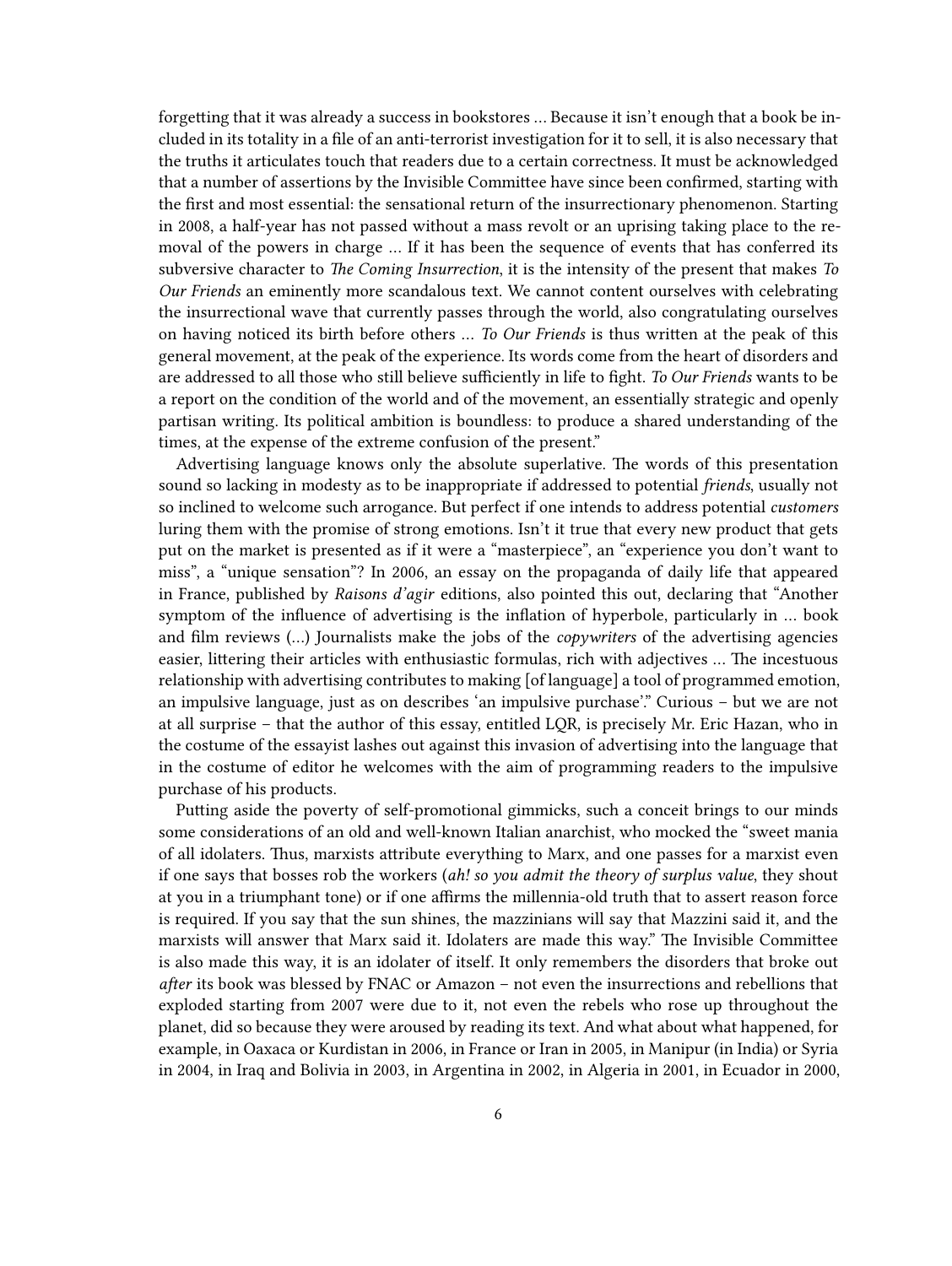in Iran in 1999, in Indonesia in 1998, in Albania in 1997 … not to mention the ongoing revolts that break out in countries impenetrable to western information like China?

Let the low-down scoundrels of the Invisible Committee resign themselves. They have predicted nothing, they have not discovered and announced anything new. Storms don't break out to confirm the words of the meteorologist. There have been insurrections throughout history, and they have no need of *anyone* to theorize them in order to explode. Neither revolutionaries who discuss them in their autonomous publications, nor intellectuals who transform them into logos of success on the publishing market. So if the I.C. brag about being aware of the insurrectional phenomenon before others, then one has to ask who these *others* are: their competitors in the climb in sales ratings for titles of political critique? Toni Negri who obsesses them so much in the competition for theoretical hegemony of the extreme left, or Stéphane Hessel who incites to the civic insurrection of consciences, or Naomi Klein, icon of the anti-globalization movement, whose books have all sold many more than them, clearly because … they have articulated even more correct truths?

However it may be, we admit it, the Invisible Committee has achieved a first. Before others, it has commodified insurrection.

But in case advertising hyperbole isn't successful, emotional participation intervenes. In the book's preface, the rugged members of the Invisible Committee enthrall their readers with their personal confidences, making the readers participants in their adventurous life: "Since *The Coming Insurrection*, we've gone to the places where the epoch was inflamed. We've read, we've fought, we've discussed with comrades of every country and every tendency. Together with them, we've come up against the invisible obstacles of the times. Some of us have died, others have seen prison. We've kept going. We haven't given up on constructing worlds or attacking this one."

It is here that that sensation of deep embarrassment, almost shame, for someone else comes out.

The strength of anonymity is in its ability to unburden the meaning of an idea or an action from the identity of the one who formulates it or carries it out, returning it in this way to a full availability in its universal essence. But what is there to say when it gets used only to take the license of claiming or boasting about who knows what undertakings? Who is the Invisible Committee out to impress when – certain that no one could refute it – it evokes its omnipresence in disorders, death and prison suffered by its members, along with its irreducible tenacity? Such boastfulness might impress its customers, but it provokes everyone else to savage sarcasm. We also take for granted that the collection of author's rights has allowed it to make insurrectional tourism, or rather to compete with pacifists and leftists, the police and journalists in rushing headlong to wherever there were outbreaks of revolt. But we still doubt that the I.C. has discussed with comrades of every tendency (okay, let's not be too persnickety: "and every tendency" except for those who don't adore them). Finally, who among its initiates is dead and how? It doesn't say, this way making fantasy fly. Is the Committee speaking of those fallen on the field during insurrections? Or more simply of the dedicatees of this new book? Maybe Billy and Guccio and Alexis were all part of the Committee? And which of its members ended up in prison? The hacker Jeremy Hammond?

We strongly doubt it, but it is completely useless to dwell on such questions. After having been the self-proclaimed spokespeople of the "historical party" of insurrection, nothing remains to the Invisible Committee but to inspect its properties, coopting the revolt of others through the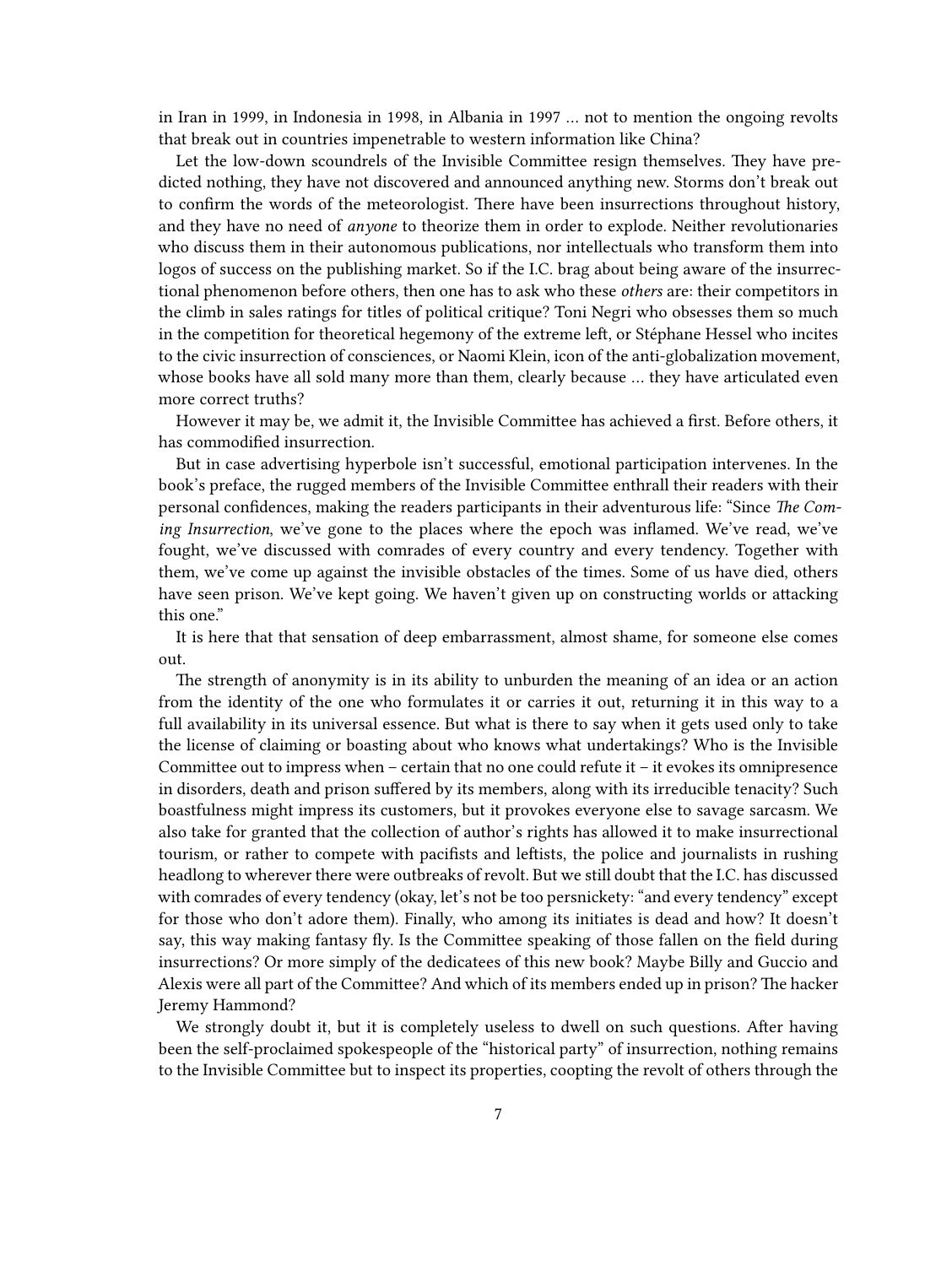use of the royal "we" that makes it reflect on "global action by our party", or to recall that on "May 10, 2010, five hundred thousand of us flooded into the center of Athens." Just as in the past the intellectuals of the Situationist International bragged of expressing the revolutionary theory, maintaining in defiance of ridicule that their ideas were "in everyone's heads – it is well-known", in the same way the intellectuals of the Invisible Committee brag in the present of expressing the insurrectional event, maintaining – in equal defiance of ridicule and feeding off of the slogan of Anonymous – that they are legion and are everywhere on the barricades erected over the planet. It is well-known!

Here it is: the last peacock of the zoo of the extreme left, utterly intent on opening its tail with phosphorescent feathers to put itself on display before its public.

### <span id="page-7-0"></span>**III**

*One of the common traits of LQR, the idiom of advertising and the language of the Third Reich – a parallel that obviously does not imply any equating of neoliberalism to nazism – is the pursuit of effectiveness even at the expense of plausibility …*

*Of nazi language, Jean-Pierre Faye writes, 'the most surprising thing is that its inconsequentialities are practical for it: since they also play in the field that produced them, one would say that they tend to recharge it." Even LQR does not fear inconsequenciality.*

Eric Hazan, "LQR. La propagande du quotidien" (LQR: The Propaganda of Everyday Life)

The language of the Invisible Committee fears it that much less. The aspect that most leaps out before its writings is precisely the lack of a consequential logic underlying its affirmations. It seems to be a characteristic of this entire milieu, since already in 2003 the last editors of *Tiqqun* announced in their (announcement for enlistment and so called) *Appel* (Call): "The question is not to demonstrate, to argue, to convince. We will go straight to the evident. The evident is not primarily an affair of logic or reasoning. It attaches to the sensible, to worlds."<sup>2</sup> One already starts to smile over the curious and self-interested mixture of terms. In general, the *sensible* is as far as can be from an *evident*. The sensible is subjective, individual, obscure as a riddle that is interpreted by *each one individually*. The evident, instead, is objective, common, clear as a certainty clarified *for all collectively*.The sensible is controversial, the evident, no, it is verified. If both are not "affairs of logic", it is for diametrically opposed reasons. Reason doesn't have the capacity of making an affair of what lies beyond its range (like the elusive sensible), while it has no need to do it with what is right here (like the evident already taken for granted at a discount). But what interests the authors of *Appel*, what makes them drool before the evocation of the sensible as evident, is that both are recognized, accepted in any case, *and, above all, are not debated*. Each one has her own inaccessible sensibility, all yield before the undeniable evident.

It's the same worry that afflicts the Invisible Committee: not to be called into question. So in order not to incur the risk that its words are examined, pondered, maybe refuted, indeed, in order to make it that they are also immediately conceded and accepted as they are, it feigns a superior indifference for the substance of the contents – a tedious waste of time – preferring to

<sup>2</sup> There are at least two English translations of *Appel*. Here I followed the one that is closer to what the writers of this critique used, but also changed "matter" to "affair", because the French word here is "*affaire*" which can be translated as "affair", "business", "deal", "bargain", etc. This critique plays on these multiple meanings, and so my choice here brings out the significance and sarcasm in the critique more clearly.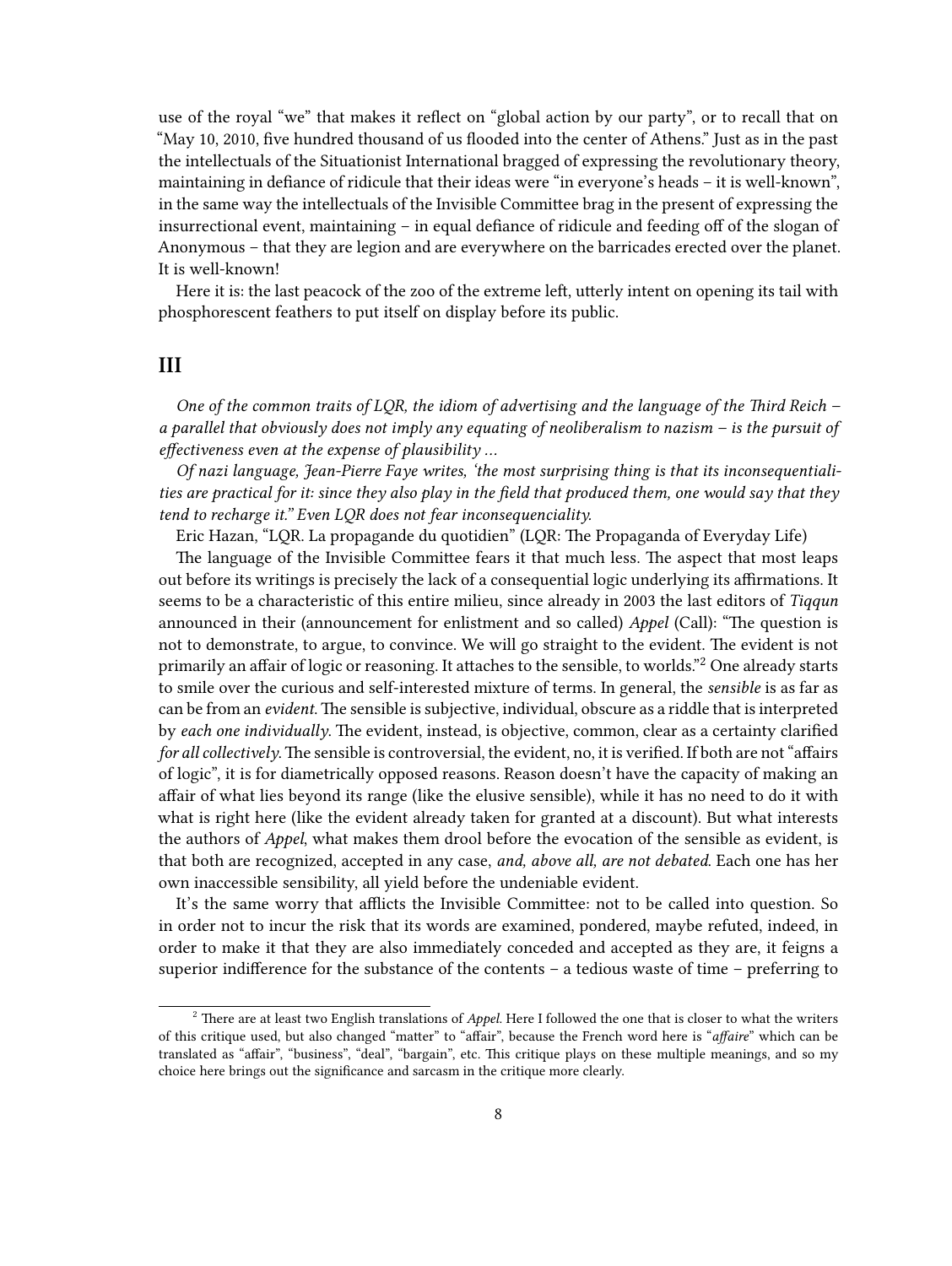make the readers quiver with thrilling sensations, like silk: intensity, consistency, finesse. In its debut of 2007, it was quick to present itself in the guise not of the responsible author, but rather of the "scribe" who bears no blame, which limits itself to reporting "commonplaces", "truths" and "observations" of the times. In this way, *The Coming Insurrection* did not become a book on which to *reflect* and *debate*, but rather a book to *acknowledge*. In short, a sacred text.

Along the same line, *To Our Friends* is presented as a commentary on some slogans drawn on walls during the revolts that broke out around the world. Every chapter, in fact, takes a bit of graffiti, the image of which is recopied on its opening page, as the title. Through this pathetic expedient the customers are directed to observe the same inferred evidence – it isn't the Invisible Committee speaking, it is the global insurrection; hey, have you seen? the global insurrections say exactly what the Invisible Committee says! Well, of course, after all, the walls of this planet agree with everyone from democrats to fascists, from religious fanatics to sports fans, even sex maniacs. You just have to choose the right photograph.

It's not hard to grasp that for common mortals intent on making themselves pass for the Father, Son and Holy Spirit, there is only one sure method for making their words infallible: *saying everything and its contrary*. Flip through the pages of the Invisible Committee and you remain certain that every one of its statements, peremptory as befits a piece of evidence, will know a few pages later an equally peremptory denial. In this way, what it maintains will always be true and those who criticize it will support, by force of circumstance the false. Its intention to untangle the "greatest confusion", to "untangle the skein of the present, and in places to settle accounts with ancient falsehoods", through a hurricane of contradictions, sophisms and absurdities, is curious, but we fear that such confusions and such falsehoods can only increase after the reading of its books in which every least bit of logic and consequentiality are literally demolished.

The examples that one might make on the matter risk being endless. We have already seen how the Invisible Committee shows off its modesty to satisfy its vanity. It doesn't miss any opportunity to insult the left, by which however it gets published and with whom it theorizes having relationships. It denounces the recuperation and impotence of radical ideas when put in the service of the commerce of publishing, but they don't hesitate to practice it. It thunders about wanting to desert this world, but doesn't tolerate those who abandon it (unlike these latter, to secede from the world, it seizes it in order to grasp its position!). It complains of the human being alienated by the technological trinkets, then exhorts people to use them after having revealed the ethic of the technique. With regards to ethics, it considers them adorable but only in the service of politics. It admits that insurrection depends on qualitative criteria, while it explains why one cannot do without the quantitative. It cites outlaws who deny the existence of another world, then announces that it creates worlds. It sees war everywhere and wants to make it in such a devastating way that it does not designate the enemy, but rather seeks to makes friends with it. It is interested in any demand-based struggle, originating with any pretext, but then blames those who raise the question of austerity. It critiques time and again the myth of assemblyism and the anxiety over legitimacy present in many struggles, while it exalts the great merit of those that are most infected with them. It throws the self-organizational capacities people put into action when they are suddenly deprived of state services in the face of realists, and then becomes realistic in its turn and prescribes courses that prevent/preempt self-organization for all. It invites the forgetful to remember the ancient insurrectional origin of the term "popular" (populor = devastate) but deliberately omit explaining that the devastation was that carried out by soldiers in war (populus = army). It wants life to put roots into the earth, but it doesn't tolerate ideas putting roots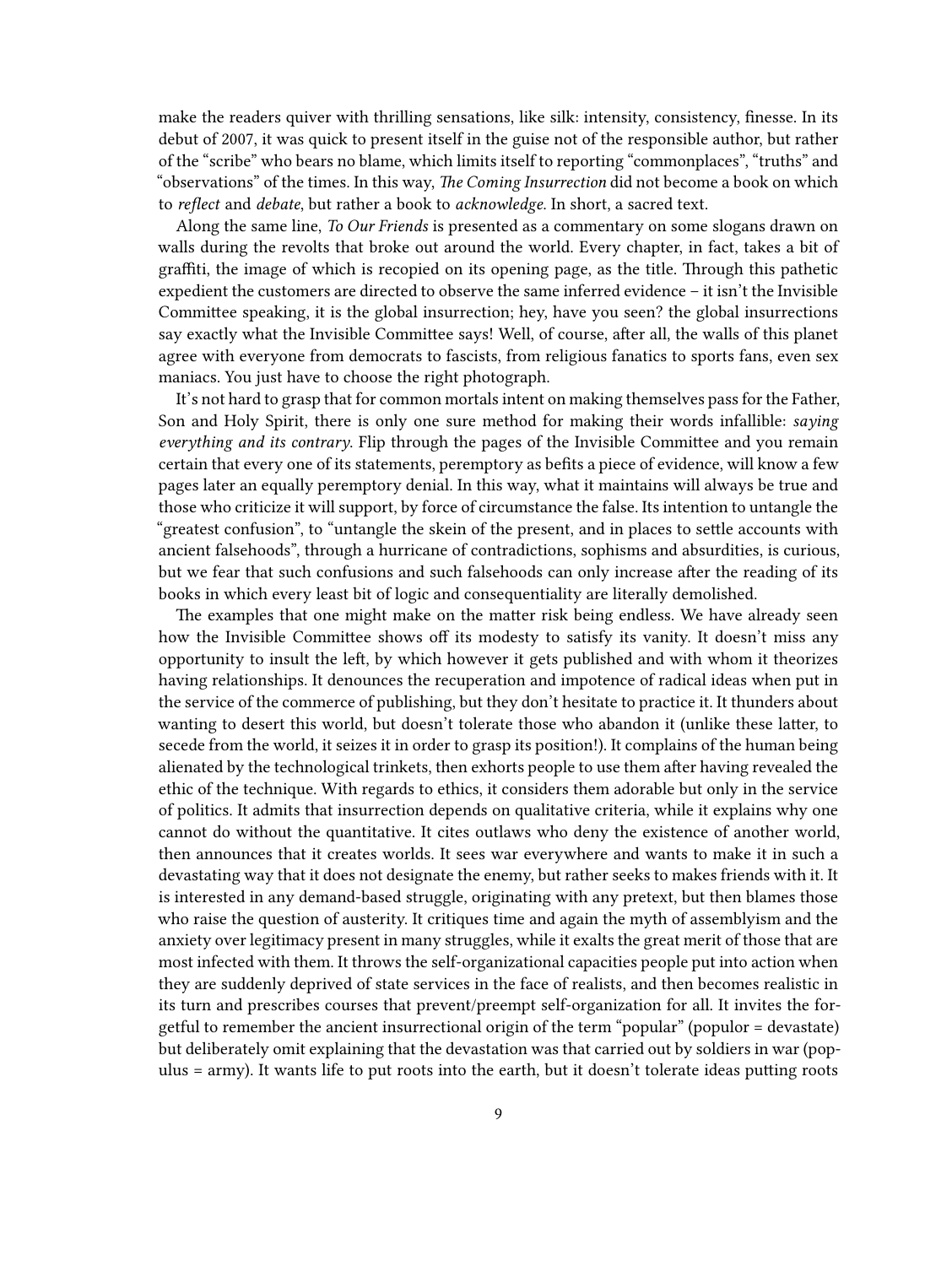into life. While it sets forth its critique of the areas of the movement if accuses those subversives who criticize the areas of the movement of "auto-phagy". It reproaches revolutionaries for not understanding that power is found in the infrastructures, that it is therefore necessary to strike there, but then warn against taking action. Since everything organizing *itself* requires attention and everything *being* organized requires management, it invites becoming-revolutionaries to *be* organized. It proclaims the end of civilization, by warning that its technical complexity makes it immortal. It mocks the divisions that weaken the movement, but acknowledges that fragmentation could make it indomitable. It goes into ecstasy over the impulse of spontaneism, but it's best if it is not completely spontaneist. Along with "comrade Deleuze", it supports the need to be the most centralist of the centralists, but then, along with an Egyptian comrade, supports not wanting leaders, so that the centrality, in order not to be too oppressive, must be transversal. These are just a few examples to explain the nausea that assails us after a few ups and downs on the theoretical roller-coaster of those who in 2007 announced *The Coming Insurrection* and in 2014 revealed that the aim of every prophecy is to "impose here and now waiting, passivity, submission".

Now when one runs into someone who can habitually stoop to contradictory claims, a doubt spontaneously and immediately arises: is she aware of the absurdities she maintains? If he doesn't notice them, perhaps his intelligence is quite limited. If, on the other hand, she is aware of it, why does she do it? There would be some not very clear motivation behind it, which escapes us. In short, the conclusion which one reaches in these cases is that there are only two alternatives. Either one is dealing with an aware person, who is then an opportunist. Or, otherwise, one is dealing with an imbecile.

But the Invisible Committee, as one can easily see, is certainly not imbecilic. The other, much more reliable theory remains. This explains the reason for the deep disgust that pervades us in reading its texts (the same that we felt on reading that *Appel (Call)* which, in whatever way and whoever its authors were, anticipated them inside the movement). Could it be that we are victims of that revolutionary romanticism that loves to see in every enemy of the constituted order a Warrior for the Idea; could it be that, like Winston Smith, we also have not managed very well to detach ourselves from the conventions of oldspeak: but could we not feel disgusted before those who would like to make revolutions through the contortions of doublethink? This may all be commercially and politically convenient – as the editorial success of the invisible Committee and the electoral success of its first Fan Club indicate – but it remains ethically appalling.

#### <span id="page-9-0"></span>**IV**

*In the tremors of the uprisings, I held, as anchors for every storm, ten to twelve party badges in my pocket.* Giuseppe Giusti, *A Toast to Turncoats*

In Latin, it seems it had origins in a dig at the master of rhetoric, Cicero, who was accustomed "*duabus sellis sedere*" (to sit on two thrones). In French today they say "*jouer sur les deux tableaux*" (to play on two gameboards). In German, it becomes "zwischen Baum und Borke leben" (to live between the tree and the bark). In Spanish it sounds like "nadar entre dos aguas" (to swim in two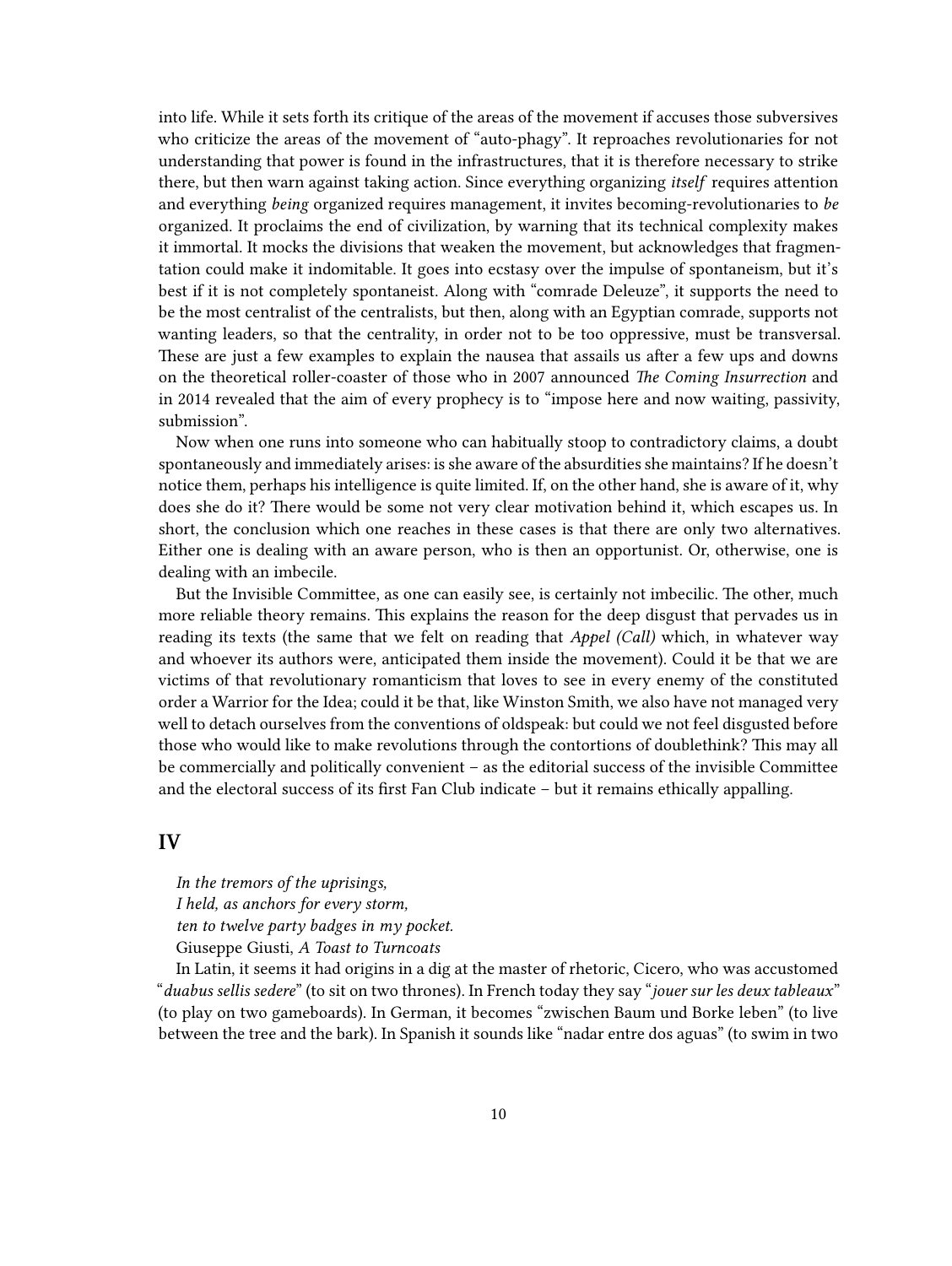waters). In Italian it is "*tenere i piedi in più scarpe*" (to have one's feet in many shoes). While in English it is "to run with the hare and hunt with the hounds".

Every language has a colorful expression of its own to point out the attitude of one who doesn't hesitate to change opinion and behavior according to the moment and the situation, to describe the oscillations of turncoats, of chameleons, of double-crossers. Opportunism is an old defect that afflicts politics, whether reformist or revolutionary. Like the Calls, it becomes manifest above all in periods of manifest crisis. When events go along at a more or less regular rhythm, it is easy to keep theory and practice, means and ends, together. But when that rhythm gets disrupted, when urgency takes over the mind, that is when people are transformed into acrobats of Tactics. From the search for what one considers right (an ethical question), one turns to the search for what one considers functional and convenient (techno-political questions), closing one's eyes to possible incongruities. Some of those Spanish anarchists who would become government ministers knew about this, for example, Garcia Oliver who – going in the course of a few months from robbing banks to drawing up decreed laws – began to demand "using the same methods as the enemy, and especially discipline and unity".

The characteristic of the Invisible Committee is not that of putting into action a practice that contradicts any of its theory, since from the start it maintains opposing theories, flinging open the door to any practice whatsoever. It is so full of contradictions as to no longer even appears contradictory. On the contrary. In fact, *if one can say everything and its opposite, then one can also do everything and its opposite*. This is the secret of its success: giving a semblance of coherence to incoherence. This is what has affected its editor Hazan, theoretical critic of advertising, which he utilizes in practice, as well as a revolutionary editor of judges and cops and supporter of presidential candidates. And this also seems to excite its admirers in Tarnac, who, after having learned yesterday that "visibility must be avoided" and that it is necessary "get organized" coherently, and before repeating today that "disgust, pure negativity, and absolute refusal are the only discernable [*sic*] political forces of the moment", have thought it good to come into the political and media limelight. But don't suppose that the editor and Fan Club are not in agreement with the observation that "for two whole centuries elections have been the most widely used instrument after the army for suppressing insurrections", they had simply already learned in 2007 that "Those who still vote seem to have no other intention than to desecrate the ballot box by voting as a pure act of protest. We're beginning to suspect that it's only against voting itself that people continue to vote." A wasted effort since it is well-known, except in Tarnac, that capital ever since "the revolutionaries of the years 1960-1970 were quite clear that they wanted nothing to do with it … selects its people … territory by territory". Everything clear, true?

Naturally this absolute lack of coherence is also and above all what attracts the Committee's customers, the thing for which they are doubly grateful. First of all for producing goods at an essentially affordable price that allow them to enter into the virtual reality of insurrection, of living a thousand adventures "as if they were true" without taking the risk of getting scratched. To the readers it is enough to leaf through its books to see oneself seated at the table of the Strategic Committee for Global Insurrection, the words of the insurgents of Tharir square in one's ears, the streets of Exarchia before one's eyes, Edward Snowden on the run from the CIA sitting on the right and sub-comandante Marcos on the left. Because, ultimately, according to the Invisible Committee itself, everything is reduced to being a mere question of *perception* and *sensibility*. A hit of adrenaline that is extended even after the reading of the book, since at that point the readers feel stirred up and gratified and free to do anything whatever, even if he was a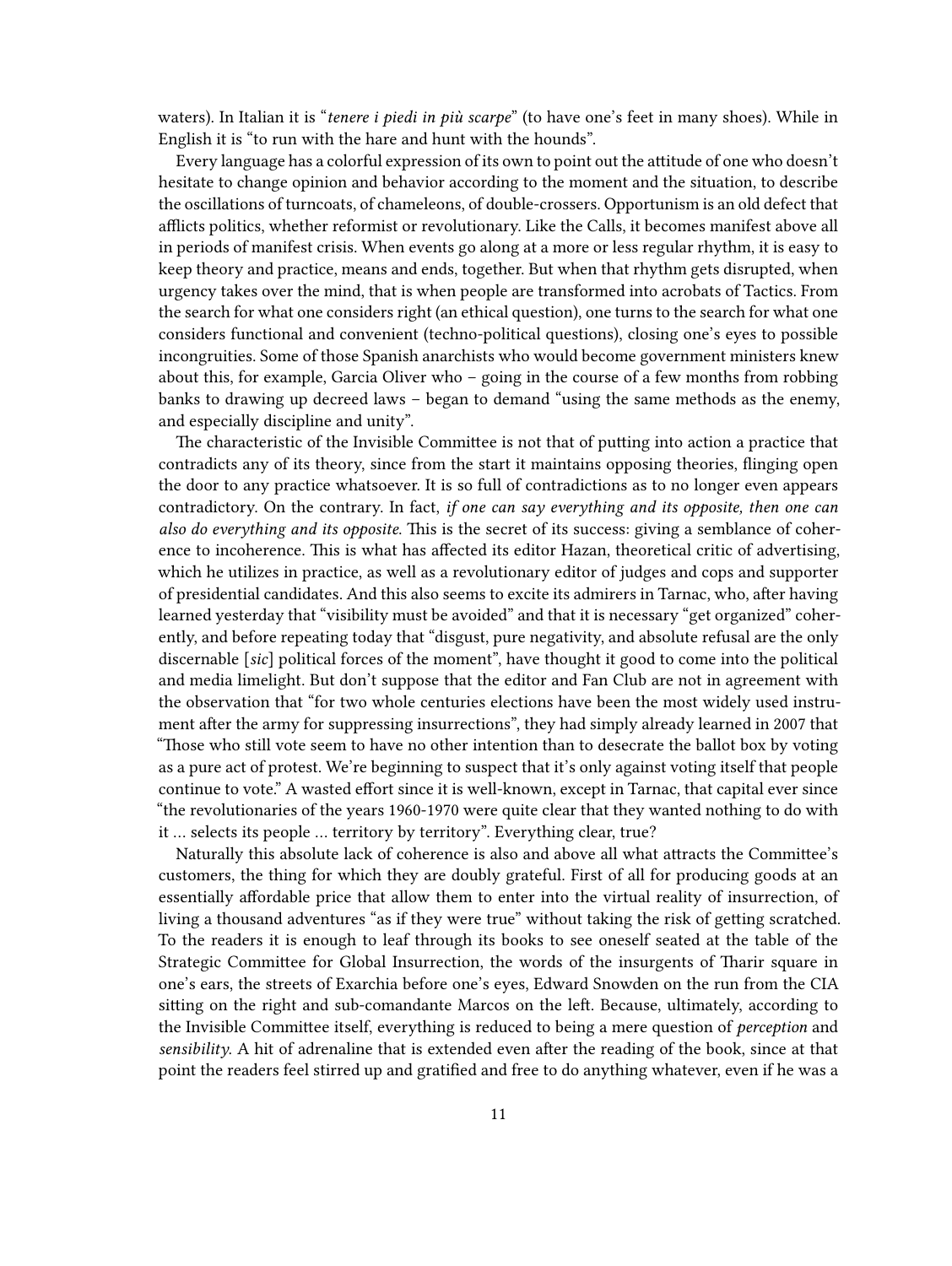nuclear technician in the service of the army. Police and fascists excluded (in anticipation of the firing squad, or of some future tactical utilization?), everyone else now knows that they can one day unite with the revolutionaries, the true revolutionaries, those who look neither at intentions nor at individual responsibilities, but only at technical competence.

Such a practical eclecticism is not just the implicit consequence of the contemporary formulation of more opposing thoughts, or of the lack of a coherent and consistent theory, since it is explicitly theorized by the Committee itself. After and as Tiqqun, it repeats like a mantra the need of an action based on a *situational ethic*. Or rather on the relaxed availability, capacity, ability to adapt oneself to circumstances, to merge into the environment, to be – to say it in the I.C.'s way – "at the height of the situation". Here one might refer to the ancient sophist relativism of Gorgia, but it better to leave it in the vulgar oldspeak of the ends that justify the means. If already in *Call* one could read that "To get organised means: to start from the situation and not dismiss it. To take sides within it. Weaving the necessary material, affective and political solidarities … The position within a situation determines the need to forge alliances, and for that purpose to establish some lines of communication, some wider circulation. In turn those new links reconfigure the situation", in *To Our Friends*, the I.C. maintains that, "Conflict is the very stuff of what exists. So the thing to do is to acquire an art of conducting it, which is an art of living on a situational footing, and which requires a finesse and an existential mobility instead of a readiness to crush whatever is not us" managing in this way "in the complexity of the movements, to discern the shared friends, the possible alliances, the necessary conflicts. According to a logic of strategy, and not of dialectics".

Even though the Invisible Committee sometimes opportunistically invoked it, the refusal of the world – what incites to desertion, to secession – is not at all considered a basis for sedition, but rather for renunciation. The I.C. sees deserting this world, staying outside of it, as the first step toward the rancorous impotence of the hermitage. This is why the I.C. doesn't at all exhort to breaking ranks, but to taking one's side inside, or rather reconfiguring them. In fact, the true crisis gets defined as "that of presence" and to come out of it, it is necessary to heed the admonition of a member of Telecomix: "What is certain is that the territory you're living in is defended by persons you would do well to meet. Because they're changing the world and they won't wait for you." If it is the state defending the territory, if it is the state changing the world, if it is the state not waiting for subversives … well, let the latter hurry to catch up with the state, to go meet with it. They might give it some good advice.

But this is not desertion at all: deserters are those who no longer obey orders, who abandon the spaces in which they are restricted, throw off the uniforms, and go into hiding. What the I.C. propose instead in *To Our Friends* is an infiltration starting from the bottom. A nearly impossible tactic to put into practice (except in films dear to the Committee like *Fight Club*), but very easy to theorize about on paper (as the early situationists well knew). A tactic that requires a predisposition to falsehood, an inclination to hypocrisy, complicity in abjection, tolerance for infamy, and that has always accompanied the worst betrayals. But when it's a question of tightening necessary political solidarities, there are those who don't get lost in operative doubts or in ethical scruples.

In this regard, *To Our Friends* contains intoxicating passages. According to the Committee, "insurrections no longer base themselves on political ideologies, but on *ethical truths*. Here we have two words that, to a modern sensibility, sound like an oxymoron when they're brought together. Establishing what is true is the role of science, is it not? **–** science having nothing to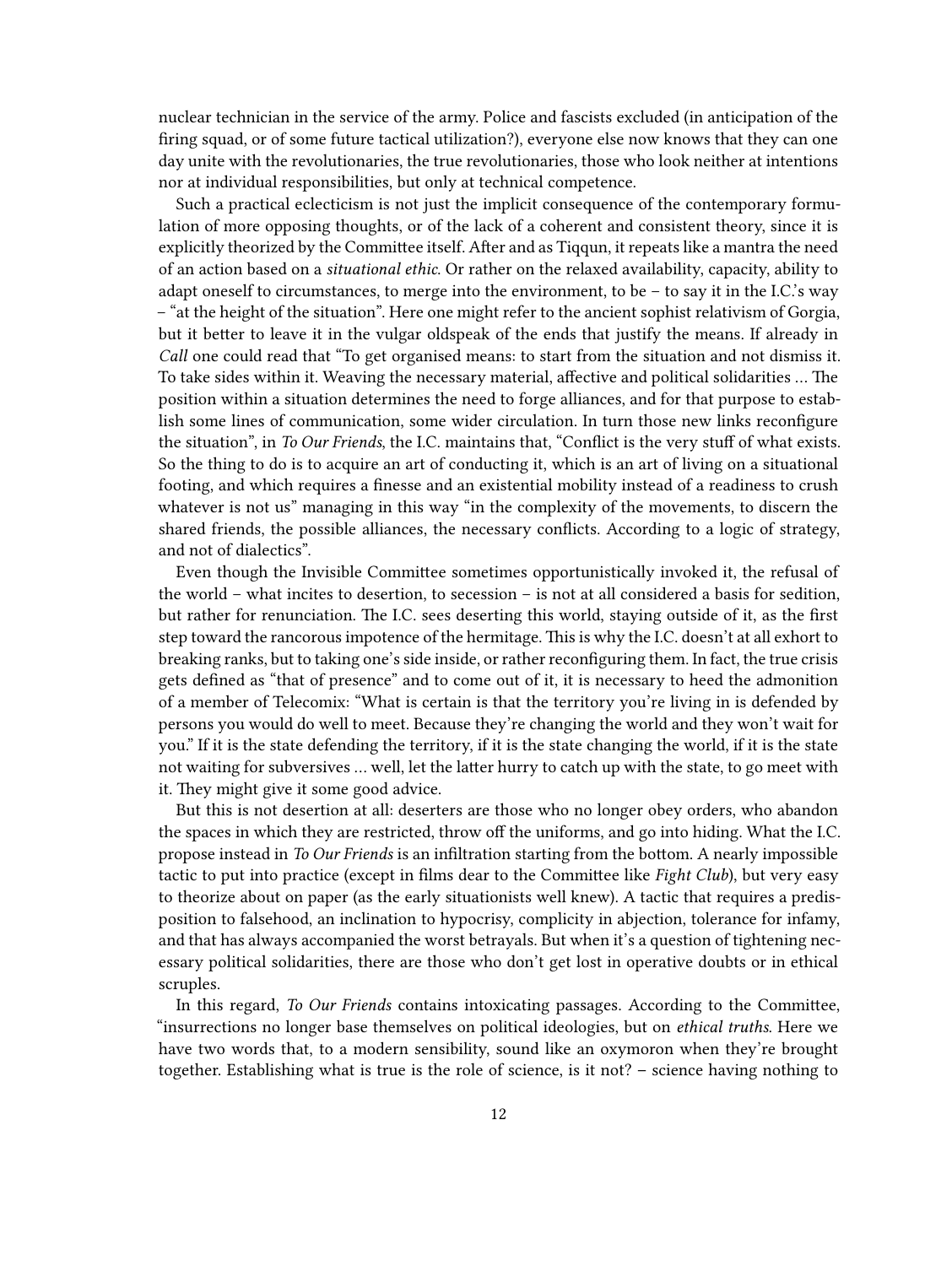do with moral norms and other contingent values." When it has to approach the words *truth* and *ethics*, the Committee excuses itself with embarrassment as if it had belched in public. To such hyper-modern eyes, such an approach can only seem like an oxymoron. Ultimately, it's understandable. Ethics dies on contact with politics, politics weakens on contact with ethics. This is why anyone who is obsessed with the search for what is convenient can do nothing less than recall how their values are "contingent" (or rather accidental, random, incidental, conditional). For every outdated spirit, the ethical truths wielded by the Invisible Committee make them roll on the floor laughing as these truths are fickle, synonymous with *convenient opinions*. An ethical truth takes hold of an entire life, 24 hours out of 24, not the time of a situation with the sole aim of tightening a strategic alliance.

But the moment the ethical ballast is jettisoned, according to the I.C. it goes without saying that "We have an absolutely clear field for any decision, any initiative, as long as they're linked to a careful reading of the situation … Our range of action is boundless." Boundless, clear? However little the situation requires it, it is possible to do *anything*. It's what Nechaev thought in the past, or Bin Laden in the present. So one understands the reason why the I.C. regrets that "Since the catastrophic defeat of the 1970s, the *moral* question of radicality has gradually replaced the *strategic* question of revolution." To be strategic, the revolutionary has to be as subtle and mobile as a rubber band, she must be able to easily go from the balaclava to the suit and tie, from conflicts with the police in the streets to handshakes with colleagues in the government buildings. One must be capable of spitting on those in power and kissing subversives today, and tomorrow kissing those in power and spitting on subversives. To achieve this result it is necessary to have done with those individuals and those groups so stupid and presumptuous as to get impeded by values that the believe to be their own and autonomous, which they follow like the dog follows its master. It is necessary instead to make way for the "historical party", phantasm invested with a higher mission – leading to the revolution – in a position to justify every base act carried out by its human militants in flesh and blood in the course of their intelligent and modest slalom between the sensible weathercocks of situations.

But where do all these considerations come to? To Tarnac, for example. It was hard for Invisible Committee to swallow that in 2008-2009 its most enthusiastic fans (or members, according to some points of view) were mocked, taunted, sometimes even pushed out of movement situations, after having clearly shown *what their conflict is made of*, when, to these admirers of Blanqui who spent more than thirty years behind bars, a few weeks in prison seemed to be enough to send them running under the skirts of the disparaged Left in search of protection. Which is why, after years of meditation weighing things up, here is the tactical defense of such behavior: "When repression strikes us, let's begin by *not taking ourselves for ourselves*. Let's dissolve the fantastical terrorist subject …". It isn't the claim of innocence, no. It isn't panic, no. It isn't the absence of the least bit of dignity, no. It is a winning strategic move. In effect, in this life of the daily repression of desires, it seems to us precisely that the whole lesson of the I.C. is reduced to this: *no longer take yourself for yourself*.

In the same way, it is always in defense of its Tarnac fans – since March 2014 neo-municipalcouncil-members, then mass media opinion-makers, and more recently even admonishers of police investigators to whom they suggest which investigative trails to follow – that the Committee emphasizes the imperious tactical necessity of establishing contacts with the other side, with all those who might prove useful tomorrow: "We need to go look in every sector, in all the territories we inhabit, for those who possess strategic technical knowledge … This process of knowledge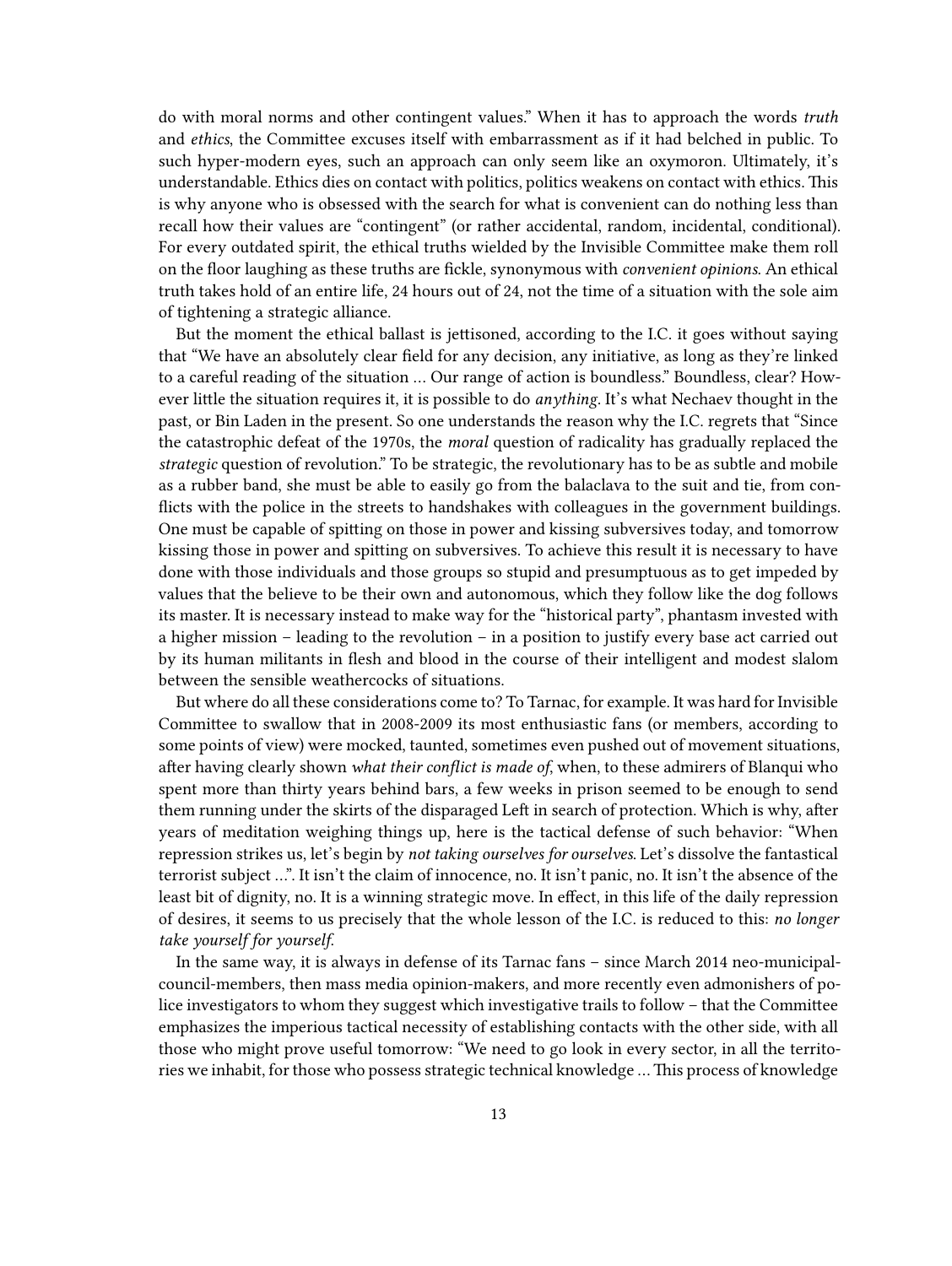accumulation, of establishing collusions in every domain, is a prerequisite for a serious and massive return of the revolutionary question." This is why recently the most revolutionary grocers in France have gone to knock on the doors of a pair of embassies in London to pay homage to two of the great victims of persecution for telematic Free Information. One is an Australian hacker who aided the police of his country in the hunt for "pedophiles" (those monsters who, behind the closed doors of their habitation, collect and look at obscene photographs of children and who therefore, not being 19th century celebrities like Lewis Carroll or Pierre Louÿs, deserve only prison), the other is an American information technician in the service of the CIA since 2006, after an accident that happened to him during his training shattered his dream of fighting with the Special Forces in Iraq. Here absolutely are two people to know, because they defend the territory, change the world and possess necessary knowledge. And so, two precious allies of revolutionaries, as the condition of both objectively shows since they find themselves targeted by the United States government. After all, as the I.C. puts it: "A gesture is revolutionary not by its own content but by the sequence of effects it engenders. The situation is what determines the meaning of the act, not the intention of its authors." Which means that individual intentions don't count for anything, only the results count and it is up to the future to establish who is or isn't revolutionary. A Marinus Van der Lubbe, to give a name, you can forget him. What did he do that was revolutionary? Nothing, the loser. Considering it well, indeed, now there is no more doubt: *there is hope even for cops and fascists*. A hope of redemption, of atonement, in short, of "*tiqqun*".

In case it isn't sufficiently clear, after the passage of the Invisible Committee nothing is left intact but a political idea; and that is, for example, that one can be a state functionary and a revolutionary at the same time.

#### <span id="page-13-0"></span>**V**

*A system of terror reached its peak when the victim is no longer aware of the chasm that exists between himself and his butchers. In the inhuman atmosphere of totalitarianism, and as a consequence of the collapse of the personality, the archaic mechanism of imitation gains the forestage without any inhibition … For any system of power, there is no greater success in acceptance, by its powerless victims, of the values and modes of behavior it postulates.*

Leo Löwenthal, *Individual and Terror*

The one who poses as a free spirit without ethical obligations is not afraid to have recourse to continuous contradictions, which she considers only a series of easy solutions. Setting aside every ethical concern, the practical problem is that in this way one does nothing more than consent and contribute to the decomposition of reality in course. The confusion is not disentangled by any clarity; it is only replaced by a kind of *opacity* – a term favored by the Invisible Committee – useful to the ruling order. To understand this, it is enough to reflect on the abyss that divides the effects caused by the use of contradiction, on the one hand in poetic language that abandons itself to the wild frenzy of the imagination, on the other hand in discursive language aiming to describe the contours of reality.

Constituting itself precisely as the refusal of the functional language of logic, poetry wants to be a form of expression free from utilitarian and projectual intentions. As someone maintained, it is a perversion of words capable of destroying the things that it names. The invention of surpris-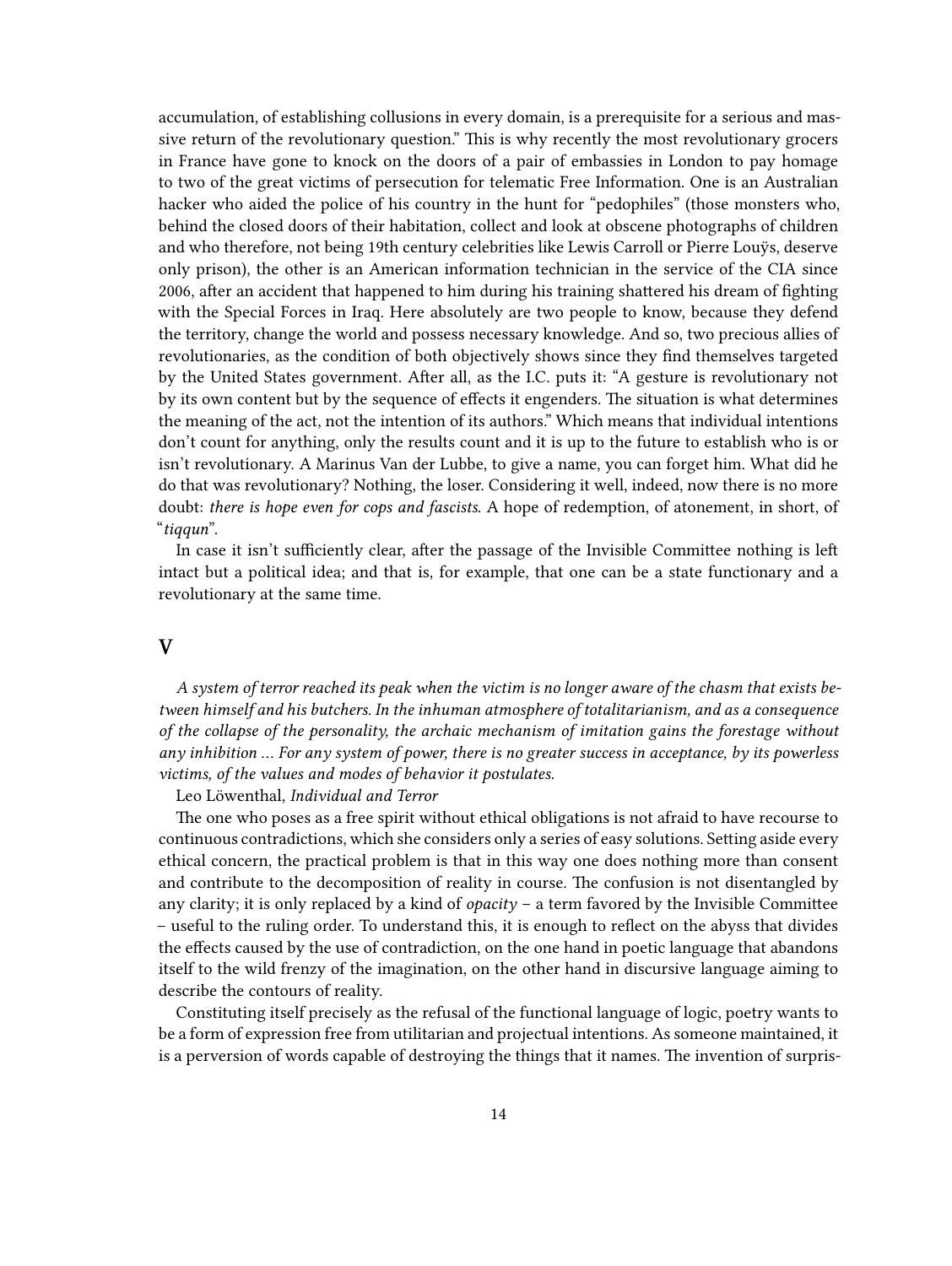ing images through the mixing of words that don't fit together implies the immediate exclusion of the acquired knowledge and rules connected to words. In this way poetry subverts the order of discourse and throws open the entrance to the unknown. As journalist in Moscow wrote about the avant-garde *zaum* poetry of Kručenych, who in 1912 announce the *World-Backwards* that would be seen throughout the Russian streets a few years later, "whoever undermines language, undermines social structures, that are based precisely on linguistic communication". It is due to this conviction that in the past – before everything was overwhelmed by the indistinct mud of commerce – there was no lack of subversives convinced that poetry could even materially undermine the order of things. Between a Nicolas Boileau (protected by King Louis XIV) who decreed, "I cannot name anything except by its name. I call a cat a cat" and Jean-Paul Sartre (enlightened by Stalin) who repeated, "The function of a writer is to call a cat a cat," Benjamin Péret, furious in revolt, burst in to launch his challenge – "I call tobacco the thing which is ear" – and take up arms in the Spanish revolution.

But what happens if contradiction, abandoning the language of the unknown, invades that of reality, or rather discursive, philosophical, rational language itself? The perception of reality is not subverted or threatened, but gets neutralized by becoming undifferentiated. In this way, reality itself is sheltered from critique, form being called into question, since all possible points of reference are lacking. This is exactly the goal for which the spread of oxymorons in common, everyday language aims. When Rimbaud evoked the "drunken boat" it was an invitation to the derangement of the senses, whereas the "clean atom" dear to scientists justifies nuclear technology, "humanitarian war" in mouth of generals legitimizes slaughter, the "ethical bank" instituted by entrepreneurs polishes up speculation. In discursive language, the mixing of words that don't fit together does not evoke the unknown, it perpetuates the known. Unlike what happens in poetry, it does not incite to the overcoming of the existent, it does not open extraordinary horizons; it does exactly the opposite. It makes what now exists safe, undermining critical thought. That even the enemies of this social order have set out along this path, the ones who take part in *Critical Mass* dates and the ones who sign the *associative pact* of an *Informal Federation*, doesn't arouse astonishment. It is yet another demonstration of the widespread incapacity to avoid the symmetrically critiqued curse – but hey, not so serious! – on *To Our Friends.*

While contemplating the Angel of History in the company of Walter Benjamin, the man who pushed his absence from the world to the point of not even being able to make himself a cup of coffee, it's a shame that the Invisible Committee hasn't even noted that "criticism is a matter of the right distance", the reason why it finds itself "at home in a world where perspectives and prospects counted". An excessive nearness can make one see otherwise imperceptible details that are often useful and important, but it doesn't allow one to grasp the horizon in one's gaze, and at the same time takes away meaning and movement. The particular becomes significant when it enriches and perfects the picture of the whole, when it allows one to grasp its aspects in depth, otherwise it is reduced to a mere quirk. In the same way, excessive distance leads to catching sight of a much too hazy and incomprehensible panorama. If one loses the right distance, impossible to calculate with precision but sufficiently clear to approach it in order to explore, critique becomes civic reproach or ideological condemnation.

The same can be said of hatred. This feeling of peremptory hostility is made possible by the distance from its object. The enemy is considered other than oneself, an indispensable condition for going to war against him. If he were considered one's like, if he breathed the same air, if she spoke the same language, if she had the same desires, if one shared the same existence with the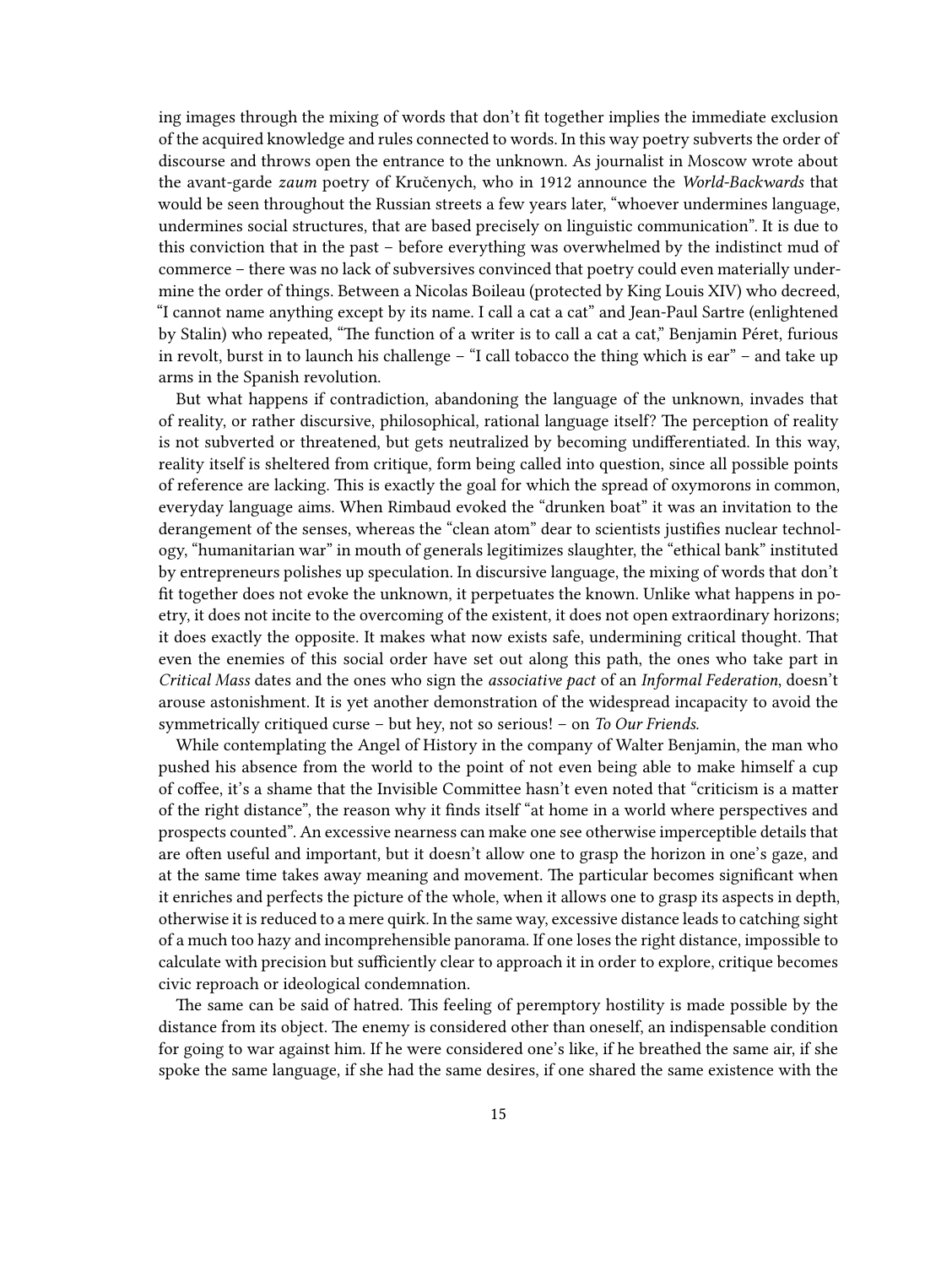enemy (perhaps sitting at the same table in a popular diner or in a television studio or in a municipal council to discuss the same problems), he would cease to be perceived as such, becoming if need be an interlocutor and possible ally. The aversion in her presence, granting that it still exists, would assume the traits of mere annoyance. *The best way to stop hating an enemy is to start to spend time with him.* From day to day, he would become at most an acquaintance with whom to disagree, or a rival with whom to compete. The closeness would banish the hatred, but not the suffering, the uneasiness, the anxiety of living. And then the only war that could break out, after having long brooded in secret grumbling, is another: civil war, in the worst sense of the term, blind and undifferentiated rancor.

Now, this may be the worst aspect of the Invisible Committee's storytelling. With its defense of the situation as the sole criterion of behavior, it does away with perspective by eradicating distances. But in this way it annihilates all hostility. Immersed in the whirlpool of doublethink, tied to a moment without past or future, the I.C. no longer knows who it needs to fight against, whether Eurasia, Eastasia or Oceania. Who are they? Who are we? They, are they always they? We, are we always we? But then, is it necessary to fight? One only has to consider what it writes when it is out to identify power: it isn't in the state, it is in the government; but government is no long in the government, it is in the infrastructure; but it is necessary not to strike the infrastructure if first one hasn't formed a competent technical force! What's left? Nothing, it's like a game of three card monte. If a totality no longer exists but only distinct fragments separated from each other, that are ceaselessly interweave in a whirling spiral, it is clear that before us there are only flashes, situations,*reconfigurations* of the present elements. Yesterdays enemy can calmly become today's political friend, and vice versa. And this is an awareness that leads to developing a particular "sensibility", that of avoiding points of rupture with no return.

In short, all the refrains about the "situation", about "sharing" or about "necessary alliances", aim to spread the need of putting an end to absolute differences. But the end of differences leads to the end of hostilities. And this is why today, within the revolutionary movement itself, people are no longer able to hate even the snitches whose presence is tolerated no only in magazines (as happens in the United States with the well-known theorist of the abolition of work), but also as the head of movements of struggle (as happened in Italy with the No Tav struggle). Why not, at bottom what did they do that was so bad? If they situation required it, they could do anything whatever. And the subversive in England who taught the police how to control the crowd during demonstration, or the other one in Greece who became a government functionary? Why not, they have gone to meet those who defend the territory. It is not surprising that the figure of the *recuperator*, for whose head many subversives would call up until not so many years ago, has disappeared completely from every revolutionary critique; not because there is any lack of those who would like to act as mediators between the Institutions and the Movement, whose numbers, on the contrary increase as far as the eye can see, but because such a role is now recognized and appreciated by (almost) everyone.

"The 'removal of opposites' constituted of western metaphysics," Cesarano wrote. Heir of *Tiqqun*, a publication literally infested with metaphysics, the Invisible Committee becomes the champion of a single idea: the idea that truth is the play of many small, *reconcilable* truths, an idea that is based on the cancellation of the possibility that an irreducible deviation exists. The end of otherness, the end of critique, the end of hatred. It is about an aspiration that, besides being indicative, is nothing new.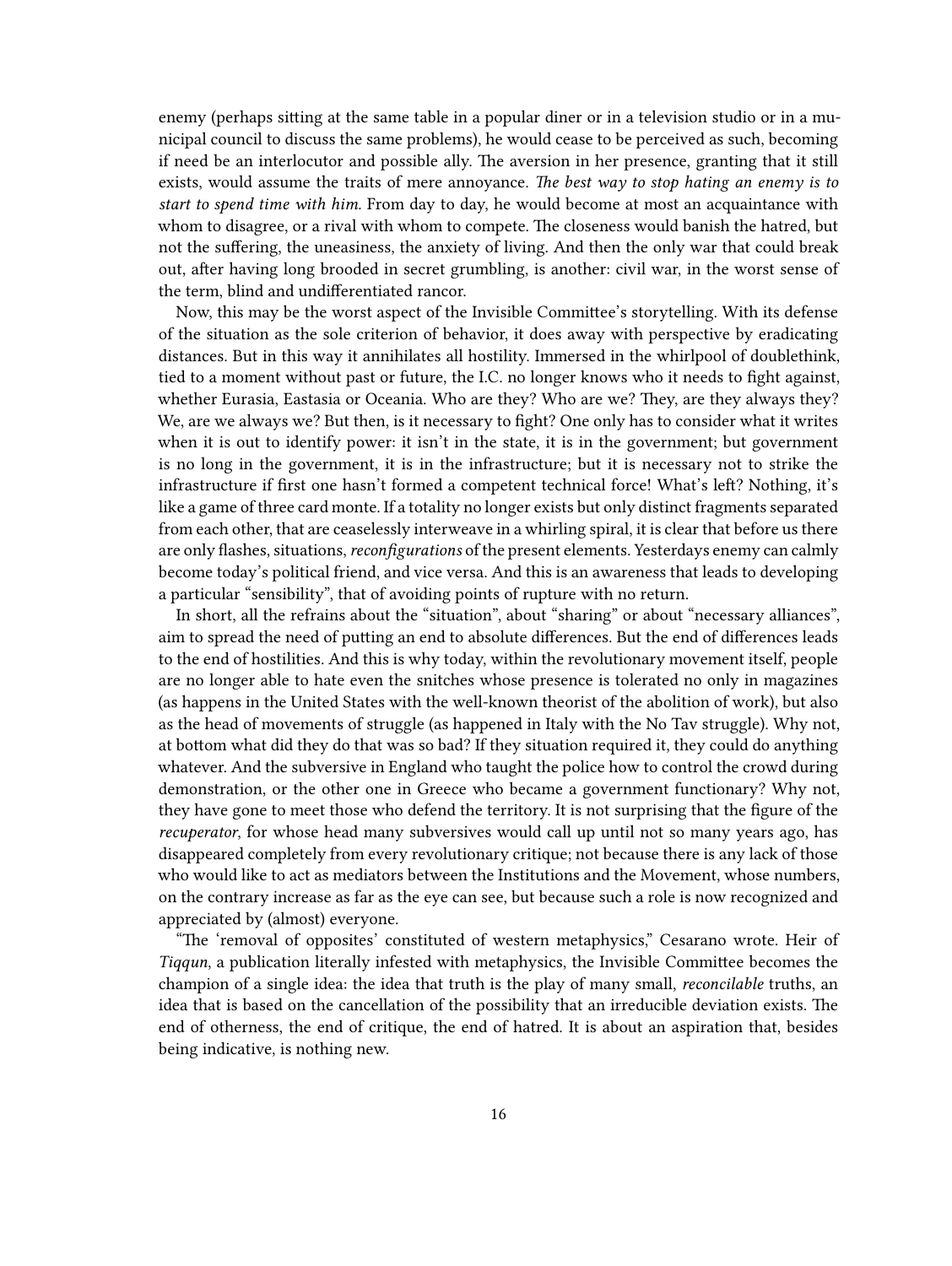*In noting these contradictions, we can also mark how unseemly, if not old-fashioned it appears to recall the accusation of* incompatibility*, which was formerly an inescapable aspect of the term* contradiction *before this term became a synonym for* juxtaposition*. But it seems essential to draw attention to the inevitable reduction of meaning that has led gradually to a change of meaning – which has led to today's world that, far from being threatened by this new form of* contradiction*, seeks only its proliferation, as much for the purpose of avoiding any confrontations as for installing the most alarming kind of uniformity under the appearance of pluralism.*

Annie Le Brun, *Reality Overload*

In 1999, Gallimard Editions in France published the work of Luc Boltanski and Ève Chiapello, *The New Spirit of Capitalism*. This tome of more than 800 pages examines the historical relationship that exists between capitalism and the critique of capitalism (which the two sociologists clumsily divide into "social critique" – born and raised in the revolutionary left and nourished by the reading of party lecture notes – and "artistic critique" – given birth to by bohemia and brought into the limelight only with May 68, desirous of "liberation" and of a "truly authentic live"), observing how the progress of the first has happened by integrating elements of the second. Rich in illusory promises but poor in ethical contents, to impose itself, capitalism needs a *spirit*, in the sense of an ideology that justifies it. It is not enough for the human being to enrich himself because it is useful and comfortable, she must also think that it is just and beautiful. Only in this way can capitalism become invincible. Nowadays, to a critique that maintained values such as autonomy and freedom, capitalism has responded by introducing mobility in the labor market understood as "emancipation" that allows one to become what one wants when one wants (change of activity, a break with every link and affiliation seen as a source of rigidity). In the same way, to a critique that noted how industrial production led to a massification of human beings and thought capitalism has responded with an unbridled commodification characterized by a diversification of offers and products. How can one maintain that the market homogenizes human beings, when one is free to choose between McDonald's and Burger King, or between a pay-tv that specializes in historical documentaries and one that is concerned with sports?

Comparing the changes that have happened in the administrative field over the course of the years, the authors observe that, while a half century ago a *rigid structure* capable of giving some security for the future was maintained, today it is preferred to gamble on risk and flexibility, or rather on an *elastic network*. The new spirit of capitalism, taking leave from the hard boss, is embodied today in a new figure: "the connexionist<sup>3</sup> man", "the streamlined human being" capable of passing with agility from one project to another, weaving his network of relations. The manager doesn't give orders like the boss; he imposes through his charisma, motivates his collaborators without barking at them, spurring them to be creative and not repetitive like on an assembly line. Boltanski-Chiapello linger over the idea according to which "The image of the chameleon is a tempting one for describing the pro, who knows how to conduct his relationships in order to reach other people more easily" insofar as "adaptability is the key to the network spirit", reaching the inevitable conclusion: "In a network world, it is thus realistic to be ambivalent …, because the situations people have to confront are themselves complex and uncertain." This malleability

#### <span id="page-16-0"></span>**VI**

<sup>&</sup>lt;sup>3</sup> This odd spelling is the one chosen by Gregory Elliott, the person who translated Boltanski and Chiapello's book into English. The word is more commonly spelled "connectionist".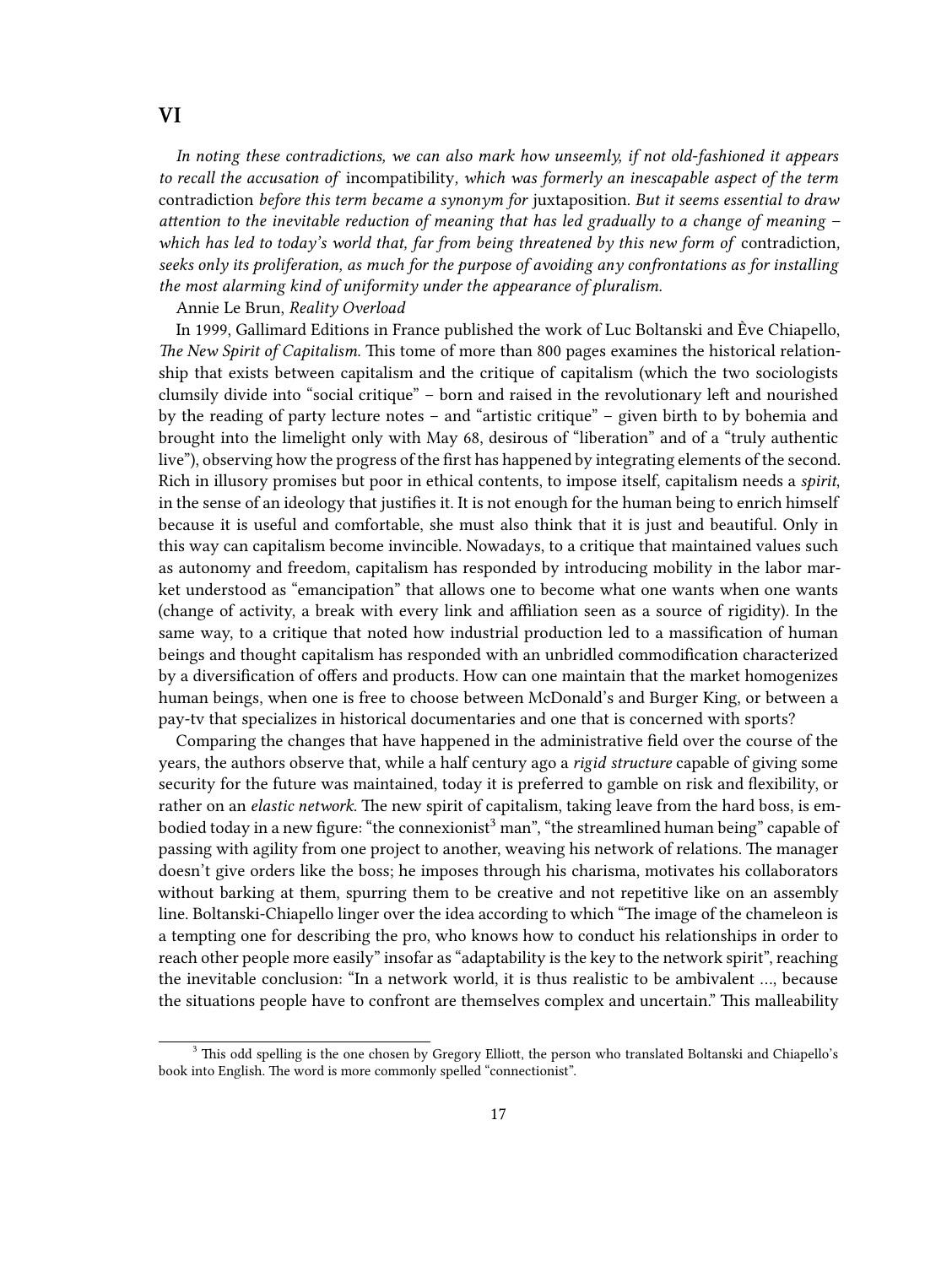require the "sacrifice … of personality in the sense of a manner of being that expresses itself in similar attitudes and conduct whatever the circumstance."

Facing this new spirit of a capitalism that pursues profit by flaunting the values of creativity, autonomy, adventure, freedom, its critics find themselves mute and disarmed, deprived of the old points of reference. They can only surrender before the "morphological homology between the new protest movements and the forms of capitalism that have been established over the last twenty years". The two professors reach a very self-interested and interesting conclusion: critique possesses an "inherent ambiguity" that always causes it to share "'something' with what it seeks to criticize". But since the "artistic critique" is what flowed from May '68, the responsibility for having taught capitalism to live without dead time and to enjoy without constraints belongs most of all to it. Therefore, capitalism's adversaries would do better to return to fighting for a "responsible public policy" and the "constitution of new rights".

Among the acknowledgements in the notes of the book is found the name of one of Boltanski's young students at the *École des Hautes Études en Sciences Sociales*, one of the most prestigious cultural institutions in the world, frequented by the future elite of knowledge: Julien Coupat. Unknown at the time, he would give life that same year to the experiment of the magazine *Tiqqun* that ended with the writing of *Appel* (*Call*), later ending up in the grocery store in Tarnac and in the sights of the police (then very young, Mathieu Burnel would draw profit from his residence in the same exclusive cultural institution by awakening the public of France 2). The least that one can say is that the characteristics with which the Boltanski-Chiapello pair described the *new spirit of capitalism* – flexibility, ambivalence, adaptability to changing situations, renunciation of personality – are exactly the same ones that are now preached by the known and unknown supporters of the "historical party" to express the *new spirit of revolution*. Assimilation, integration, recuperation change sides and an "artistic" radical critique that is by now squeezed dry gets thrown away in order to bring back a reformist "social" critique inspired by the overwhelming successes of the market.

In her book against the tyranny of reality and its "*system of cretinization* from which our era draws its consensual strength", that appeared just one year later, in 2000, Annie Le Brun cites the work of Boltanski-Chiapello, recalling how the recuperation of social critique by the ruling order had already been describes in its characteristics in way back 1964. In fact, in that year a work was published that was destined to become a classic of protest, a book that some – consider the millions of copies sold throughout the world – wouldn't hesitate to describe as Divine, an Incarnation of History, the Mouth of Truth. We're referring to *One-Dimensional Man* by Herbert Marcuse. It is quite instructive to read it again today, especially the chapter on the "closing of the universe of discourse", where the author denounces how this society – "if it assimilates everything it touches, if it absorbs the opposition, if it plays with the contradiction" – manages to impose its cultural superiority, its power over man. The advent of technological rationality has promoted and spread a Happy Conscience that has no need for conflict. Its "publicity agents" create a language that testifies to "identification and unification, to the systematic promotion of positive thinking and doing, to the concerted attack on transcendent, critical notions", a language in which "the elements of autonomy, discovery, demonstration, and critique recede before designation, assertion, and imitation". The language of one-dimensional thought is functionalized, abbreviated, unified.

Marcuse observes how the principle characteristic of this language is the neutralization of contradiction, the prerequisite for smoothing out every conflict, to implement with a profusion of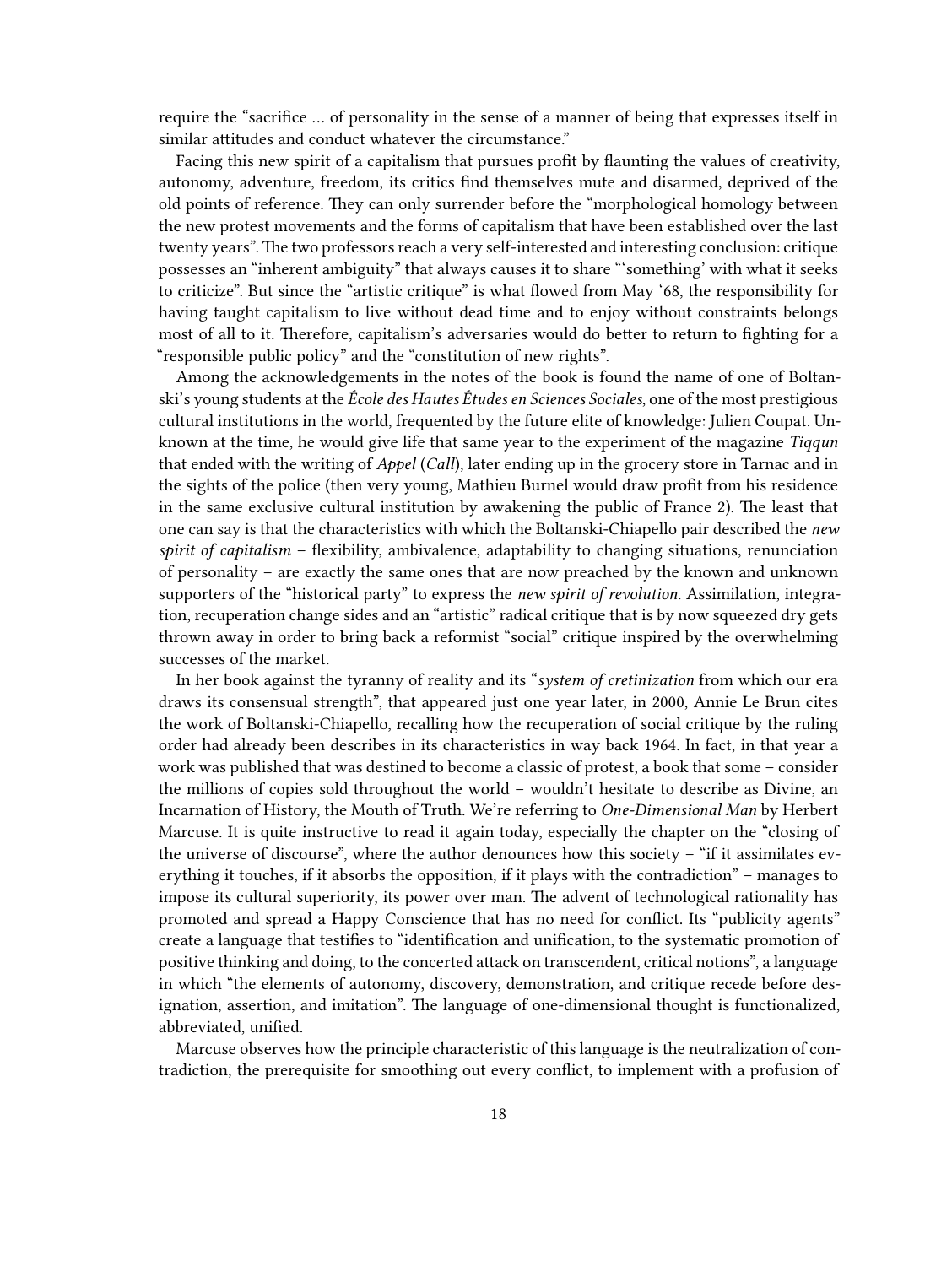oxymorons. He notes that in the language used by the one-dimensional man "the contradictions [of society] … are reproduced without exploding the social system. And it is the outspoken, blatant contradiction which is made into a device of speech and publicity". He recalls that "once considered the principle offense against logic, the contradiction now appears as a principle of the logic of manipulation – realistic caricature of dialectics". And in doing so, he shows us the logical somersaults of the Invisible Committee.

Marcuse affirms that "This language no longer lends itself to "discourse" at all. It pronounces and, by virtue of the power of the apparatus, establishes facts – it is self-validating enunciation. The closed language does not demonstrate and explain-it communicates decision, dictum, command." In doing so he merely forecasts the "obvious" and the observations reported by the Invisible Committee.

Marcuse maintains that "such language is at one and the same time 'intimidation and glorification.' Propositions assume the form of suggestive commands – they are evocative rather than demonstrative. Predication becomes prescription; the whole communication has a hypnotic character. At the same time it is tinged with a false familiarity-the result of constant repetition, and of the skillfully managed popular directness of the communication." In doing so, he describes the I.C.'s method of storytelling capable of winding around with that spiral of short phrases made for effect.

Marcuse notes how the language of operational rationality suppresses history, "political" issues, because "It is suppression of the society's own past-and of its future, inasmuch as this future invokes the qualitative change, the negation of the present". He warns about those who oppose "concepts which comprehended a historical situation". Here, he is again tracing out the I.C. and its emphasis on announcing the disintegration of old concepts. (Society? "a definitive abstraction". The city? "has finally disappeared". Government? "Is no longer in government". Technique? "Untruth". Nature? "There is no 'nature'").

Marcuse write that "The new touch of the magic-ritual language rather is that people don't believe it, or don't care, and yet act accordingly. One does not 'believe' the statement of an operational concept but it justifies itself in action – in getting the job done, in selling and buying, in refusal to listen to others, etc." And here he illustrates the glamor to which the Invisible Committee's admirers are subjected, much more willing to learn the common techniques reputed to be necessary (for example, how to build a barricade) so as not to be forced to exhaust themselves in a single reflection (for example, on the meaning and on the perspective of a struggle).

It is the same ominous effect described by Victor Klemperer in his diaries compiled under the nazi regime (and utilized by Eric Hazan for his hypocritical reflections on propaganda), according to which "the invasion of technical language" wanted by Hitler and Goebbels pushed the Germans to pay *attention* only to *organization*, transforming human beings into functional and efficient automatons ready for everything.

"How quick the mediocre natures are to adapt themselves to the environment!" Klemperer observed, and no one could say that he was a "radical" in need of "ideological coherence".

The alienation produced by capitalism can count on fifty years of progress since Marcuse wrote: "The unification of opposites which characterizes the commercial and political style is one of the many ways in which discourse and communication make themselves immune against the expression of protest and refusal … In exhibiting its contradictions as the token of its truth, this universe of discourse closes itself against any other discourse which is not on its own terms. And, by its capacity to assimilate all other terms to its own, it offers the prospect of combining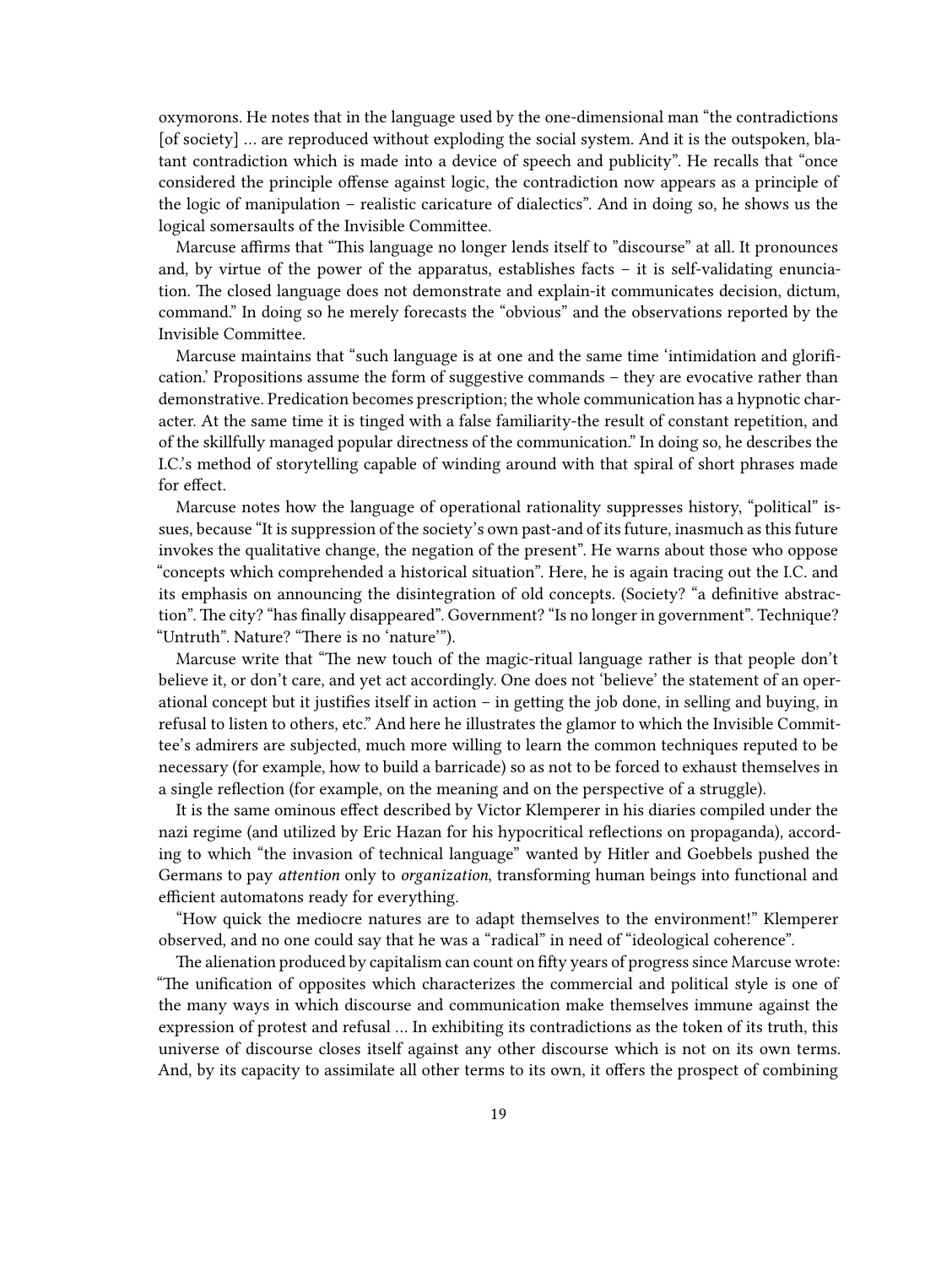the greatest possible tolerance with the greatest possible unity." As the most advance industry and the most functional technology teaches, it's therefore a matter of marketing a reduced and simplified product starting from complex and diverse elements, put together through a process – if not of *synthesis*, of *juxtaposition* – and rendered digestible to the great public. It is what the I.C. does by looting both the authoritarian and the anti-authoritarian arsenals, to give life to a transversal potential that is able to make all agree.

"This style is of an overwhelming *concreteness*," Marcuse continues. "The 'thing identified with its function' is more real than the thing distinguished from its function, and the linguistic expression of this identification … creates a basic vocabulary and syntax which stand in the way of differentiation, separation, and distinction. This language, which constantly imposes *images*, militates against the development and expression of *concepts*. In its immediacy and directness, it impedes conceptual thinking; thus, it impedes thinking." So in the midst of thousands of images of streets in revolt and armed communes, the Invisible Committee evokes the transformation of a factory in Saloniki whose activity has been reconverted by the workers into the production of disinfectant gels made available to the movement: "the resumption of factory production was conceived from the beginning as a political offensive". It is one of the few commonplaces of the time that the I.C. forgets to correct: it is not work that ennobles the man, it is revolution that ennobles work. Even Vittorio Vidali – infamous stalinist killer who during a speech in revolutionary Spain lashed out against the anarcho-syndicalists because they wanted to lower the hours of work, whereas he promised the workers that with the revolution they would have more work – thought this. Needless to say material needs have to be satisfied, no doubt about it. But speaking of productive reappropriation means introducing a language *that impedes thinking*, for example, about the destruction of the factories and the end of production.

Acrobat of "consensual contradiction", the I.C. is only a product of the historical process that aims to garble every difference between freedom and slavery. When it proposes to its "friends" on four continents the "sharing" of situations, that is of fragments of experience, furthermore accompanied by an appropriate iconography, it only fills the lungs with the air already pumped by Facebook (that social network that "is not so much the model of a new form of government, as its reality already in operation"). When it churns out its concise phrases for effect, it only obeys the rule of 140 characters demanded by Twitter (whose subversive origin it likes to recall), monument to that reduction of language that goes hand-in-hand with the reduction of thought. When it announced its intention of contributing to the shared intelligence of the times, it does no more than rehash the dismal joke already told by Wikipedia, supposed source of universal knowledge that as it continually reconfigures itself makes all of us stupider.

What sense can there be in speaking of "shared intelligence"? Intelligence is not a cake that one can divide into slices to distribute more or less equally among all. It is not an accumulation of cold facts made available, from which everyone can draw through consultation. Intelligence is the ability to *read* these facts, gather their meaning, put them in relation to each other, divide causes from effects, understand their origins, uses, and destination. As such, it is an individual capacity and quality that is not inherited and is not gotten with a click. But it isn't at all a gift of nature reserved for the fortunate few; it is a conquest. Intelligence is within anyone's reach through reading, reflection, study, curiosity, discussion, even sensitivity. Intelligence can stimulate and can be stimulated, but it cannot be shared. Because it is unique, and differs from individual to individual.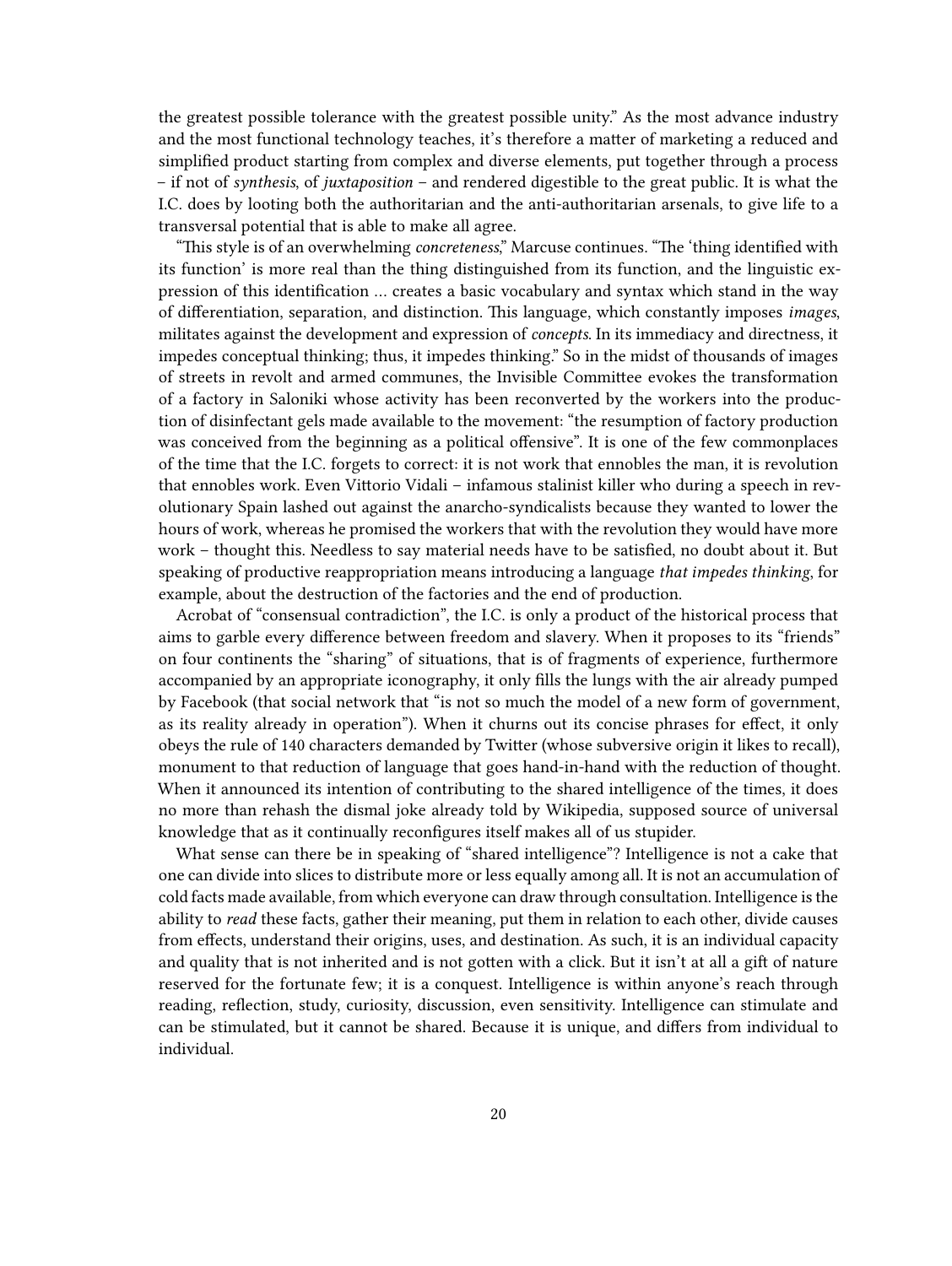Those who speaks of "shared intelligence" are speaking of power. When everyone starts to go to Wikipedia to know who, what, where and when – and no one any longer makes the effort to read dictionaries, encyclopedias, books, to confront the various versions and try to understand – that day (and it doesn't seem distant) Wikipedia will be dictating Law, *univocal and equal for all*. Its successive reconfigurations will not be able to change in any way this totalitarian effect, but rather will consolidate it. Shared intelligence can only be an enormous project of standardization and control. Aspiring to a shared intelligence means hoping for the advent of a single modern thought. So when the Invisible Committee offers its "modest contribution" in this regard, what do you think it is doing? From the height of its commercial success it is offering *its* thought as the basis on which to standardize everyone's thoughts in relation to insurrection. As its beloved Gramsci affirmed, cultural hegemony precedes and establishes political hegemony.

All things considered, it is risky to write a book of more than 240 pages. By speaking too much, one incurs the risk of no long being able to remain in an unstable balance. One incurs the risk of having to, here and there, be explicit. One incurs the risk that the more libertarian mask will drop, putting the authoritarian snout on full display. This is what the I.C. runs up against, for example when in dealing with the reasons why the revolution gets systematically betrayed ends up writing: "perhaps it's a sign that some hidden flaws in our idea of revolution condemn it to such an inevitability. One of those flaws is in the fact that we still tend to conceive of revolution as a dialectic between the constituent and the constituted." Considering that the fairy tale of the dialectic between constituent power and constituted power is Toni Negri's strong suit, considering that immediately after this the I.C. addresses its critique precisely at the Paduan professor, it seems clear who it is referring to when it says "we": to the extreme left, the I.C.'s true and only comrades. And if there was any doubt about this, the I.C. itself thinks to clear it up: "Obsessed as we are with a political idea of the revolution, we have neglected its technical dimension. *A revolutionary perspective no longer focuses on an institutional reorganization of society, but on the technical configuration of worlds.*" The emphasis is not ours, it is the work of the I.C. itself who keeps it here to emphasize which is its party. The one for which revolution has always been a political obsession; the one for which institutions get reorganized; but above all the one that must no longer neglect the fact that now the revolution is a mere technical problem, being a question of giving a hand in a configuration of worlds.

These three points make us go backwards in time. Who maintained a century ago: "communism is the power of the soviets plus electrification throughout the country"? It is the same one evoked indirectly by the I.C. when it salutes *the quality of the connection and the manner of being in the world* obtained "from the movement of soviet communes– which was the forgotten spearhead of the Bolshevik revolution".

*State and Revolution* or *State or Revolution*?

## <span id="page-20-0"></span>**VII**

*On the one hand, we want to live communism; on the other, to spread anarchy Call*

*It is instead probable … that as in other revolutionary epochs anarchism and communism, in new forms, are moving closer and closer together again in the struggles that pass through our century.* Antonio Negri, *The Sacred Dilemma of the Idle*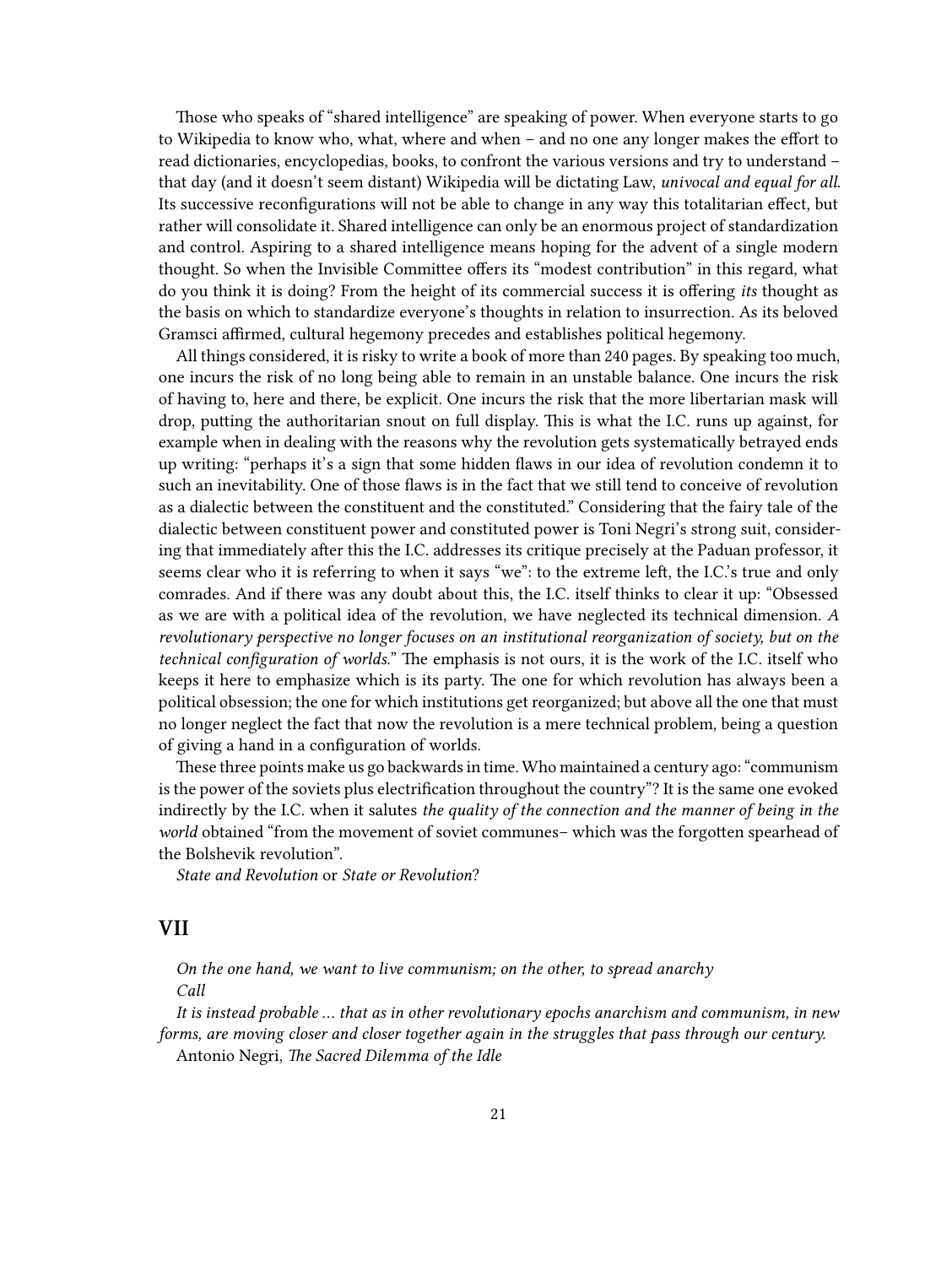Aside from customers on the hunt for novelty in bookstores, good only for raising its bank account and its fame, who is the Invisible Committee addressing in its new text? Among the enemies of this world, who are the ones it is interacting with? Since historically the subversive movement is divided into authoritarians who need the Party and anti-authoritarians who desire insurrection, the I.C. thought it good to unite these two spirits, to carry out at their interior a strategic surpassing taking back and partially realizing both demands. With the intention of appearing to be the millimetric *milieu* of the movement – or rather, literally, what is equidistant from the extremes, what is always in the middle – it has decided to draw inspiration more from the authoritarians for the theoretical side, and more from the anarchist for the practical side. This is why Blanqui is its hero, because he is the historical banner of the Party of Insurrection.

The intention of acting as a valuable bridge inside the revolutionary movement has led the I.C. to avoid in the most absolute way dealing with the classic points of friction and contrast – written off as ideological and identitarian disputes – feigning having overcome them thanks to an effluvium of banalities of the kind "it is necessary to organize ourselves" with which it tries to butter up both sides, holding together militant sacrifice and extremist thrills. As to the rest, the Committee has cheerfully drawn from all sources, with an acrobatics that allows it to be appreciated by many palates. But it's all water under the bridge since 2007. The initial circumspection has given space today to a greater ambition, as well as to the desire to settle accounts with those who insist on blocking its path. On the one hand, this means starting to directly confront the main competitor in the conquest for theoretical hegemony in the extreme left. On the other hand, it must bring to its conclusion the transition in course inside the anarchist movement has revealed itself to be a good reservoir of unskilled labor, clasping the most accomodating to itself with a caress and definitively getting rid of everyone else. Snatching the rudder of the extreme left, on the one hand. Digesting the most soluble anarchism and spitting out the harshest anarchism, on the other hand.

As we have seen, the I.C. has its bogeyman, the rival that obsesses its thoughts: Toni Negri. He is like an umbilical chord that links the young French intellectuals to the old Italian intellectual, and their animosity toward him almost has the connotation of generational conflict. This is because Toni Negri has been and has done everything that the I.C. would like to be and do.

Unlike Mike Davis who sociologically discussed American criminal gangs without having ever been part of one, Toni Negri isn't a mere armchair intellectual theorizing about the barricades. Founder and animator of some Italian extreme left groups in the 1960s, principle theoretician of the area of Autonomia Operaia in the 1970s, Toni Negri was arrested in April of 1979 with the charge of being the mind behind the Red Brigades, the *evil mastermind* who guided the movement to armed insurrection against the state. Unlike the grocers of Tarnac, the professor of Padua was kept behind bars for more than four years also taking part in a revolt that broke out in the Trani prison during which the prison guard broke one of his legs.

While behind bars, Negri had already put into practice what the I.C would theorize more than twenty years later: he adapted himself to the situation, he sought and formed the necessary political alliances, reconfiguring it strategically. Ending up in the hands of the repression, he also stopped *taking himself for himself*. He proposed dissociation as the way for closing the conflict between the state and the movement, and he accepted the protest-candidature offered to him by the Radical Party for the elections of 1983. Elected as a member of parliament (no mere municipal councilperson!) and now enjoying parliamentary immunity, he was released from prison and took advantage of it by taking refuge in France. Here he pursued his studies and his activity as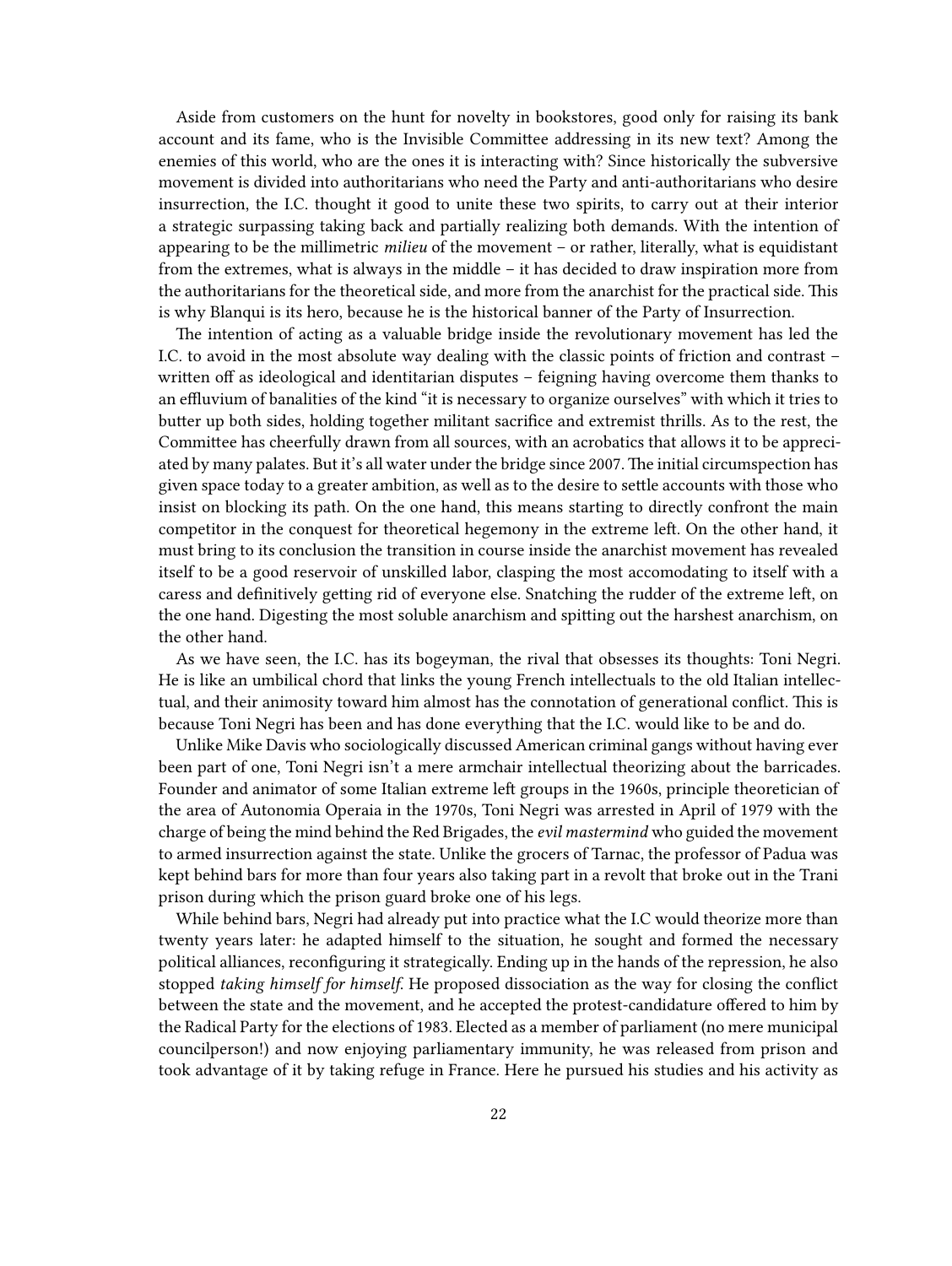professor of the extreme left, of the left completely devoted to advising the state about how to make the Revolution. In 1997, he finally returned to Italy and made use of the benefits derived from his plea bargaining, serving a reduced sentence. His most successful book, *Empire*, written together with Michael Hardt and published in 2000, got notable global recognition, selling more than half a million copies.

Toni Negri embodies everything that the I.C. aspires to become: the intellectual guiding the real movement, the Machiavelli in the service of the anti-Prince, the dark spirit behind the insurrection, all seasoned with an editorial and social success that never spoils. It is the so-called *Syracuse syndrome*, a defect that afflicts every philosopher who's grown tired of words and thirsty for power, whose conceit pushes him to want to seduce those who hold power with the spell of their knowledge. The metaphor originates with the Plato's comings and goings between Athens and Syracuse; he spent a long time sucking up to the tyrant Denis with the intent of educating him. Uselessly. In France this defect is accompanied by a predilection for military metaphors fed by the cultural avant-garde, a predilection already stigmatized by Baudelaire according to whom recourse to bellicose expression is typical of spirits "made for discipline, i.e., for conformity: minds born as slaves, that can think only in society". The Situationist International was already not immune to such rhetoric; the Invisible Committee then wallows in it completely. As aspiring generals of state insurrection, they are continuously intent on drawing maps, opening fronts, making pacts, erecting barricades, making maneuvers. If the word strategy comes so frequently to their lips it is because their "modest contribution" is to offer themselves in the capacity of strategists of the movement: "A thing is revolutionary that actually causes revolutions. While this can only be determined after the event, a certain sensitivity to the situation plus a dose of historical knowledge helps one intuit the matter." And who possesses this situational sensitivity and this erudition, who therefore deserves to be the strategist of the historical party, capable of "getting two steps ahead of global governance"? Strategists, or rather *military leaders*. Exactly what the Italian judiciary imputed to Toni Negri at the end of the 1970s.

But though it is clear what unites Toni Negri and the I.C., we have some difficulty grasping what divides them. Formal quirks aside. In fact, both share the same theoretical references. And it isn't just a question of the passion for authoritarian thought revised in the light of poststructuralist French Theory (Foucault, Deleuze and yawning away), it is a question of the same deterministic vision of history. For both, the world created by the ruling order does nothing more than reflect and prepare the revolution. For Marx "The mode of production of material life conditions the general process of social, political and intellectual life. It is not the consciousness of men that determines their existence, but their social existence that determines their consciousness." For Engels, "… after its victory the sole organisation which the proletariat finds already in existence is precisely the state." For Lenin, "our task is to study the state capitalism of the Germans, to spare *no effort* in copying it and not shrink from adopting *dictatorial* methods to hasten the copying of it." In the same way, in the 1970s, Toni Negri was capable of writing "communism is imposed first and foremost by capital as a condition of production … only the construction of capitalism can give us truly revolutionary conditions … the most advanced capitalist form, the factory form, must be assumed within the working class organization itself". Where is the difference with an I.C. which makes its own the new winning spirit *on* and *of* the market, strong from the fact that "It's generally when they reach their maximum degree of sophistication that civilizations fall apart.", or that writes: "What distinguishes [the worker] in a positive sense is his embodied technical mastery of a particular world of production"? If already in 2007 on the trail of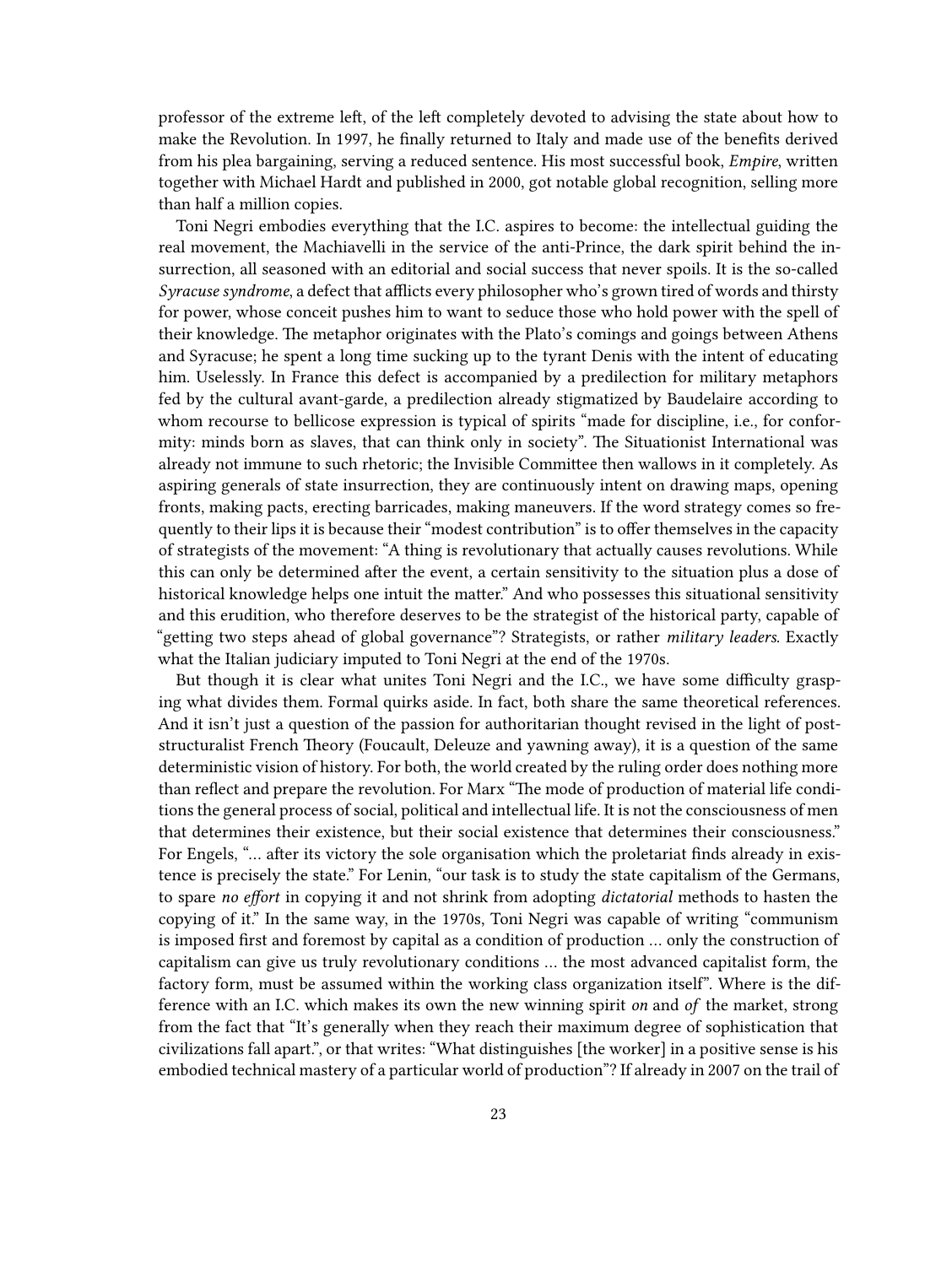the *Communist Manifesto* ("not only has the *bourgeoisie* forged the weapons that bring death to itself"), it maintained that "the metropolis also produces the means of its own destruction", today it repeats the same concept assuring us that "Eventually however … the path towards presence paradoxically reopens. By detaching ourselves from everything, we'll end up detaching ourselves even from our detachment. The technological beat-down will ultimately restore our capacity to be moved by the bare, pixelless existence … *The poverty of cybernetics is what will bring it down in the end*."

Even though the I.C. mocks Toni Negri for his conviction that "beneath the constitution in force there always exists another constitution, an order that's underlying and transcendent at once, silent normally, but capable at certain moments of flashing into presence", this irony does not prevent them from nourishing an analogous conviction. It's really no use for the I.C. to clarify that it is necessary instead "to reconceive the idea of revolution as *pure removal*" 4 . What else is concealed behind it's exhortation to a "removal" or a "technical configuration", if not the blanquist idea of assigning *a new form to the same thing* through insurrectional lightning? Reconfiguration, a term which is employed above all in computer science, is only a different ordering of elements already given. In the same way, removal is a juridical-institutional term that indicates a dismissal from office, prerequisite for a replacement. In the cycle of renewal of the life of the state, the potential to remove and the power to constitute are like the sunrise followed by the dawn. If the I.C. lingers only on the sunrise, it is not to deny the exercise of power, but to draw in those who want its definitive destruction, inducing them to believe that it is the same thing with the aim of enlisting them. There is no *pure* removal to oppose to a *corrupt* one, it is the looking glass onto which one climbs in order to give oneself an insurrectionary air, the fig-leaf over the shame of one's hypocrisy. One removes a sovereign when one throws him down from the throne *leaving it empty for a changing of the guard*. In fact that poor asshole Giorgio Agamben (Italian philosopher, Tiqqun's teacher, admired both by the I.C. that paraphrases his titles and by Toni Negri who writes reviews adulating him), who went to Athens at the end of 2013 to teach democracy to Greeks and to invoke the "potential to remove", has not failed to express the hope that "the leftist government of Syriza could be the spark of a progressive turn in Europe". If it is true that "Far from serving to *describe* the world, language helps us rather to *construct* a world", well there is no doubt about what the world constructed by this language is – the same one that Toni Negri inhabits.

And then it's no accident if in Italy Tiqqun's first title has appeared through a publishing house in *Tuta bianca* (Derive e Approdi), and today in the United States the same publishing house, Semiotext(e), publishes both Negri's works and those of the Invisible Committee (and Tiqqun). Furthermore, the I.C, isn't even the first collective editorial ectoplasm of international fame, having been preceded by that Wu Ming whose principle animator described himself years ago as "communist, or rather worse, negrian". Both the Committee and Wu Ming are committed to the plot construction, the mythopoeisis of revolts and insurrections. But while the Italians

<sup>&</sup>lt;sup>4</sup> I have chosen to translate this phrase directly from the French myself, because Robert Hurley, perhaps out of laziness, perhaps considering it more important to keep what in French is a wordplay even though it changes the meaning of the text, or maybe intentionally to hide what the Invisible Committee actually says here. The French word "*destitution*" does not translate into English as "destitution" (which, in English, means "impoverishment", "indigence"), but as "dismissal", "removal from office", "deposal (as of a king)" – in other words, the removal of someone in power from their office *through official means*. The correct translation is necessary both to understand the critique of the I.C. the authors of this book are making here and to understand what the I.C. is actually proposing.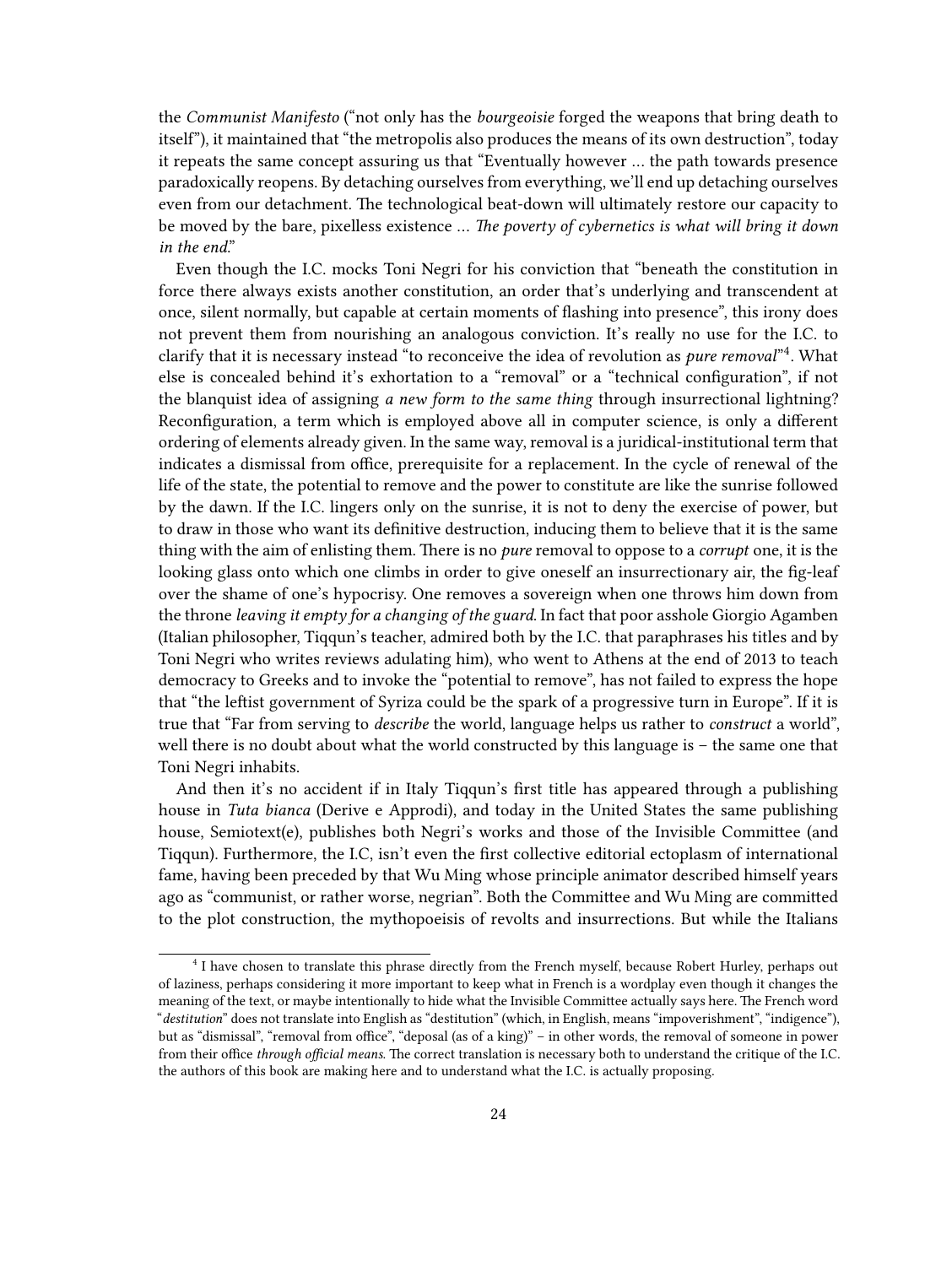reduce them to literary novels (so appreciated as to get debated at M.I.T.), the French transform them into philosophical essays (so appreciated as to be distributed by M.I.T.). "*Omnia Sunt Communia*", beyond being Thomas Münzer's last words, is not only the title of the second to the last chapter of *To our Friends*, it is also the title of a feature of Euronomade, the site that more than any other depends on Toni Negri. And, since both abhor the individual above all else, the I.C. drools over the commune and Toni Negri salivates over the commons. What's so strange if in 2000 Toni Negri wrote that anarchism competes in "powerlessness" with the most reactionary capitalism, while in 2014 the I.C. writes that nihilist anarchists are only among the "powerless"? Aside from discrepancies in linguistic tics, the praises that the I.C. has woven in 2014 around the struggle against the High Speed Train (TAV) in Val Susa do not differ much from those formulated in 2008 by its negrian competitors. If the former note that "Alternating family-style demonstrations with attacks on the TAV construction site, resorting to sabotage at one moment and partnership with the valley's mayors the next, associating anarchists and Catholic grandmas, this struggle is revolutionary at least insofar as it has been able to deactivate the infernal coupling of pacifism and radicalism" – furthermore following such observations with praise for the politics of those who passed from damned poetry to stalinist propaganda complimenting the purging prefect of Paris<sup>5</sup> – for the latter "it is well-known how the cohesive coexistence of the institutional dimension and that of the movement has been one of the main reasons for the effectiveness of the Valsusan opposition … This intense sharing of objectives and strategies has contributed to the creation of a virtuous circle between administrative action and participation from the bottom that has marked the highest point of the experience of the reappropriation of decisional power that has taken place in the Susa Valley". Amen.

And what distinguishes the admirers of the Invisible Committee from Negri's admirers? The latter have been active for decades in the institutional and media entryism that is only now gets taken up by the former: participation on the ballots, roles as public administrators, newspaper interviews, television appearances. And it's a good thing that "radicals" would make of the revolution "an opportunity for personal validation"! Benjamin Rosoux and Manon Glibert's Italian colleague, a Negri-fan municipal councilor in Veneto bragged years ago about being a subversive who makes "incursions" into the institutions – another lovely word camouflage that shouldn't be missing from the shelves of the Tarnac grocery store. Other readers of the Paduan professor have certainly not waited for the I.C. to discover the revolutionary profit of establishing roots in the neighborhoods and the villages in order to contribute to opening people's medical clinics and be present throughout Italy in housing struggles, in strikes and whatever else. It is "political work in the territory", beauty, strong suit of generations of militants coming out of the bosom of the Communist Party that doesn't prevent the students of the Italian professor from curating a site always rich in *direct correspondences* from barricades all over the world. So they also go where the epoch is inflamed. Therefore, Negri's most activist admirers theorize the necessity of institutional entryism (above all in order to take advantage of the funds allocated), but then also practice insurrection. On the other hand, the admirers of the I.C. theorize the necessity of insurrection, but then also practice institutional entryism (above all to take advantage of the funds allocated). Inverting the order of the factors does not change the final outcome.

All this to make readers understand how the cantankerous critiques in *To Our Friends* addressed to the "ideologue" Toni Negri have all the flavor of venom reserved for the main com-

<sup>5</sup> This is a reference to Roger Vailland, who was involved with *Le Grand Jeu*. He embraced stalinist politics and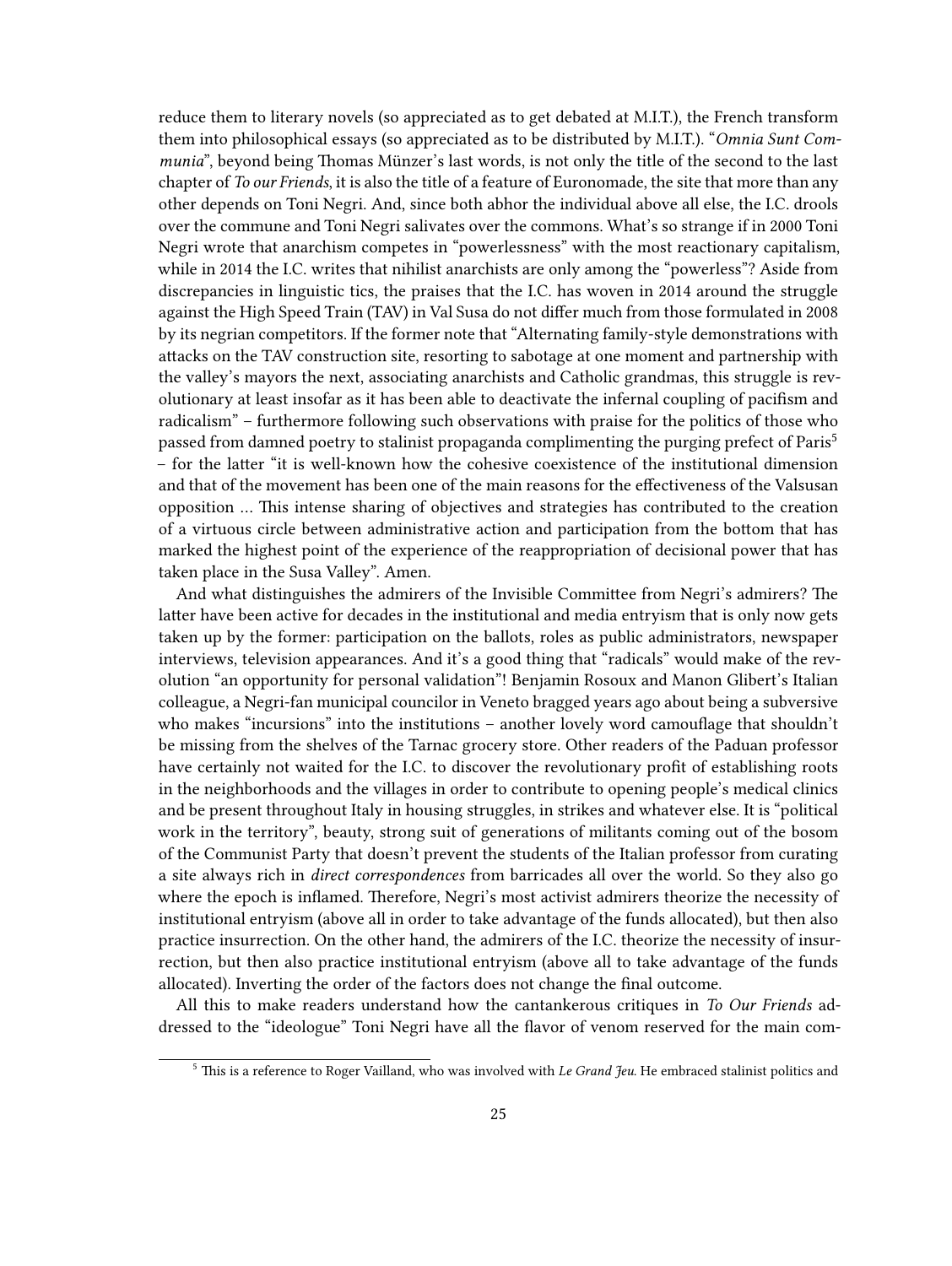petitor or rival in cultural-political hegemony. I.C almost sounds tender when it writes: "Those who propose, like Antonio Negri, to 'govern the revolution' only see 'constituent struggles' everywhere, from the banlieue riots to the uprisings in the Arab world", considering that those who propose to command the insurrection see only "communes" everywhere, from the riots in the suburbs to the uprisings in the Arab world. The only thing that changes is the saddle to put on the tiger to ride. Besides, if the enraged French kids lash out against the Italian parent, the latter seems to bear them with affection. Recently one of his students even gave a borrowed salute to their "strategic intelligence". Who knows if she will also follow the track of the one who years ago abandoned the court of Negri and, as chance would have it, entered into the catalog of La Fabrique editions, and is today the theorist of that "widespread autonomy" whose zealots in Italy play on the Invisible Committee to win.

And so then, you find the differences. Come on, the apple never falls to far from the tree.

#### <span id="page-25-0"></span>**VIII**

*The task of revolutionary critique is certainly not that of leading people to believe that revolution has become impossible*

Guy Debord, letter to Jean-François Martos, December 19, 1986

This is what the famous situationist said in astonishment about his anemic anti-industrial encyclopedist students, according to whom it wasn't worth the effort to strive much since "it is useless to destroy mercantile society: it is collapsing before our eyes. Let's leave it to sink". One of these, the Spaniard Miguel Amorós, is the author of a text again the greatest present-day anarchist insurrectionalist theorist, who he describes as "the first agitator since Blanqui to proclaim the possibility of an offensive against Power during a period when the working class was in full retreat. This evidently involved an attempt to escape from historical determinations by way of the decisive actions of minorities." Here is the other worry of the Invisible Committee: anarchists. It can't be concealed that, if in the last few decades of social pacification, the insurrectional idea has remained alive – alive in the movement and in struggles, not in the publishing market – it is due, above all, to the anarchists, or better, to a few of them who have always maintained it, against each and all, facing both state repression and the sarcasm of a movement perpetually waiting for the times to ripen. This is so widely known that in France critics of the *insurrectionalist temptation*, sitting at the peak of radical theory to wait for the course of history to carry away the corpse of capitalism, make no distinction at all between soldiers under the command of revolutionary generals and impassioned evokers of the demons of revolt, uniting them in a single indistinct and execrable mishmash.

It is irritating for the I.C. to have to share *its* logo; it thought it had registered it and possessed the prerogative to it. Much more irritating considering that in the last few years the most insurrectional country in Europe is Greece, where the anarchist presence is strongest. Besides, from where have the fiercest critiques that rained down on them come, if not from anti-authoritarians? But the I.C. finds itself facing a rather delicate situation, since many of those who have translated, published and spread its works are anarchists. It is one of the consequences of its commercial success. Thanks to the FNAC and to Amazon, to quote a contemporary of Dante, "for this reason his reputation rose so much that some become his partners; hence in a few month he made a great

wrote a defense of the Prefect of Paris, leading the surrealists to break with him.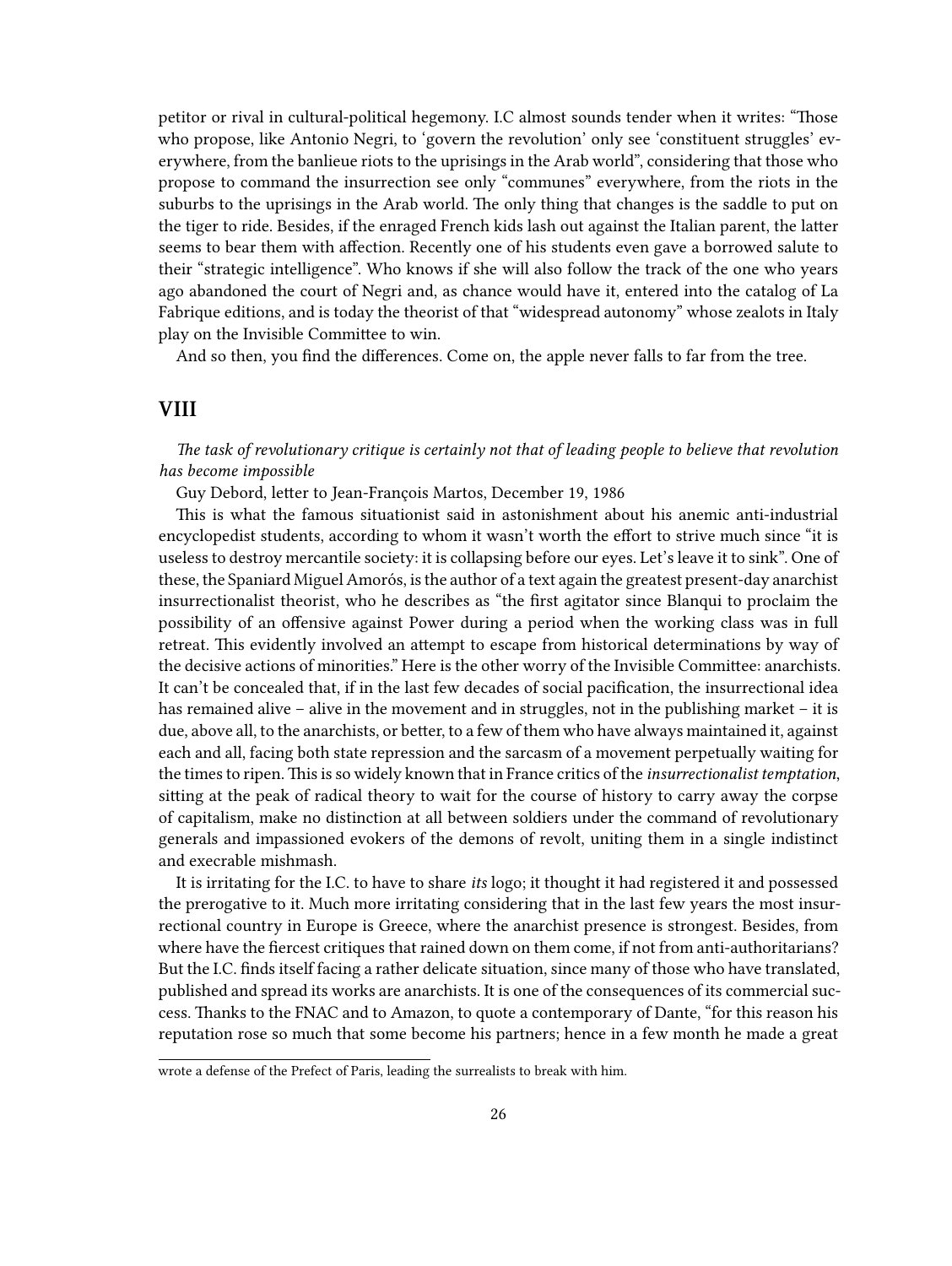fortune. Having multiplied peoples and possessions, he started to go from country to country" (in the United States, Italy and Germany, above all). So, on the one hand it would like to be done with these silly enemies of the state, so politically naïve, on the other hand, it is not convenient to go so far as to do it with all of them. And, needless to say, it finds them more lovable when "partners".

It is a problem that it has confronted *strategically*. How? By strewing a bit of everything in its book – just for a change – both critiques anarchists can share and critiques of what anarchists maintain. In the attempt to avoid any possible explicit reference so as not to offend those who are wooing it (having finally understood that to become winners it is necessary to stop being anarchists), the I.C. prefer to thrash hackers or "radicals". What a ridiculous term! Useful for not mussing up the remnants of pride of its libertarian suitors, as well as for avoiding dealing with the substance of anarchism, its critique of all authoritarianism.

We have already seen how in *To Our Friends*, the defense of insurrection is interspersed with invitations to a tactical entryism and how the calls for ethics are submerged by a ceaseless exhortation to political opportunism. In fact, how could the I.C. ever accept abstentionism, except to support it in the most adverse situations? As to the consistency between means and ends, it considers it not only an error, but an authentic horror. In this regard, more than with anarchists or surrealists or situationists, the I.C. could find itself in agreement with Bernard-Henri Lévy according to whom ethical invariance is the stuff of "the choppers off of heads".

But with regard to the more anti-authoritarian side of *To Our Friends*. Beyond the lyrical defense of uprisings, it is manifested in a forceful critique of any governability, of any claim of constitutional legitimacy. A critique we could share if it were not, besides being contradicted by the desire for removal, accompanied by contempt for individual freedom. It is one of the cornerstones of anarchism, but the I.C. prefers to attribute it to the hacker mentality, so that it can go on the attack, aiming however elsewhere: "*Freedom and surveillance, freedom and the panopticon belong to the same paradigm of government.* Historically, the endless expansion of control procedures is the corollary of a form of power that is realized *through* the freedom of individuals", "Individual freedom is not something that can be brandished against the government, for it is the very mechanism on which government depends, the one it regulates as closely as possible in order to obtain, from the amalgamation of all these freedoms, the anticipated mass effect", "The cause of individual freedom is what prevents them from forming strong groups capable of laying down a real strategy, beyond a series of attacks; it's also what explains their inability to form ties beyond themselves, their incapacity for becoming a historical force". Makes you shudder, doesn't it? You need to be ungovernable, but not in order to do what you want, but rather to do what … who? the situation? the commune? the insurrection? the historical party? or its invisible strategists? … want?

Strategists who also make themselves strong with another argument favored by the friends of the state, the one that is presumed to make this institution materially inevitable. As good adults, they bring the delicate situation generated by the technical complexity reached by the current world, where nuclear technology has reached a point of no return, to weigh upon infantile revolt: "so long as we can't do without nuclear power plants and dismantling them remains a business for people who want them to last forever, aspiring to abolish the state will continue to draw smiles; so long as the prospect of a popular uprising will signify a guaranteed fall into scarcity, of health care, food, or energy, there will be no strong mass movement".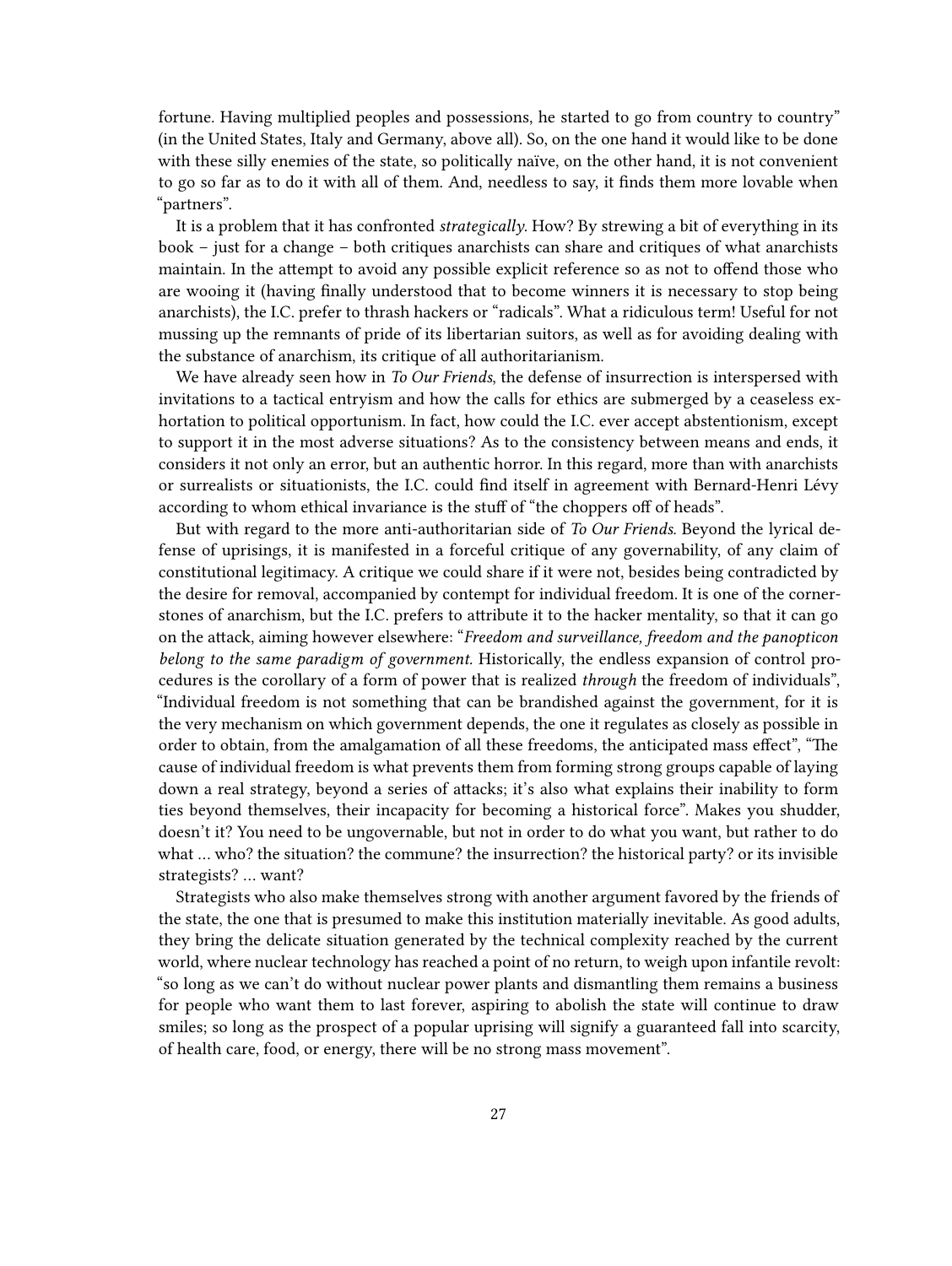Aside from the fact that the abolition of the state will always draw smiles, given that its end gets imposed with force from below since it is impossible that it would be resolved from above (because *abolition* is such a resolution, it is the same misunderstanding present in the concept of *removal*), but then wasn't revolution the emergency brake of a train heading towards the cliff? Before pulling it, is it truly necessary to "assemble all the technical intelligence"<sup>6</sup>, or rather to confide with experts present on board and with conductors with the aim of precisely knowing the control panel, the speed of movement, the friction on the tracks, the inclination of the curves, the force of the wind, the humidity in the air, the composition of the surrounding terrain, the presence of ambulances and hospitals nearby … and if there is enough food, water and toilet paper for everyone? Perpetually in balance, the I.C. first extols in lyrical tones the immediacy of the deed, and then recommends its studied survey. From the barricades here and now it goes back into Benjamin's waiting room. To emerge, the revolutionary question must balance the accounts, and if it wants to cook the books, it must propose, if not a political program, at least a satisfactory technical program: "For a revolutionary force there is no sense in its knowing how to block the opponent's infrastructure if it can't make such facilities operate for its benefit if there's a need."

But how does the insurrection, that was not able to break out anywhere, at any moment, with any opportunity, being the unforeseen that grabs by the throat, upset normality with its intensity, etc., etc.? Yes, but that is rhetoric for attracting libertarian fools. In reality, without the correct knowledge and competence, that are found only on the top, the insurrection is condemned to fail: "without a concrete idea of what a victory would be, we can't help but be defeated. Insurrectionary determination is not enough; our confusion is still too thick." After having thrown the necessity of favorable historical conditions claimed by marxist dinosaurs out the door, here it is coming back in again through the window.

Blanqui does well as a rag to wave in battle, but Marx is the blanket that warms one up every night. May insurrection be, therefore, but only after the nuclear engineers, computer technicians and other such trash have been seduced by the chatter of the Invisible Committee and help it to *make the adversary's infrastructure* – the place where it says itself "*power now resides*" – *function to its advantage*.

The I.C. targets social war, because the despised anarchists "mouth off" about it. According to the Committee the defect of that social war "is that by lumping the offensives carried out by "the State and Capital" and those of their adversaries under the same rubric, it places subversives in a relation of symmetrical warfare … The idea of social war is actually just an unsuccessful updating of "class war," maintaining that each one's position in the relations of production no longer has the formal clarity of the Fordist factory". With a certain embarrassment – considering that the symmetry of those who fight power is always less worrisome than the syntony of those who stand by it – we allow ourselves to note that it is flatly impossible that these well-educated

<sup>6</sup> I have had to again make my own translation from the original French, because in his English translation of *À nos amis* (*To Our Friends*), Hurley chose to gloss over this phrase. The sentence in the original is: "*Construire une force révolutionnaire, aujourd'hui, c'est justement cela: articuler tous les mondes et toutes les techniques révolutionnairement nécessaires,* agréger toute l'intelligence technique *en une force historique et non en un système de gouvernement.*" (emphasis added to show the phrase I translated). Hurley translates this sentence: "This is exactly what it means to construct a revolutionary force today: linking together all the worlds and all the revolutionarily necessary techniques, shaping these into a historical force and not a system of government", leaving out the phrase that has a pretty clear implication that, for the Invisible Committee, the construction of a revolutionary force requires dependence on technical expertise – the 21st century version of the dependence on specialists in marxist theory that leninists upheld 100 years ago.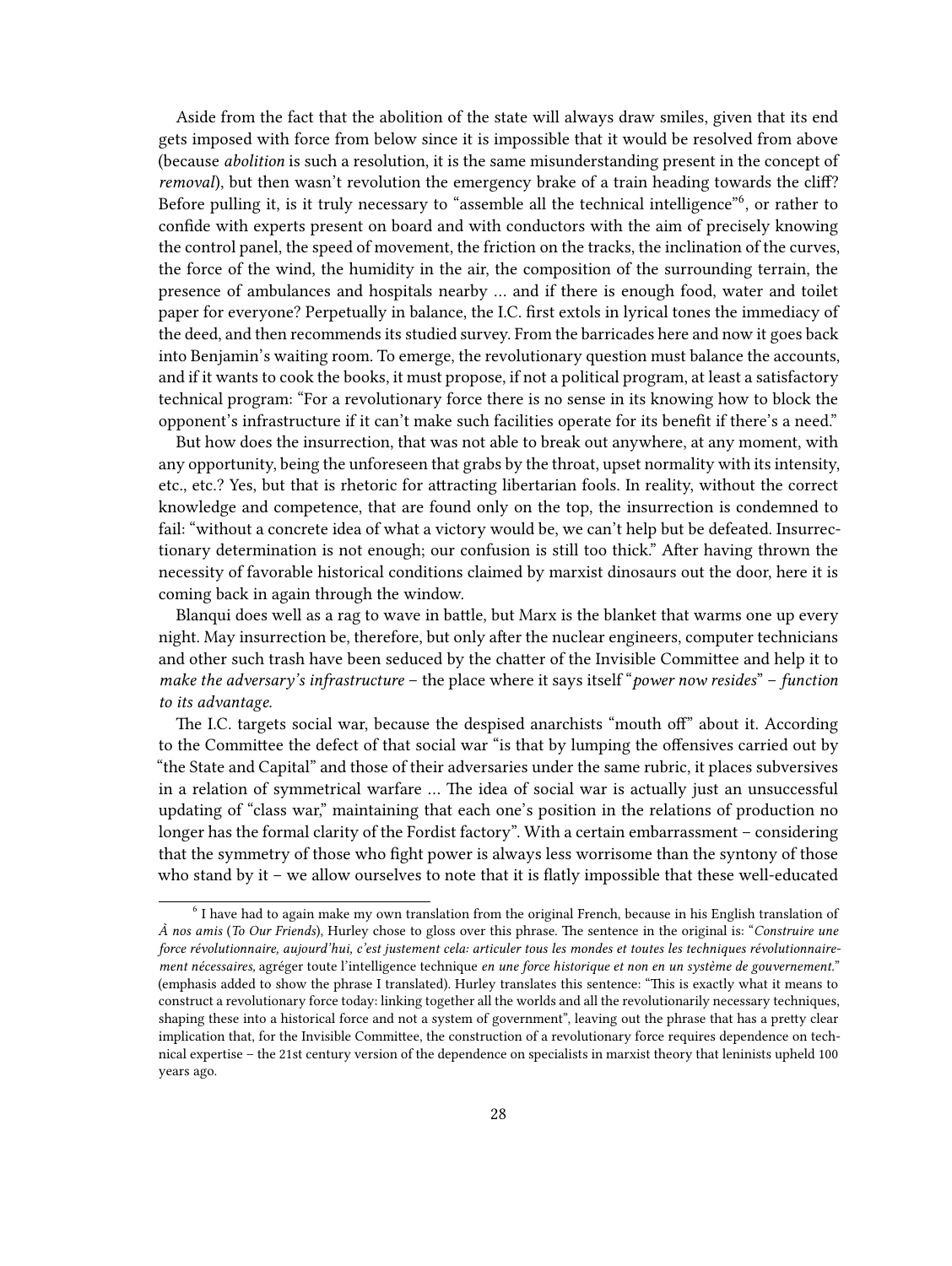French revolutionaries truly think that the concept of "social war" is an amalgam linked to the end of fordism. Leaving out antiquity, the first revolutionary to evoke this phrase was probably their fellow-countrywoman, the communard André Léo, who so entitled her speech given in Lausanne in September 1871 during a Peace Conference. Lashing out against pacifist neutrality that remains blind and defenseless before every social massacre, André Léo however seemed to attribute only to those in power the sole agency in the social war. In her words, indeed, it took a heavy toll among the poor and proletarians. The subversives who in Brussels in 1886 used the same term as the masthead of their periodical, "anarchist-communist organ" must have had quite a different opinion. And those who in 1906 in France, or in Italy in 1915, published other papers with the same title, were not at all orphans of workerism: the former brought together revolutionary socialist and anarchist anti-militarists, the latter on the contrary gave voice to anarchist interventionists.

So the concept of *social war*, in its origins and despite the differences existing among its supporters, has never amalgamated anything and has never had an interest in whether factories were opened or closed, central of marginal in capitalist production. Its significance for a long time can be summarized in the simple negation of *social peace*, a phrase commonly used to point to a peaceful coexistence between governors and governed, exploiters and exploited, oppressors and oppressed, or however one wants to say it. In the same way, "social" is meant to exclude the political and institutional dimension of this conflictual situation, which doesn't at all aim at opening a ministerial crisis by abrupt means. So it's not surprising that those who don't want to point out the enemy for reason of political opportunity prefer to use strategy (inflected in its various forms more than 40 times in the text) as their mouthwash. Just as it's not surprising that those who sneeze at old anarchist concepts then fill their mouths with a term like *party* thinking to save it from the dust mites that cover it by adding the adjective *historical*.

Its critique of the anarchist concept of revolution is then simply pathetic. To make it easier and more convenient, do you know what the Committee does? It draws inferences from a phrase written in 1892 by the twenty-year-old Émile Henry in a polemic with Malatesta: "The radical defining himself as a producer of actions and discourses has ended up fabricating a purely quantitative idea of revolution–as a kind of crisis of overproduction of acts of individual revolt. 'Let's not lose sight of the fact,' wrote Emile Henry back then already, 'that revolution will simply be the resultant of all these particular revolts.' History is there to contradict that notion: whether it's the French, Russian, or Tunisian revolution, in every instance revolution results from the shock encounter between a particular act – the storming of a prison, a military defeat, the suicide of a mobile fruit vendor – and the general situation, and not the arithmetical addition of separate acts of revolt. Meanwhile, that absurd definition of revolution is doing its foreseeable damage …"

Now, aside from the fact that an act of revolt could very well become one of those particular acts that triggers off an insurrection – and precisely in this sense were carried out by both the anarchist Bresci and the communist Van der Lubbe – , aside from the fact that in this same text Henry recognized both the necessity of communism and the diversity of attitudes that other revolutionaries brought in wanting to organize proletarians, where would this arithmetical idea of revolution be in circulation today? The view of a tree does not announce a forest, just as a photo does not confirm an international truth. The ruling order has already thought to the load the air of the general situation with black powder, forcing everyone to drag along in an existence lacking not only happiness, but now even security in any survival. So it is not strange if anarchists are concerned with going in search of the spark and, not believing that it is manifested by applying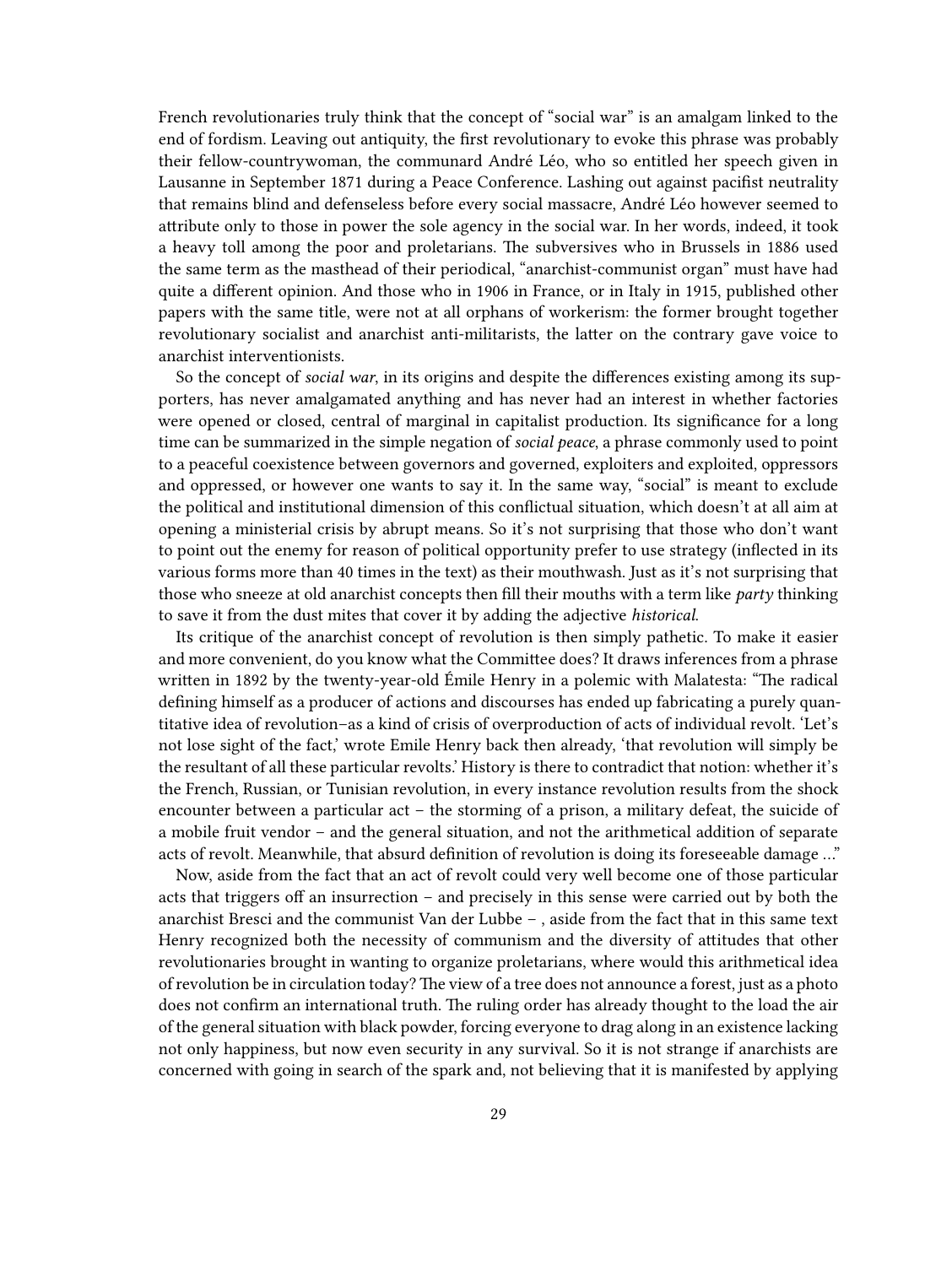an exact science, take matches in hand and incite to striking them as much as possible. For the I.C., this is not strange, but it is wrong. Perhaps because in this way one falls into the "tyranny of the informal" against which it is necessary give attention to raising the shield of joyous "discipline".

To crush "radicalism", in its speech synonymous with anarchism, the Invisible Committee doesn't hesitate to make use of manipulation. It seems that "the radical only lived to make the pacifist shudder inside, and vice versa. It's fitting that the bible of American citizen struggles since the 1970s is titled Rules for Radicals –by Saul Alinsky." In fact, it is fitting. But not because radical and citizen are two sides of the same coin taken out of circulation, but because in English "radical" refers generically to anyone who wants to change society. Communists, socialists, syndicalists, anarchists, fascists, nazis, …, get called this without distinction. Now, Saul Alinsky was a leftist "radical" and with his last book (with the subtitle "A Pragmatic Primer for Realistic Radicals") intended to leave a useful guide for community organizers so that they would be in a position to unite people who lived in the same territory in a collective action against power. *It is fitting* that this is the same objective pursued by the I.C., who have recourse here to the most shameful of expedients: attributing one's own bible to others. A bible that, after having inspired mercantile thought itself thanks to the "new spirit of capitalism", has come back to dictate its commandments among subversives attracted to quotations in the Stock Exchange. In fact, the Committee itself is selling on the market what "an entrepreneur who's in fashion" explains: "One has to get organized, find other people, get to know each other, work together, recruit other motivated persons, form networks, shake up the status quo…"

The Invisible Committee's critique doesn't raise the veil on the misery of anarchists, but rather on its own. Also because the *quantitative* idea of revolution much more shapes those who don't want to remain isolated from the population, a nagging worry that in the craving to arrive at the arithmetical sum of separated politicians and technicians is producing the predictable damage of a quite cheerful rather than depressive collaborationism.

## <span id="page-29-0"></span>**IX**

#### *Build bridges, not walls.*

Pope Francis I

But the Invisible Committee doesn't just stay in the realm of ideas, it also goes down into the field, into the midst of flesh and blood anarchists. It does so with suffering, considering it incomprehensible that there could be individuals who consider freedom incompatible with authority. Doubly incomprehensible, both because it doesn't acknowledge individuals, and because it is convinced that freedom rhymes with institution. Its inability to even just accept their existence is such that to its eyes anarchists appear as an enigma in bad taste: a social category to list between pensioners and functionaries or a political identity foisted on rebels to separate them from the population (that healthy, normal, balanced population that is therefore convinced that freedom is produced and protected by authority).

Prey to the itch that anti-authoritarianism provokes in it, the I.C. starts to scratch itself by dividing the good-ones-to-cure from the bad-ones-to-extirpate. The good one are the anarchists who, for example in Italy, have learned that "In the current period, *tact* should be considered the cardinal revolutionary virtue, and not abstract radicality – and by 'tact' we mean the art of nurturing revolutionary becomings. Among the miracles of the Susa Valley struggle, one has to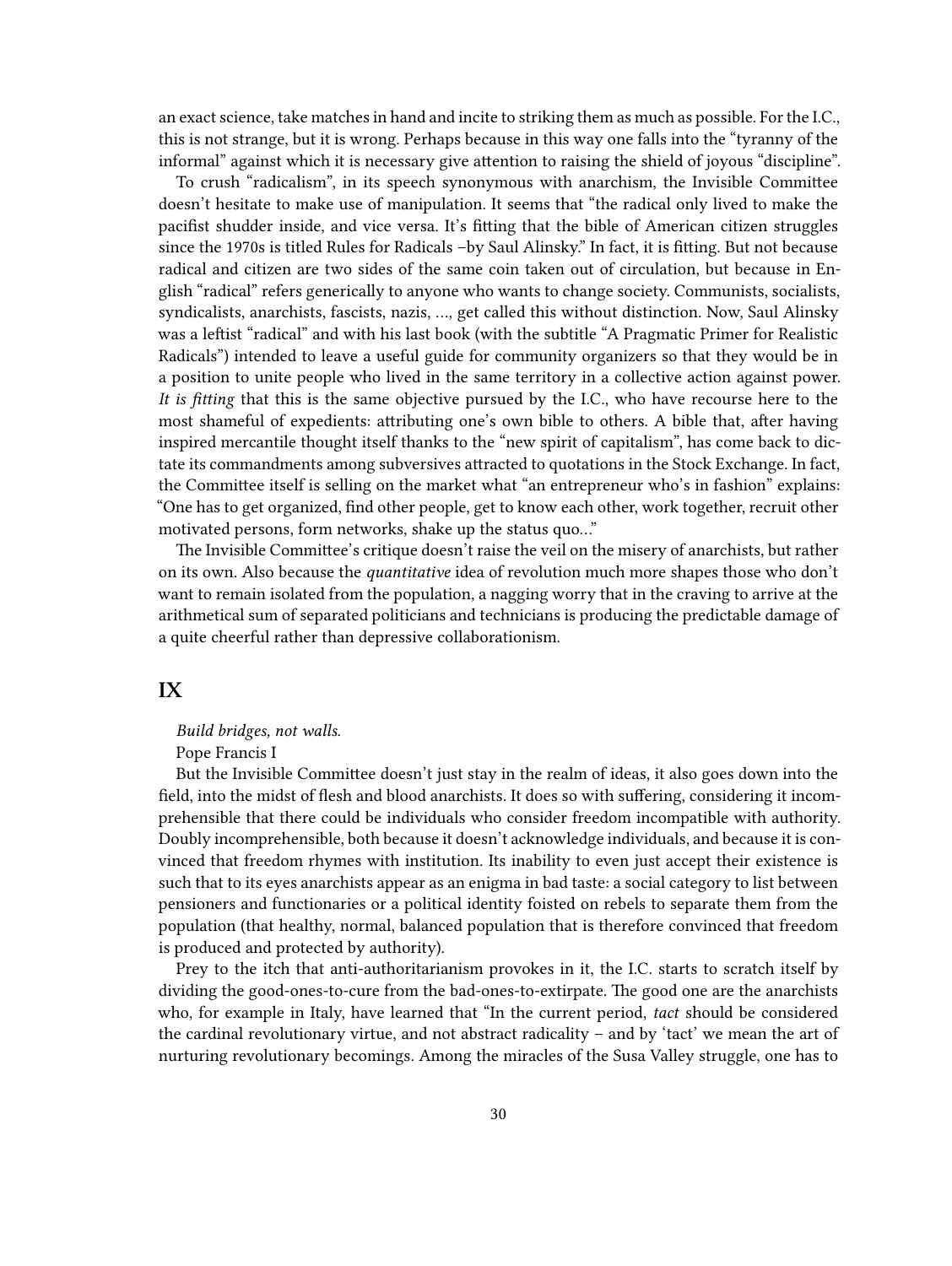include the way it succeeded in tearing a good number of radicals away from their painfully constructed identity. It brought them back down to earth. In contact again with a real situation, they were able to shed most of their ideological spacesuit – not without incurring the inexhaustible resentment of those still confined in their interstellar radicality where breathing is such a problem." In fact, many old Italian deserters have responded to the Call and have enlisted so they can roam about in the *agora* – half assembly, half market – of an earth*-to-earth* citizenism with sterilized air, earning in this way the unfailing esteem of mayors, members of parliament, priests, union leaders, journalists, television personalities. What's more, they have pushed their *tact* to the point of performing the further miracle of not even bothering snitches. Evidently, these are the people that they love, "that *previously were lacking*".

No one is any longer aware that they are anarchists, not even they themselves. They have gotten a new wardrobe not only in the clothes closet, but also in their heads, in their mouths and in their hearts. Journalists can no longer complain about their autism, their barbarous babbling, since they have finally understood that "The revolutionary task has partly become a task of translation. There is no Esperanto of revolt. It's not up to the rebels to learn to speak anarchist; it's up to the anarchists to become polyglot". Esperanto is the international language constructed by drawing cues from already existing idioms, which contribute everything to its composition. The intentions of its inventors was that it was supposed to allow all human beings to communicate and understand each other, without linguistic hegemony and keeping alive the different original idioms, including those otherwise at risk of extinction, crushed by the more widespread languages. Wouldn't an Esperanto of revolt be magnificent? Not at all, those who want to organize their leader-becomings demand that the anarchist language disappears and that anarchists finally learn to express themselves in authoritarian politickese.

Tired of always being alone *on the outside* and repressed in their ambition for popularity, not a few anarchists have stopped *taking themselves for themselves.* It has happened in the past, and continues to happen now. There is in fact a long tradition of (ex)anarchists willing to put themselves in the service of others' authoritarian aspirations. It is only thanks to the misery of these times that in the past the authoritarians had to pull off a revolutionary triumph in the streets in order to be able to enlist their servants among the libertarians (just think of Victor Serge who went from following the path of Albert Libertad to following the orders of Leon Trotsky), whereas today a publishing success in a bookstore is enough.

If, in fact, for the I.C., with regards to anarchists, Val Susa is a blessing, Athens, on the contrary, is a curse. "Anyone who lived through the days of December 2008 in Athens knows what the word 'insurrection' signifies in a Western metropolis." and also knows that over there "its anarchist movement [is] stronger than anywhere else". But the logical conclusion that one might draw from these two observations is catastrophic for the I.C., which put itself in the midst to disarm it: "The truth is that the anarchists were overrun by this faceless outpouring of rage. Their monopoly on wild, masked action, inspired tags, and even Molotov cocktails had been taken from them unceremoniously. The general uprising they no longer dared to imagine was there, but it didn't resemble the idea of it they had in their minds." But anarchists, unlike the authoritarians dear to the Committee, have never aspired to any monopoly of revolt, but rather to its generalization. This why the only thing that overcame them was the joy in seeing that rage spread.

It is all too clear what "in truth" leads the Committee to minimize the anarchist presence as it exalts the Greek insurrection, and on the other hand to emphasize it when it evokes the counter-insurrection that followed. The anarchists must disappear. This is why the Committee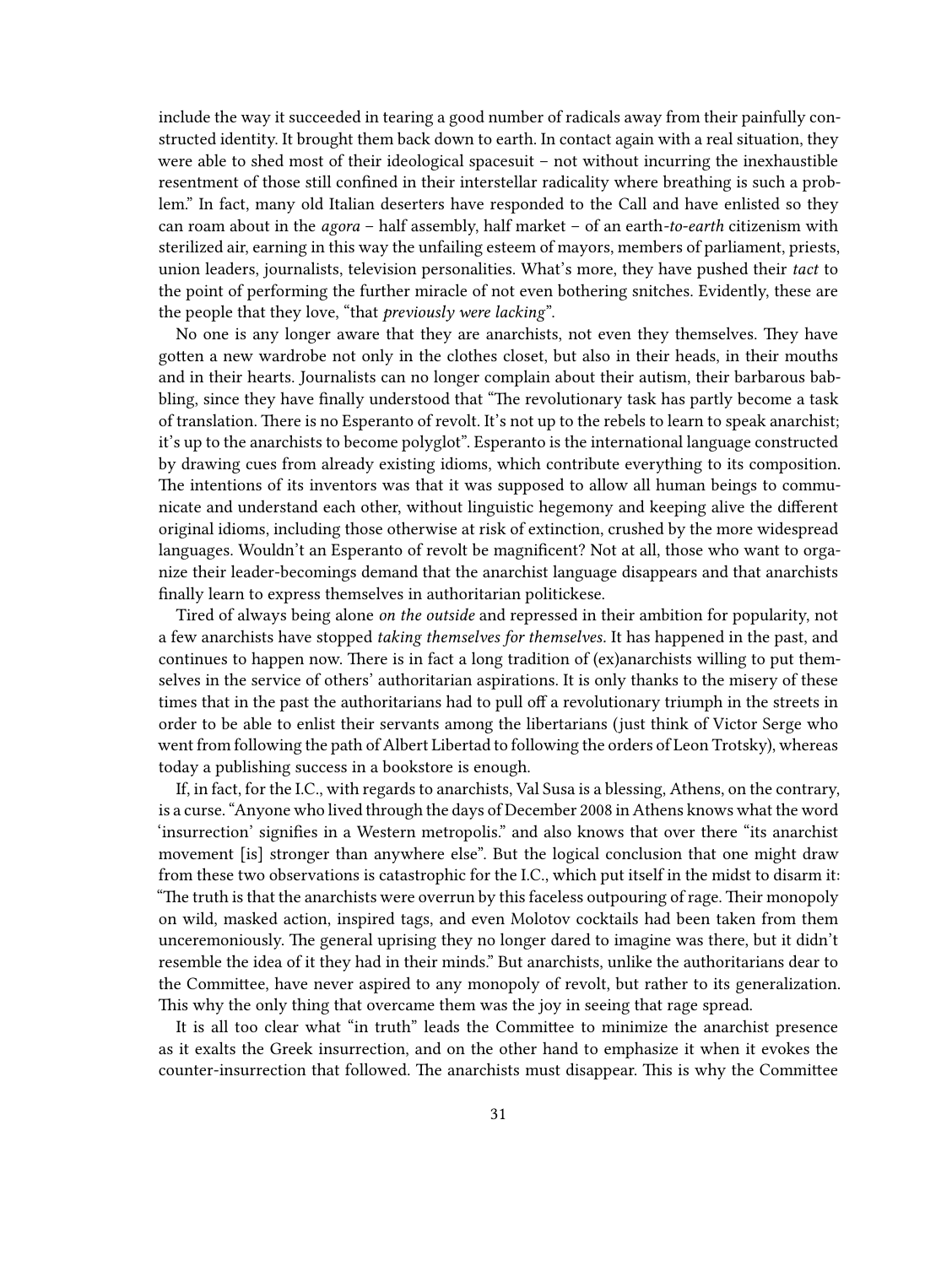doesn't hesitate to shamefully speculate on the death of three bank employees that occurred during a demonstration – struck by a molotov thrown ritually and not strategically? – recalling the devastating effect it had on the Greek anarchist movement. And this is still why first it gets excited about the "groups" that "tried to stay faithful to the breach which the month of December had opened", for example by carrying "the attack to a higher level", and then it spits on those it makes out to be "a fraction of the anarchists [that] declare themselves nihilists [*sic*]", since "nihilism is the incapacity to believe in what one does believe in–in our context, revolution". Therefore, according to the I.C., the anarchists who identify the enemy and go into action are nothing but powerless individuals. Idiots, even clumsy oafs, who seek to plug "the gap between their discourse and their practice, between their ambitions and their isolation". If they were shrewd, they wouldn't go to meet the people in power with weapon in hand. They would act like those Italian anarchist who were embarrassed about being so, who know well how to make discourses and practices match without stumbling into a gap: on the one hand, by launching citizenist reproaches, and on the other hand, struggling in the company of bureaucrats and priests and snitches (a service rewarded now and again with the concession of some binge).

When the I.C. criticize the "infernal couple", radicalism-pacifism, it places under accusation the dichotomy, the separation, preferring to support their *possible coexistence*. Once and for all, revolutionaries have to learn to stand with reformists, reformists have to learn to stand with revolutionaries. Again, its obsession is to emphasize the need of bringing about the end of contrast and incompatibility. In the final pages of the book it repeats this yet again, this time, for vicarious celebrity, speaking in the voice of the philosopher of institutional anti-institutionalism who is a theoretical father-in-law of sorts to Toni Negri. Now, over to Michel Foucault: "Dialectical logic brings contradictory terms into play in a homogeneous context. I suggest replacing this dialectical logic with what I would call strategic logic. A logic of strategy doesn't stress contradictory terms operating within a homogeneity that promises their resolution into a unity. The function of strategic logic is to establish the possible connections between disparate terms that remain disparate. The logic of strategy is the logic of connections between the heterogeneous and not the logic of the homogenization of the contradictory."

The I.C. doesn't love dialectical logic because it annuls contradictions, conforming them in a unity. It prefers strategic logic that seeks to keep their connections alive. Foucault and Mao, Foucault and the communist party, Foucault and the socialist party, Foucault and Khomeini… were different but were still united – by the willingness of the former to become a supporter of the latter. Linked. Connected. The connection is the intimate union between two or more different elements , the link of close interdependence between facts and ideas. The thing that puts what is separated into contact. A bridge, not a blender or a wall. But this strategic logic doesn't get put into action only with the aim of obtaining "unification" within the revolutionary movement, not from the identification of the enemy but rather "from the effort made to enter one another's geography" – that is, when anti-authoritarians connect with authoritarians to become the dirty black hand in the red kid glove, black-clad unskilled labor in the service of the red flag. It is theorized and applied *even in the face of the enemy*, an enemy that possesses secret techniques about how to make the world function and that we therefore have to go to meet. Not to become all one, but interdependent. In one another's geography?

For the Invisible Committee authority and freedom are indeed heterogeneous elements, but not in absolute opposition. So, here and there, they have to be put in contact. On the other hand,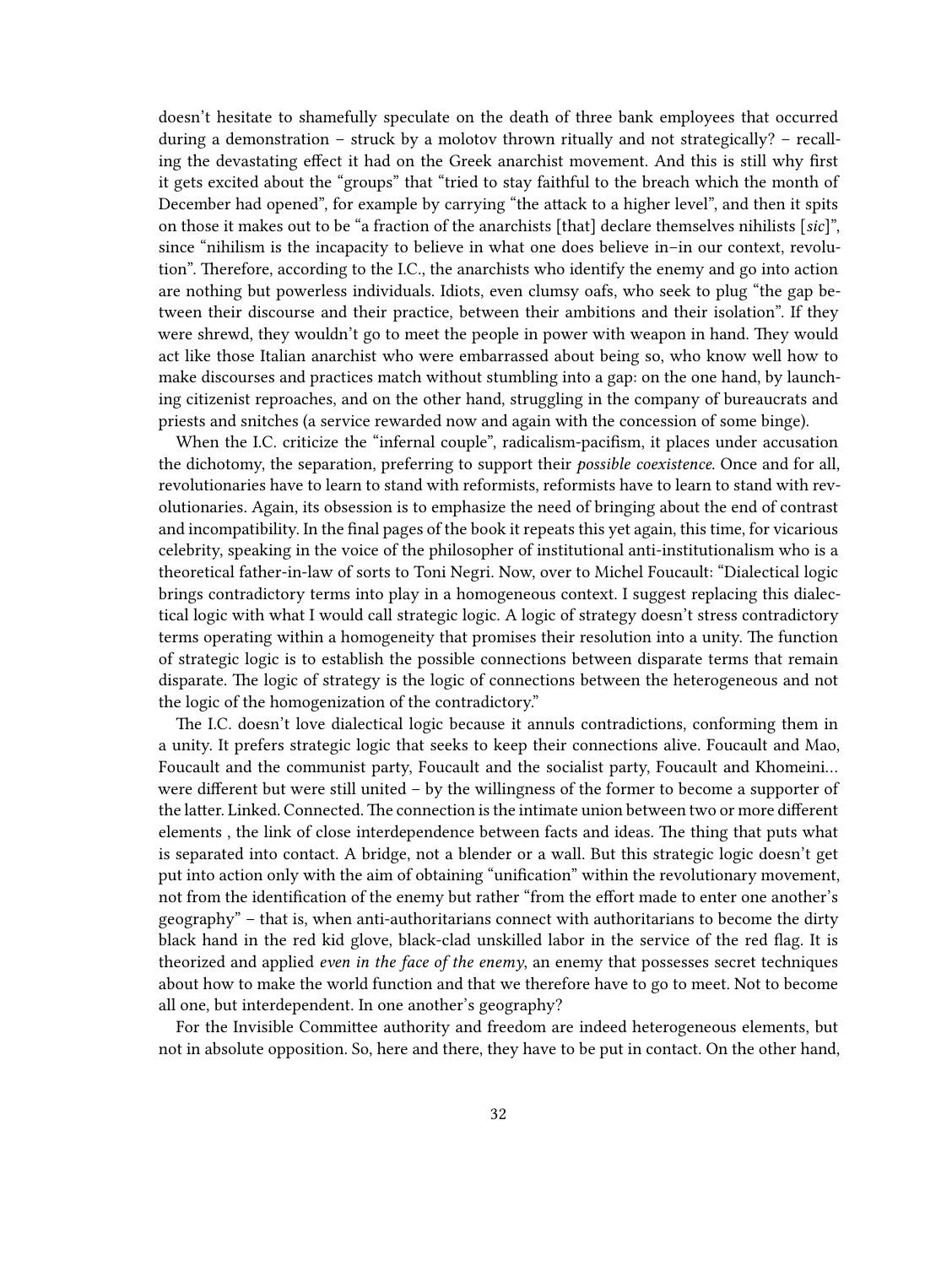for us these two elements are not only different, they are also contrasting and incompatible. These bridges have to be undermined.

## <span id="page-32-0"></span>**X**

*Here lies the nightmare of the founders of the modern state: a section of collectivity detaches itself from the whole, thus ruining the idea of social unity. Two things that society cannot bear: that a thought may be incorporated, in other words that it may have an effect on an existence* [in terms of conduct of life or way of life]<sup>7</sup> *; that this incorporation may be not only transmitted, but also shared, communized. All this is enough to discredit as a 'sect' any collective experience beyond control.*

Anonymous, *Call*

Here lies the nightmare of the strategists of the coup d'etat: a section of the movement detaches itself from the whole, ruining the idea of class unity, of community to share. Two things that politics cannot tolerate: that a thought may be incorporated, in other words that it may have an effect on one's own existence in terms of conduct of life or way of life (such is ethics); that this incorporation may be not only experienced privately, but also theorized in an open manner (to be rendered imaginable and therefore generalizable). All this is enough to usually accuse of 'isolation' or disqualify as a 'sect' any individual or collective experience beyond control.

Günther Anders has already noted how this society describes those who want to protect their individuality from a more and more intrusive modernity as introverts and those who, having nothing to protect because they are empty of thoughts and values, accept with good grace the consumption of any merchandise and fetish as extroverts. Today these introverted individuals also appear "dogmatic" and "rancorous" in their refusal to learn *how it is in the world*. The human being in flesh and blood is not supposed to have any individuality anymore, she is not supposed to have her own ideas, tastes, attitudes, desires, values, that distinguish her and make her unique and singular. No, from the figure of the *unique*, one is supposed to go on to that of *being anyone*, which according to the Invisible Committee is only the "locus of a conflictual play of forces whose successive configurations only form temporary equilibriums". After reading such repugnant words – a defense of the human-amoeba, of the multiform Zelig modeled and molded by the external situation – we can do no less than consider what Georges Henein wrote long ago in 1947: "The human being is everything he wants to be, except anyone. One of the sad successes of society is that it has convinced him of being anyone and, in doing so, has persuaded him to become this. The Anyone Man (the novelty found only in the upper case) is not an inheritance from fascism – it is a creation of the French Revolution. All being citizens, and all being equal citizens, an extraordinary bureaucracy becomes necessary to administer this equality, to measure the portions, to rein in the violations. Now, every bureaucracy needs people to resemble each other. Anxious to write: 'Distinguishing marks: none', the bureaucrat persuades his victim not only that there is nothing in himself that distinguishes him, but above all that he must not distinguish himself." It is the same conviction that the bureaucrats of insurrection would like to inculcate in their friends-customers.

If it were not lost in the labyrinth of doublethink, the I.C. would notice the contradictions that make its thought reactionary. That is, that *one can't serve and subvert at the same time*. One can't

<sup>7</sup> This phrase isn't found in the English translation I have of *Appel* (*Call*), though it is there quite clearly in the original: "*en termes de conduite de vie ou de manière de vivre*".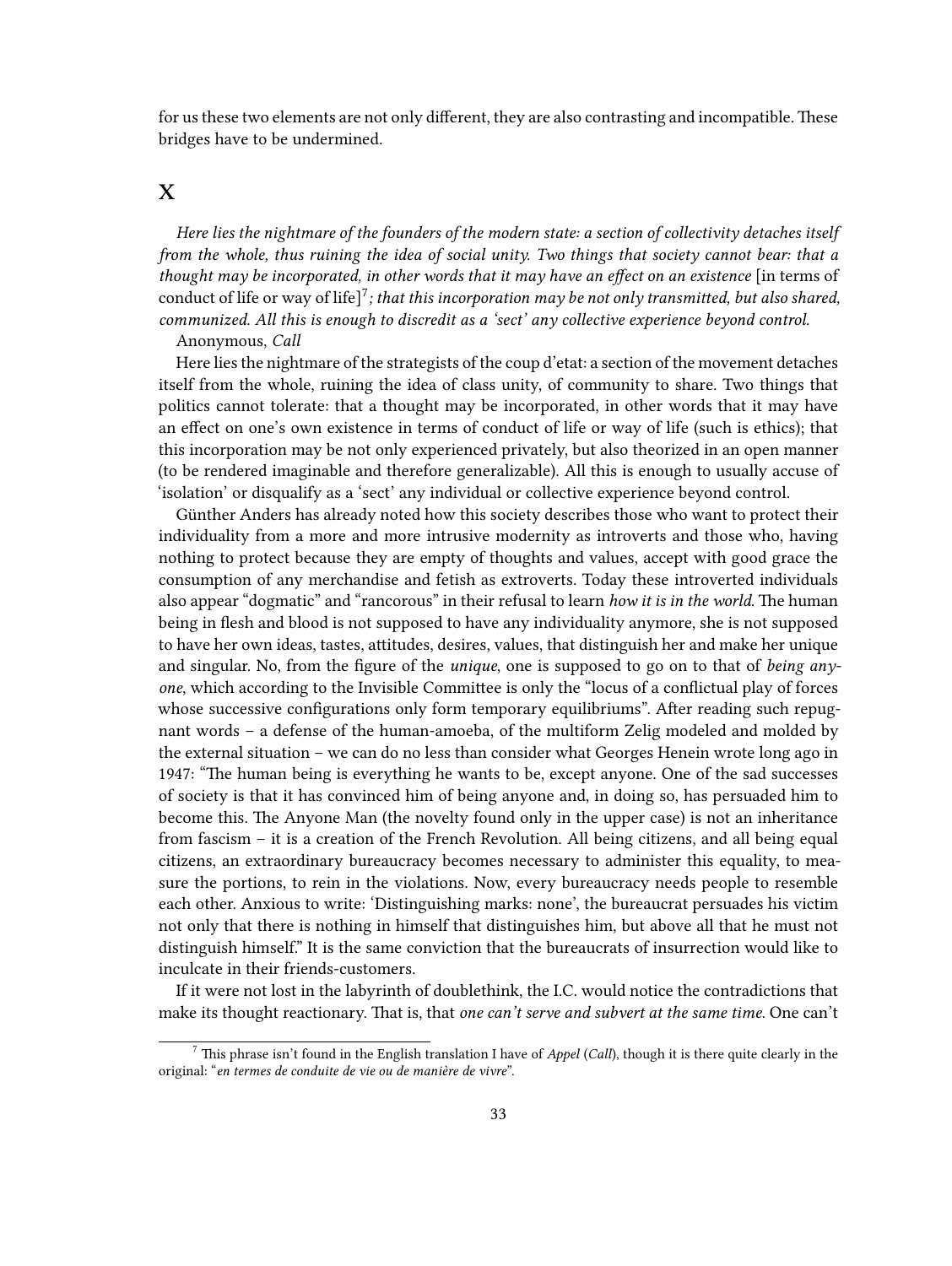incite to deserting this world, mock the "infantile or senile refusal to recognize the existence of otherness" recalling the "the underground connection between the pure [political]<sup>8</sup> intensity of street combat and the unalloyed self-presence of the loner", but then, prey to panic over the consequent isolation, lash out against this desertion branding it as the "purely ideological apology"<sup>9</sup> of the "radical" who "absolve[s] himself of participation in the 'existing state of things'."

The one thing is the negation of the other. It would have to make a choice and in fact limits itself to supporting desertion or secession only in words. In events, its entire discourse is an endless invitation to enlistment and to the military career. This is why anarchists, at least those who are not repentant about being so, are so unbearable to it. Because, not being moved by political ambition but by an ethical tension, they have no fear of solitude, of being banished. They aren't at the margins of society in order to lay claim to a radicality on the political market, but because that is where the conflict between the order of this world and the disorder of their passions hurls them. When they express what they think they don't first weigh it on the scale of expediency in terms of consensus. And not being at all attracted by solitary hermitages, more forced to put up with them than intentionally choosing them, they don't limit themselves to abandoning this world with its siren songs but also invite others to go *outside* (the alternative being that of remaining trapped inside the institutions). And from here, from this elsewhere with regard to the institutions, they seek to organize themselves to go to the attack. Desertion, not aiming at an alternative bucolic commune, is the first step toward revolt.

As we have already said, desertion is abandonment: no more uniforms, orders marches, training, salutes to the flag. No more barracks, no more snapping to attention. Ranks break and don't come back together. Where do deserters go? Into the forests, into the spaces where the enemy doesn't set foot. And they don't carry anything with them from their previous life, nothing except a few useful tools if necessary. Unlike the past, when there was still the possibility of finding an unknown physical space in which to find refuge and organize not just a different way of living, but also a counter-attack – from the Sherwood Forest of legend to the Brazilian quilombo of history – now the entire planet is under the watchful eye of those in power. There are no longer any impenetrable territories, no longer any *terra incognita* populated by fierce savages, as Theodore Kaczynski well knows. Even in the big cities, there are fewer and fewer neighborhoods where the police don't dare to enter. So the forest of the deserter is no longer so much within reach physically as within one's frame of mind. It is an imagination that, in the face of a reality totally produced by the economy and by politics, can react only with a "creative indifference". It demands nothing of what is, because it wants to give life to what has never been. An imagination that was once widespread, that cultivated a visceral hatred toward every uniform and perceived the ruling values as alien, utterly different from the modern day imagination with its civic tolerance.

From what is it thought that the thing that western idiots call *mal d'Afrique* originates? After traveling for a period of time in a place where the laws, the usages, the costumes, the rhythms to which we are accustomed, by which we are domesticated, doesn't rule – and having discovered

<sup>8</sup> Once again Robert Hurley left out a word significant to understanding the actual ideas of the Invisible Committee and their milieu. The original reads: "*la connexion souterraine entre la pure intensité* politique *du combat de rue et la présence à soi sans fard du solitaire.*" (emphasis added to point out the word left untranslated).

<sup>9</sup> The original French word "*apologie*" refers specifically to the English definition of "apology" that is rarely used outside of philosophical and theological realms, which is not an expression of being sorry for something, but is rather a justification or defense of something.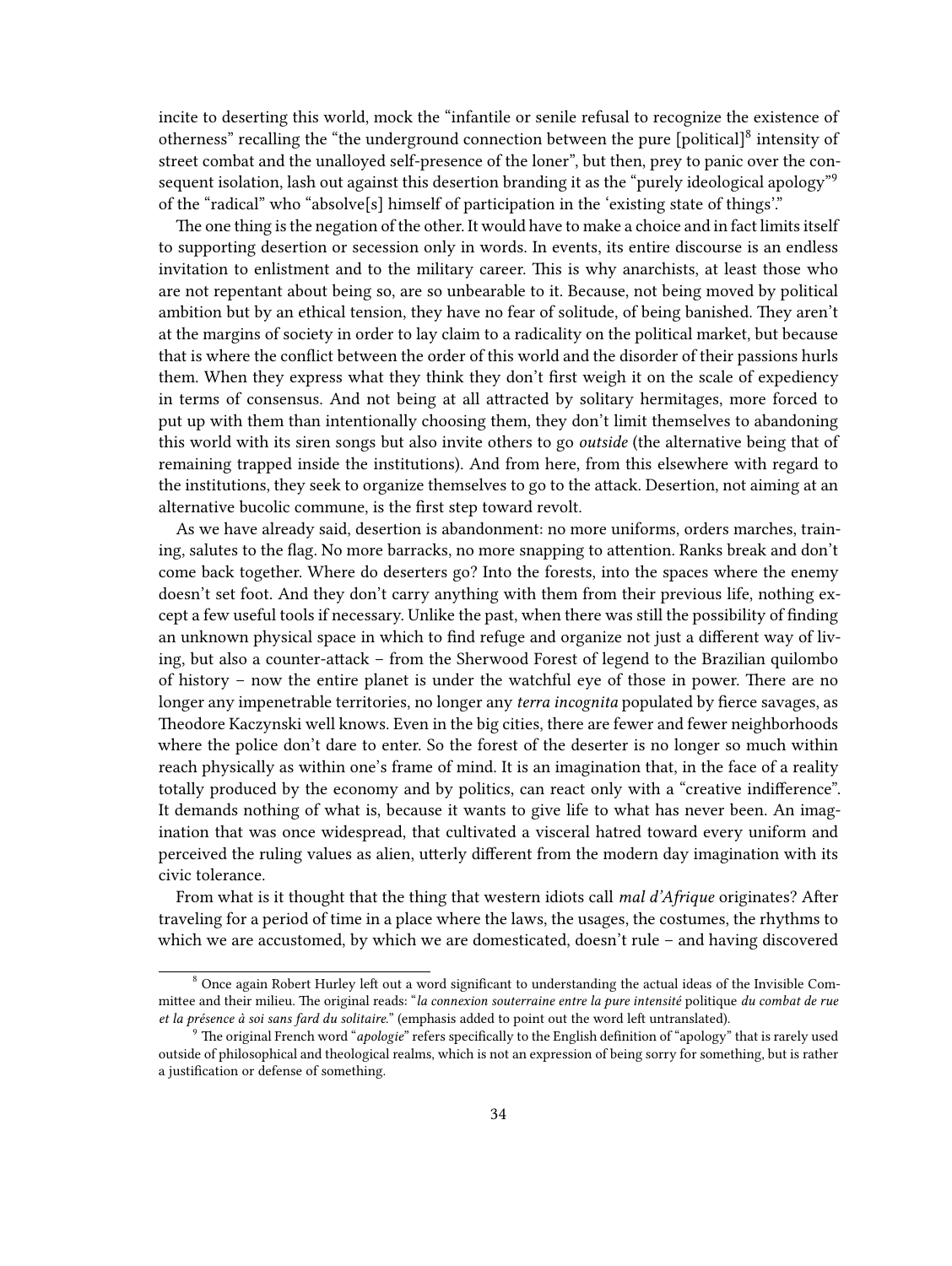that one doesn't just live the same, but that one lives much better! – how could one not feel an acute nostalgia for it? Better to walk down a path or sit in a traffic jam on the expressway? Better to play and laugh with people one knows and loves or spend the day in front of a screen?

If the exotic folklore organized by the tourist agencies can already upset those who have a wallet instead of a heart, imagine the nomads and the savage tribes. The beauty and the ferocity and the good health of those "red men" of the Amazon jungle, of those "blue men" of the Sahara desert, born and raised thanks to their isolation from the civilization of the gray men of money. When members of the primitive tribes of the Amazon see a journalist, they don't try to get interviewed, they shoot their arrows at him or turn their back on him. For the Tuaregs life is the struggle against the dogma of death, and their aim is not to overthrow the king (who represents death) in order to take his place, but instead to replace the king with life. If an individualist anarchist poet at the start of the 1900s, proud to live on the margins of society, lashed out against the mediocrity of the demands "of the belly", a tuareg poet of the 2000s affirms that his rage-filled verses fight "against the unthinkable, against the belly, against the logic of the stomach", since "I don't give a damn at all about giving people a dose of aestheticism, nor of claiming that others think the same thoughts as me or dream the same dreams as me. I have no need for subjects or slaves. In the Act I supply the tools for understanding my thought, but in a way that everyone can go it alone in building their own thinking." Not the political ambition of achieving a shared intelligence through consensus, but rather the utopian tension of opening other and endless horizons through revolt – a tension that when it appears in such different contexts cannot be written off as faithfulness to an ideological tradition.

Considering ethics as a tool in the hands of politics, the I.C. holds that the ethical fabric of the Spanish anarchist movement at the beginning of the 20th century (in order to celebrate it, the I.C. describes it hypocritically as "working class") was given by the bond, by the life that by spreading in all its activities united the participants. But where did this link come from, what pushed these men and women to lead that life if not an idea, a common vision of the world? They didn't fight to feel *intense* or *significant* or *dense* or *fine* feelings, but to build a world that reflected what they had in their heads and hearts. It was the sharing of an idea, in their case the idea of a world without relationships of power, an idea that became throbbing flesh and blood, it was *affinity*. The I.C. would like to recreate that link, *but without the encumbrance of an idea so intrusive as to embarrass the I.C. in its becoming-business*. It has such a horror of this that from the start it takes care to clarify that now a widespread critical awareness is not at all lacking, but rather "a shared perception of the situation". As if perception had nothing at all to do with awareness but only with what a shared intelligence has established, as if a situation could be unlinked from a perspective.

Here one can grasp the utter difference between an action that is born from the bottom pushed by a vital ethic, and one that has its origin from the top, as a strategic politics. In the first instance, each unique individual, each human being in flesh and blood, is confronting life on the basis of her own ideas, values and desires. And the clearer and more deeply explored these are, the more fruitful his action can be. In the latter case, instead, the maneuvers, the machinations, the intrigues of the enlightened few, for whom the many are only unskilled labor, pawns to move on the chessboard of their strategy. Reflection and critique are avoided because the aim is not to act in a way that everyone becomes responsible for himself. On the contrary, pawns are moved with the most ease when they are deprived of awareness; it's enough that they have a common "perception", that they learn by heart the refrain of the "shared understanding".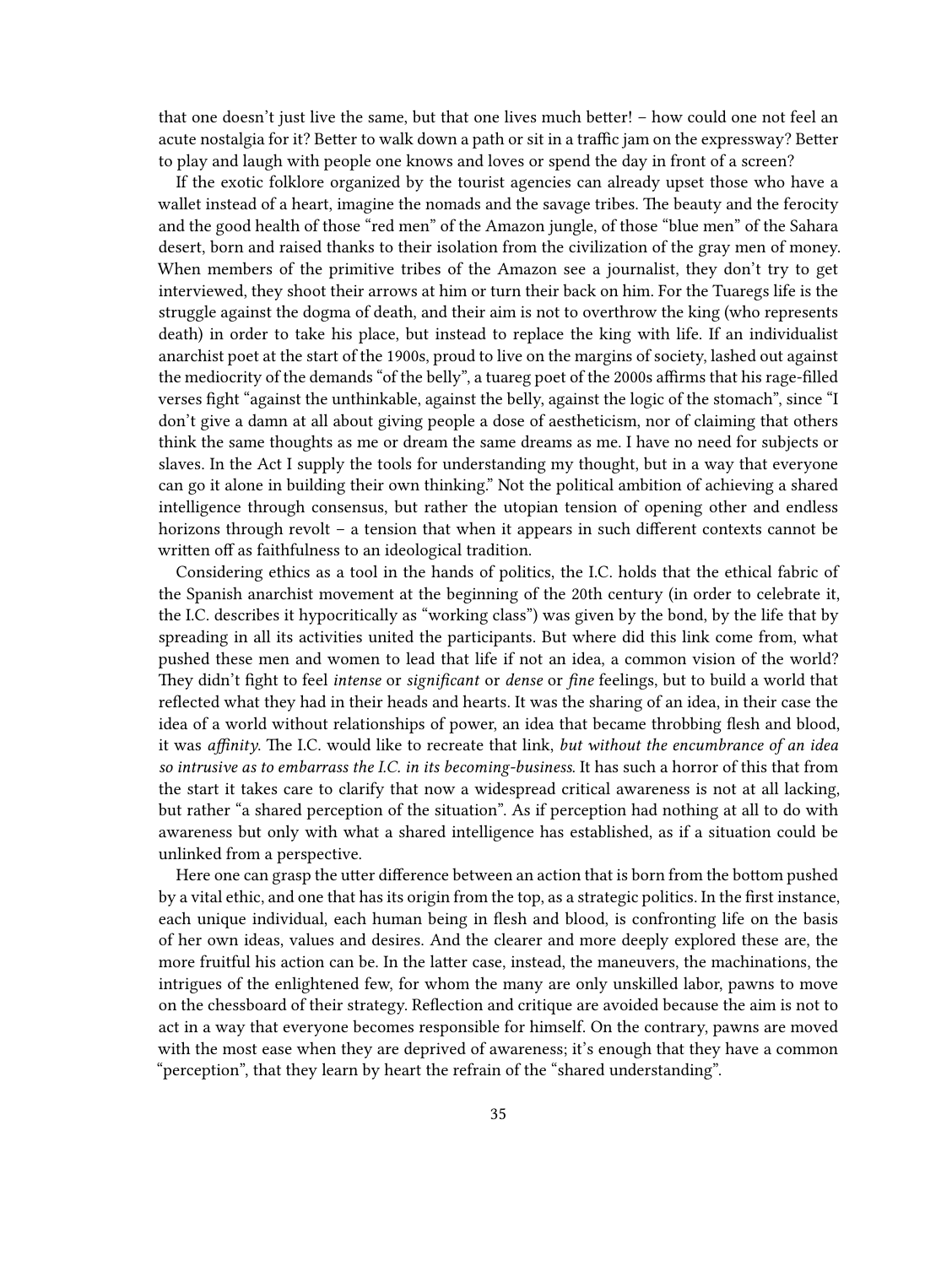Of course, for the I.C. all this is just "ideological coherence", "political identity", that leads to self-isolation, losing: "Throwing a rock is never just 'rock-throwing.' It can freeze a situation or touch off an intifada. The idea that a struggle can be 'radicalized' by injecting a whole passel of allegedly radical practices and discourses into it is the politics of an extraterrestrial." As a good inhabitant of this planet organized and administered by the powerful, the I.C. has only the realpolitik in mind. And being persuaded to carry the revolutions watch on its wrist, it thinks that the stone must be thrown at the right moment, the triggering one. When it says so, in short. But if insurrection doesn't wait to break out until the times are ripe, stone don't at all wait to fly until the erudite strategists give the green light. History doesn't make appointments, the revolution is not a program, everything is always possible. What else should anarchists who take part in a struggle do, if not shoot at clocks and throw gasoline on the fire? It isn't politics, it never has been and it has never claimed to be: *it is life, the embodiment of a thought*.

"Our life is an insult to the weaklings and the liars who boast of an idea that they never put into practice", said Albert Libertad and Anna Mahé while they loved each other in the joy of life and fought together in the pleasure of revolt.

Here again, it is necessary to decide. One cannot on the one hand praise the poetry of the voluntarist act and on the other hand prescribe the science of the deterministic process. This world is built, forged, organized *by* and *on* authority, which it reflects in all of its aspects. It is present in the morning alarm clock, in the traffic lights that keep us in line, in the money that we carry over our hearts and our asses, in all the permissions we have to ask and in the obligations to fulfill. Authority is in the cities in which we live, in the food that we eat, in the air that we breathe. It flows in our blood passed down by centuries of voluntary servitude. As Fredy Perlman said, the practical daily activity of the members of a tribe reproduces and perpetuates the tribe, that of slaves reproduces and perpetuates slavery, and that of wage workers reproduces and perpetuates capital. What reproduces and perpetuates this hell on earth if not the daily activity of those condemned to it? This is why, unless one believes that the world in which we live is the natural outcome of human existence – or thinks like Marx that "this ship full of fools driven by the wind" will "still go to meet its destiny", since its "destiny is the revolution that looms over us" – it is necessary to decide to face the fact that the condition for its reproduction *is the willingness of individuals to continue to alienate their existence*.

## <span id="page-35-0"></span>**XI**

*Destroy, for all creation comes from destruction… Construct nothing in nights past. Set what you build adrift.* Marcel Schwob, *The Book of Monelle*

To do away with that willingness is to undermine this alienation. This is desertion. What does it mean? That anyone who considers it necessary to get rid of obedience and power would do well to stop obeying and commanding, and to start inciting others to do likewise ("but we can't, social relations always function this way!"). Anyone who thinks that parties are harmful would do well to stop voting for them and applauding their initiatives ("but we can't, we have to become their friends or to enter them and participate in order to exploit their influence!"). Anyone who thinks that mass media are tools for dulling the mind would do well not to tread on their stage ("but we can't, we would lose good opportunities for propaganda!"). Anyone who thinks that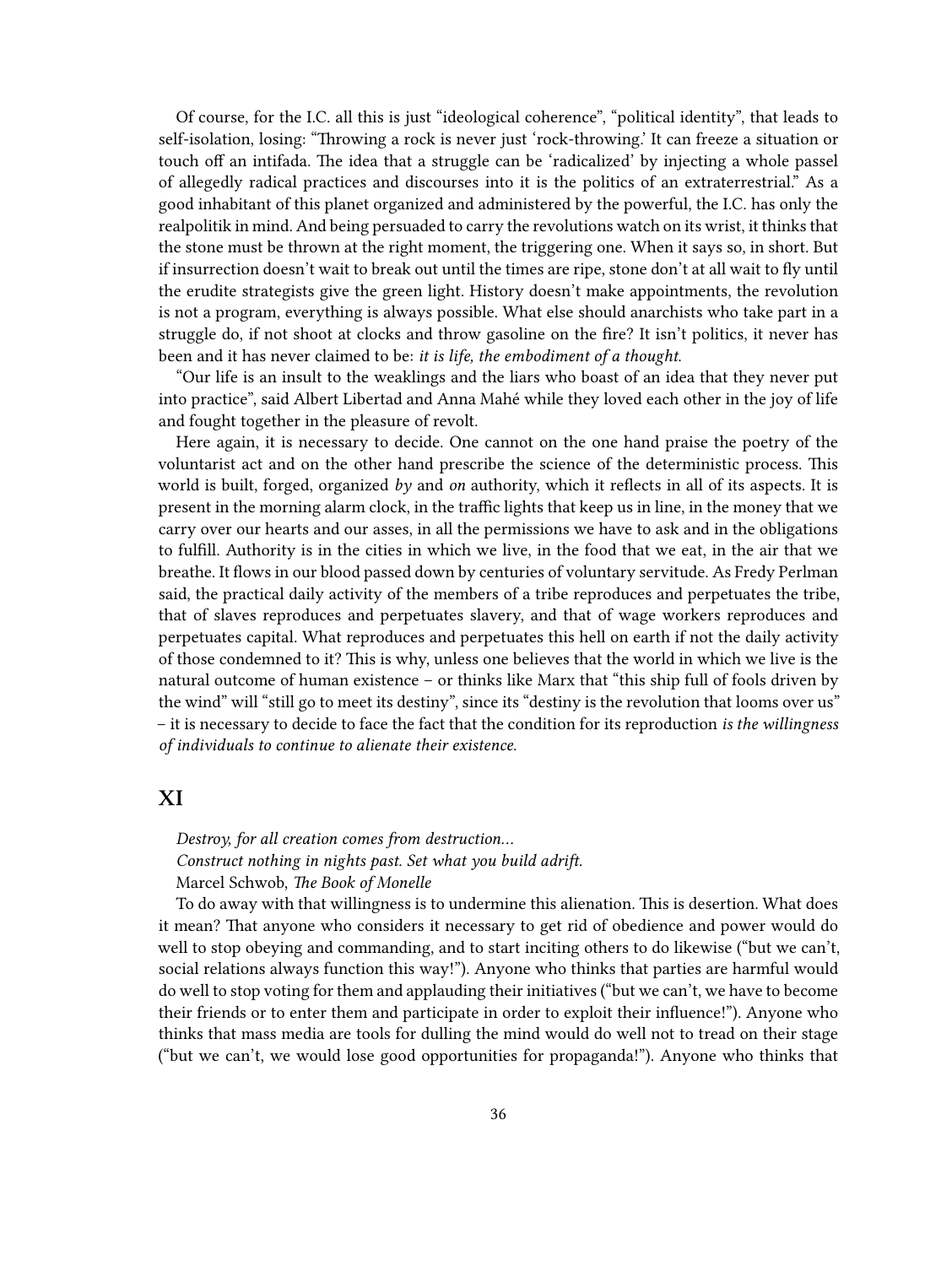language is not neutral and is modeled on the grammar of power would do well to rub it the wrong way, to drain it of its commonplaces ("but one can't, the people are not accustomed to it and wouldn't understand us!").

There are many reasons not to desert, as the Invisible Committee tries to convince us with its suggestions: "The world doesn't environ us, it passes through us. What we inhabit inhabits us. What surrounds us constitutes us. We don't belong to ourselves. We are always-already spread through whatever we attach ourselves to. It's not a question of forming a void from which we could finally manage to catch hold of all that escapes us, but of learning to better inhabit what is there". We don't belong to ourselves and it is better to learn to inhabit want is here and forms us? Is this the barracks, with its hierarchy, its discipline, its orders, all its sadness? No, thanks.

We start from precisely the opposite. That we need to give life to *our* world, which, if it is a void it is devoid only of power; that we need to make our world grow, defend it, extend it. When imbeciles hear talk of the *creative nothing*, with a snicker they ignore the first word *–* "how boring, so you want to go nowhere!" They think that this world just as we know it is all that we have available to us, that it contains all possible worlds, which is why the only problem is how to *reconfigure it*, how to participate in it in a strategic way. The I.C., for example, maintains that the void draws power and should be avoided, without realizing that it is precisely because power has no grip on the void that it rushes to occupy it. In the one-way world in which we live, where different conditions are subjected to a single law, that of power and money, it is not necessary to fear the void, it is necessary to multiply it. If anarchists have always thought of anarchy as a gigantic archipelago of communes, it is precisely because in the midst there is a void, guarantee of freedom. Anyone can change communes, found another one, live by herself. There is no longer the state, continent under the domination of the One, there is the archipelago of the Many, of infinite difference. This is why ruptures with imposed normality, cracks in the homogeneity of this world, are so important, because these are what create the possibility for the *completely other* to emerge. This is the great work of insubordination and sabotage that we need to try to carry out, *starting here and now*.

Dispossession and exploitation go hand in hand, one aspect is the premise and guarantee of the other. The more an individual is deprived of her world, the more he becomes easily maneuverable labor. At the same time, the more he gets exploited, dedicating all her time and energy to solving the problems of others, the more she becomes incapable of thinking and acting to build his own world. To critique only exploitation is as idiotic as it is to deny it. Human unhappiness doesn't arise from too low a wage, or from the lack of property in the means of production, but it also doesn't come from a phantasmic boredom or alienation. We live in a world that is not ours, and we get exploited to perpetuate it. Its values impose work on the muscles, just like its efforts order opinions in the brains. Ceasing to make one's contribution to the reproduction of the existent then means starting to give life to the completely other.

What would have to provoke ruptures capable of undermining passivity, what could rouse a fantasy capable of imagination a life without permissions: politics? The constituent power of those who adore proletarian sweat and accuse one of myopia and naivety if he doesn't have the far-sightedness and the acumen to begin working for the electoral victory of the left, the same left that, as soon as it begins deliberating, gets accused of having disappointed and betrayed? The removing potential of those who cultivate both the fetishism of violence in the streets and the passion for the negotiation table, and accuse one of impotence and paralysis if she doesn't have the virility of a municipal councilor and the dynamism of a sales representative?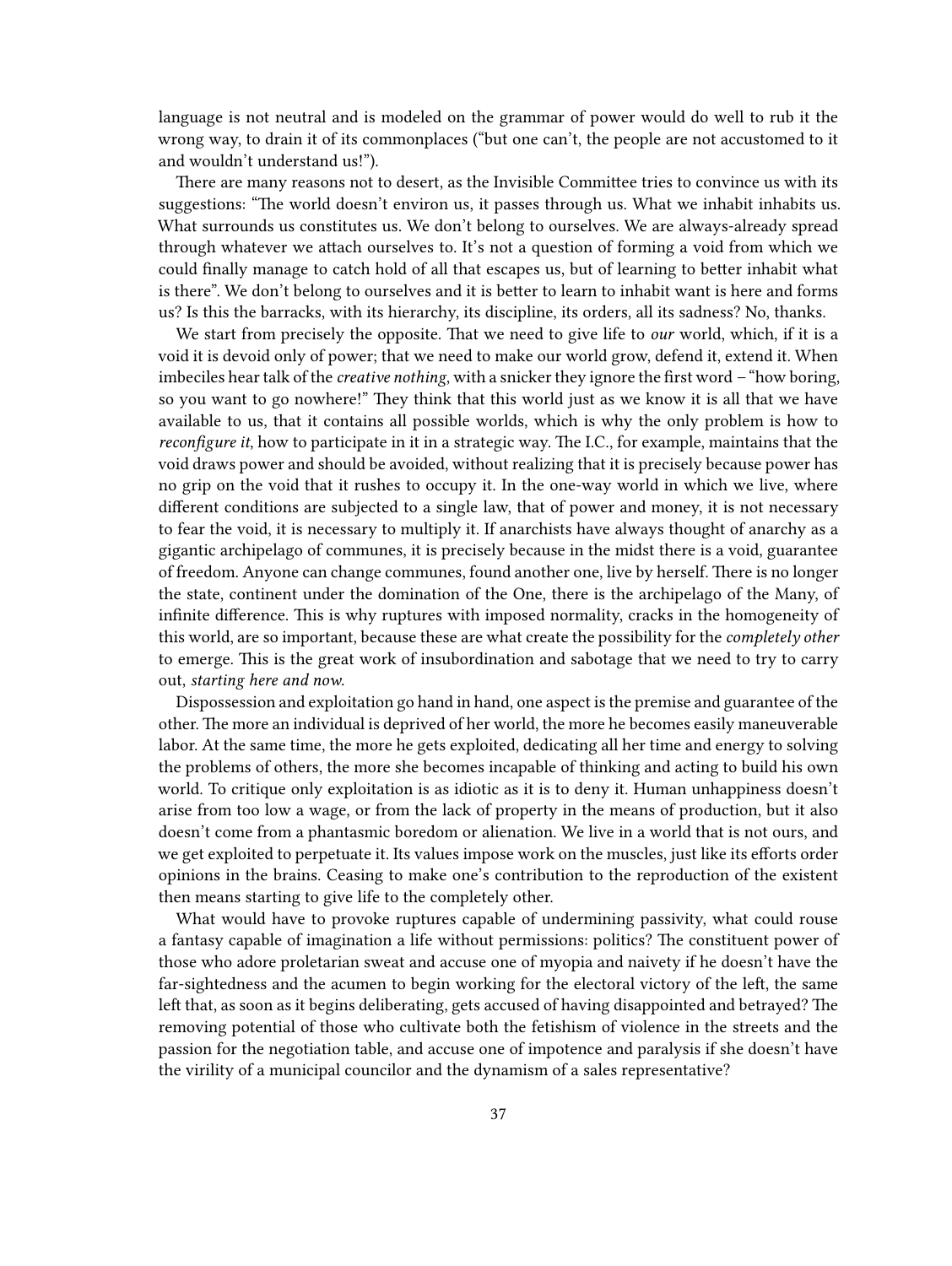Pathetic buffoons, one and all. They are always there, with eyes focused on high to probe into an infamous power in order to try to understand *how to make it function*, how to constitute a new one (after having removed the old one from office), how to remove the old one (in order to then constitute a new one), getting excited before every man with the answers who appears on the horizon. But in the meantime, next to them, in this world in decomposition where, in order to survive, human beings devastate the planet and exterminate each other, one who rebels cries that *all of them have to get out!* A war cry that has not at all *become* popular wisdom; it has been there for centuries, but only now explodes in all its thunder. It is true that "The cleverest of the politicians have made it into a campaign promise", indeed from Africa to Tarnac, passing through Val Susa, there are "new puppets" coming to shout "make way, we are coming!" But *it is the visceral hatred of authority, of any authority, that incites to insurrection*. Certainly not the dialectic or the metaphysics of ambitious philosophers with or without university pedigrees, who invest in that hatred only to make it productive, or rather to exploit it. "Agitate the people well before using it" said Talleyrand, a strategic tactic that led him to serve first the monarchy, then the revolution, and finally the monarchy again.

And this visceral hatred is precisely what the Invisible Committee would like to domesticate. In the past, the intellectuals who would have liked to all be the patient subjects of the Empire, desirous of passing through it in order to better realize it, get defined as its "emissaries". Today, how would the intellectuals who strive to make disorder meet with order, after having rendered the former inoffensive, be treated? This civilization does not have to be realized, it does not have to be completed. Useless to cheat on the words, it does not have to be concluded in the sense of *being brought to its conclusion.* Because there is no happy ending after its battle fields and its superstores, after its elections and its television shows. The more one takes position inside it, the more one participates in fooling himself that he is correcting it, and the more one prolongs it.

This civilization has to be stopped. It has to be abandoned, thwarted, damaged, blocked, demolished. Starting from desertion (non-participation, non-collaboration on all fronts), continuing with sabotage (meant as theoretical and practical attack against the structures and persons of power), up to seizing the moment and exploding with the insurrection that is, always has been and always will be *the demolition of power*.

## <span id="page-37-0"></span>**XII**

– '*And how can these two feelings be reconciled? And what does the Führer say concerning your former boss Walzel, the teacher you admired so much? And how can you reconcile this with the humanitarianism of Lessing and all the others about whom you had essays written? And how … but it's pointless asking any more questions.'*

*She had in fact simply shaken her head in response to every sentence I uttered and had tears in her eyes. 'No, it really does seem to be pointless, because everything you are asking is based on reason and the accompanying feelings stem from bitterness about insignificant details.'*

– '*And what are my questions supposed to be based on if not reason? And what is significant?'*

'*I've told you already: that we've really come home! It's something you have to feel, and you must abandon yourself to your feelings, …'*

Victor Klemperer, *LTI. The Language of the Third Reich*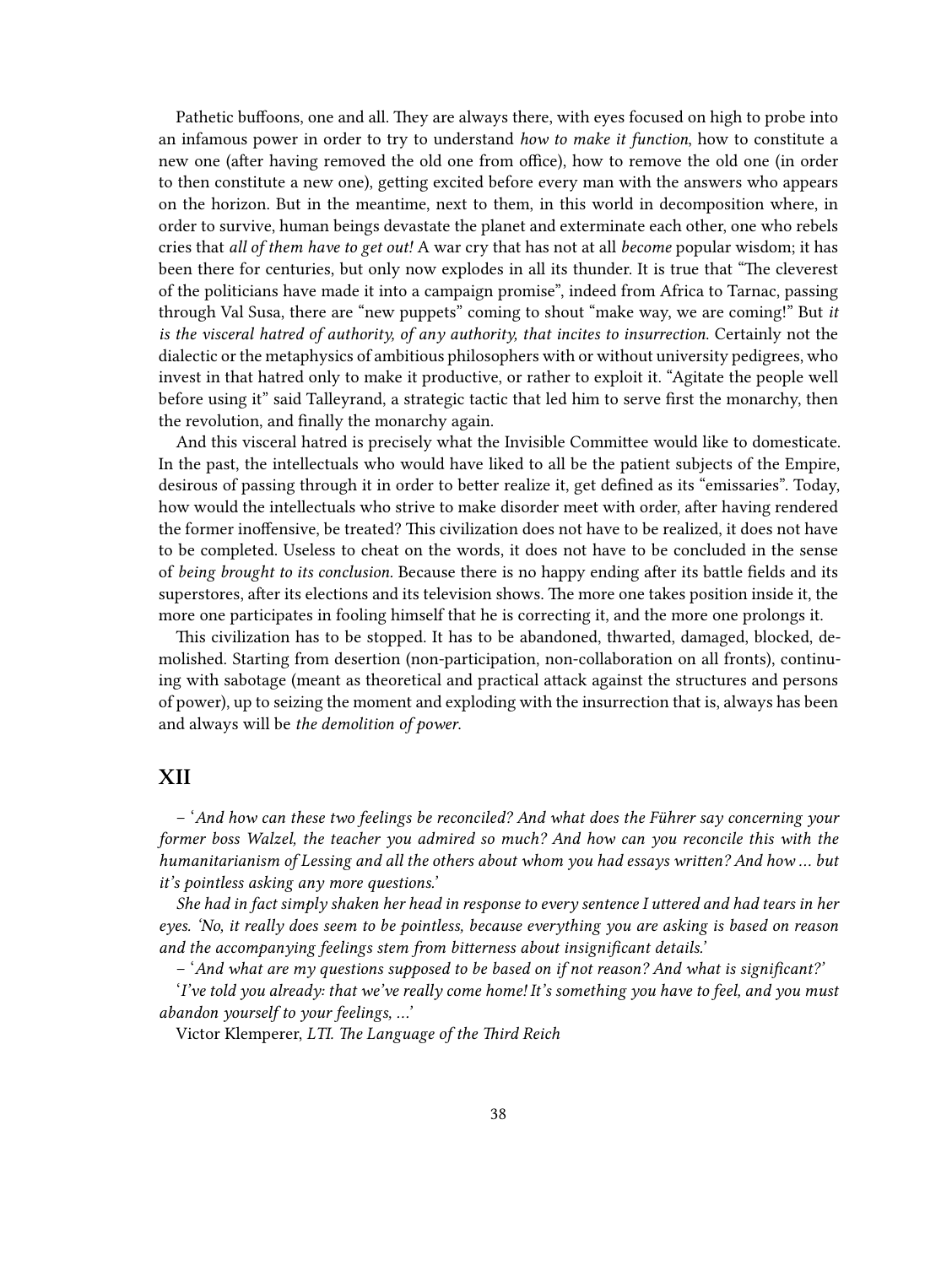This is perhaps one of the most horrifying passages in the diaries kept by the Jewish philologist chased from the Dresden university, who from 1933 to 1945 chronicled the modifications of the German language under the nazi regime and the change in mentality and daily behavior that he discovered in the population. The meeting with a university assistant, whose intelligence he admired but who he now found as a teacher and nazi sympathizer, had made him aware that no reasoning, no logical demonstration, no word could affect the *Zeitgeist*, not even its obvious falseness. Those who believed in it were so infatuated by it as to remain deaf to any argumentation.

It is the same awareness that one notices facing the present-day world. Here also, *everywhere, every two minutes, every two lines, one reaches the same conclusion; everything totters, everything reels, wherever one goes, one flounders.* And we aren't referring to *To Our Friends*, which, as we have seen, is only a reflection, a product, and is rightly presented as such under the neon lights of the market. We are referring to the life that they force us to drag ourselves through, to how the merciless mechanisms of the destruction of meaning are able to crush all utopian tension. To how the blackmail of reality, in the form of instructions for use, is able to occupy every dream and desire contrary to the reproduction of the existent. And how everything urges and exhorts to *be there*, to participate in what is, to make it function, and not *to be*. To how the prospect has been canceled by the one-sidedness of the situation and by the contradiction, a thing that indeed allows an increase of experience, but at the same time delimits its potentialities. To how power, once it has dematerialized and become fluid or gaseous, has been able to make itself safe; since one drinks it and breathes it, one can't seize it *by the throat*.

And yet one has to ask if this awareness is truly a distinctive trait of this epoch spent in front of and in the middle of screens. If we want to look behind, at those who came before us in the attempt to float off into the unknown; at those who wanted damned poetry to become true and life to escape from the representations that crucify it (because they had no interest in revolving around its corpse asking themselves how to make the infrastructures of power function); to those who wanted a world in flames whirling into the infinite and for this reason aimed to dynamite electric power stations and railroad lines… – what do we see? Don't we perhaps see the same rage, anguish and desperation before a dawn that announces only a new day of work?

But at nightfall, luckily, the most marvelous dreams return to keep us company. Sarcasm from those who pursue a career, incomprehension from those who aspire to products without logos, exclusion from those who use public funds … the absence of all these cards to certify, in order to ensure our presence, is of no concern. It leaves us utterly indifferent. Because desertion from the daily toils imposed allows for thousands of conspiracies. We have something else to which to dedicate ourselves as compared to those who want to make themselves a name, those who want to get a place of their own in the world. In its totalitarian arrogance, power has unified and interconnected to such a point as to make itself even more vulnerable. A small accident can be transformed into a catastrophe. A local uprising can flare up into a continental insurrection. Having good ideas is more important than having reputation; with the former we self-organize, with the latter they organize others.

When the Egyptian insurgents found themselves enraged in front of the office of the Muslim Brotherhood in Cairo, in the summer of 2013, they found the entrance impregnably barricaded. Their assault would have ended immediately there if someone had not sprung out with a ladder in hand. He had thought well to bring it with him, and the integralists hadn't thought to barricade the windows on the higher floor. And the office of the Muslim Brotherhood was devastated from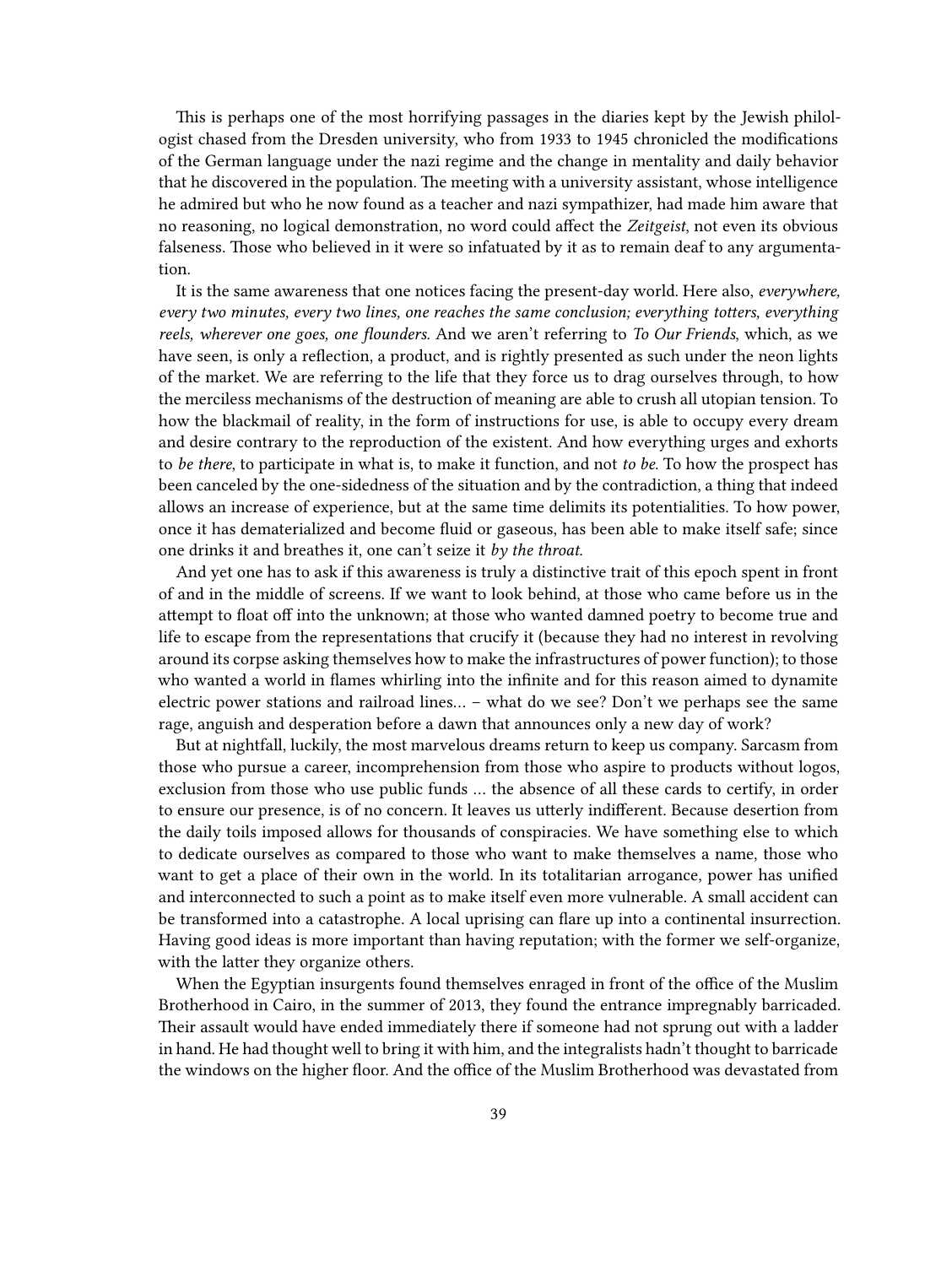top to bottom. Never confusing the furious wind of the unforeseen or of insurrection with the gentle breeze of politics.

The desert wind, as you can see, has a force capable of stopping the greatest powers. Cambise II, the Persian king who wanted to conquer Egypt, became aware of it when he lost an army composed of 50,000 selected soldiers marching toward the Siwa Oasis. The *khamsin*, a wind that raises enormous sandstorms and dehydrates the body, offered no escape. Swallowed up into nothing. When one thinks about the subversive ghibli that has blown in the last few years in Egypt, the mind goes immediately to the hot Tahrir square (and to the acquaintances to cite). On the other hand, not being anyone's friends – or rather, perfect in the role of killers in some conspiracy – three men, arrested at the end of March 2013 by the coast guard on the open seas of Alexandria when they were found aboard a small boat, have been forgotten by all. It seems that they were about to cut one of the undersea cables that ensure international and internet communications, sabotage that already happened in those waters damaging the SMW-4 cable.

A suggestion that goes beyond any motivation one might stand behind, good or bad as they may be. Of course, it is easier to applaud those Palestinians who cut down some Israeli pylons near Ramallah in the summer of 2014, or at most that group of armed men who in April 2013 opened fire on the transformers of a Californian electric power station, causing \$15,000,000 in damages. But why insist on reducing the possibilities of *what* to the identity of *who*?

Nothing is ever lost, not as long as a ladder appears in the middle of the streets in turmoil and a small boat on the quiet open sea (or a chainsaw in some lost hill, or a rifle…). Nothing is lost, not so long as all these tools come out from the fantasy of the ethics, and not from the toolbox of politics. There is no more time for sadness. The glow of dawn could still open on a life without masters and godfathers. The emergency brake is next to us. *Instead of sacrificing our life for this world, let's start to sacrifice this world for our lives.*

Let's leave pessimism for when we are dead.

*(All footnotes in this text are the translator's footnotes)*

## <span id="page-39-0"></span>**(Appendix)**

Perhaps nothing is able to help us grasp, to make palpable, the negative active in the course of an insurrections like the testimony of two men who experienced the Paris Commune of 1871 from opposite sides of the barricades.

Written with a hand trembling with horror, the words of the man of letters, Théophile Gautier (to whom the flowers of evil of disciple Baudelaire had clearly taught nothing) despite themselves were one of the most moving homages to the Parisian insurgents:

"*Beneath all great cities there are lion's dens, caverns closed with solid bars where wild beasts, smelly beasts, venomous beasts, all the refractory perversities that civilization has not been able to domesticate, crowd together: those who love blood, those who are amused by a fire as if it were a firework, those who get excited by theft, those for whom the attack against modesty is love, all the monsters of the heart, all the deformed of the spirit. Foul population, unknown to the light of the sun, that grimly swarms in the underground shadows. One day it happens that the distracted tamer forgets the keys to the menagerie door, and the fierce beasts spread out through the terrorized city with savage roars. From the opened cages the hyenas of 1793 and the gorillas of the Commune leap out.*"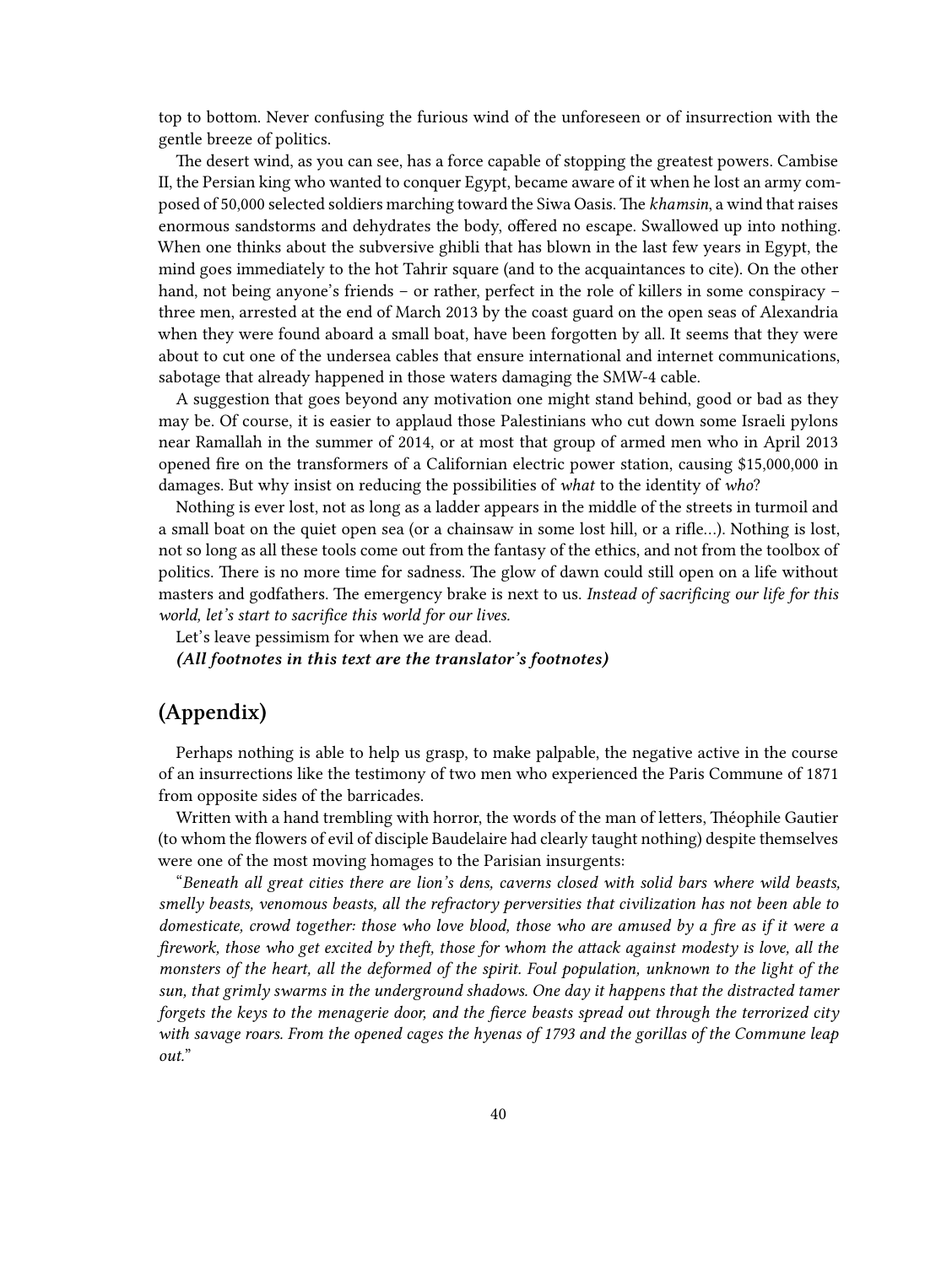On the other hand, the profession of ethnologist (empassioned, furthermore, precisely by wild peoples) should not be alien to the calmness with which Élisée Reclus starts the list of his description. But the coldness of the scholar gives way to the voluptuousness of the rebel:

"*Let's stop a moment and look at the event: it's worth the effort; it is perhaps unique in history. It is the most serious realization of anarchy that any utopian has ever been able to dream. Legally, we no longer have government, neither police forces nor police officers, neither judges not trials, neither judiciary officials nor writs, landlords flee in mass abandoning the buildings to the tenants, neither soldiers nor generals, neither letters nor telegrams, neither customs officers, nor excisemen, nor tax collectors. Neither Academies nor Universities, the great professors, doctors and surgeons have left*. *Emigration in mass of the 'Party of Order and of Honest Persons', followed by spies and prostitutes. Paris, vast Paris, is abandoned to the orgies of the low multitude, to the frenzies of the impure mass, to the furies of the rogue, to the appetites of the filthy proletariat."*

*No legitimacy,*

*no demands,*

*no reconfiguration.*

*Between these incompatible worlds, may there only be relentless hostility.*

*(back cover)*

To those who…

To those who see the end of civilization as a bookstore or grocery business;

To those who consider insurrection as a breach in the monopoly of falsehood, representation, power;

To those who are able to sense that behind the dense fog of the "crisis" there is a theater of operations, maneuvers, strategies and therefore the possibility for self-promotion;

To those who launch "attacks" in order occupy seats in the municipal council;

To those who seize the propitious moment to display themselves in the mass media;

To those who don't seek accomplices, but political friends;

To those who don't desert, but who infiltrate;

To those who mock the refusal to participate in this world;

To those who organize others into a party, perhaps – why not – into a historical party;

To those who intend to give life to a revolutionary force, as long as it's institutional.

A contribution to a debate that has need of a single way of thinking shared by all…